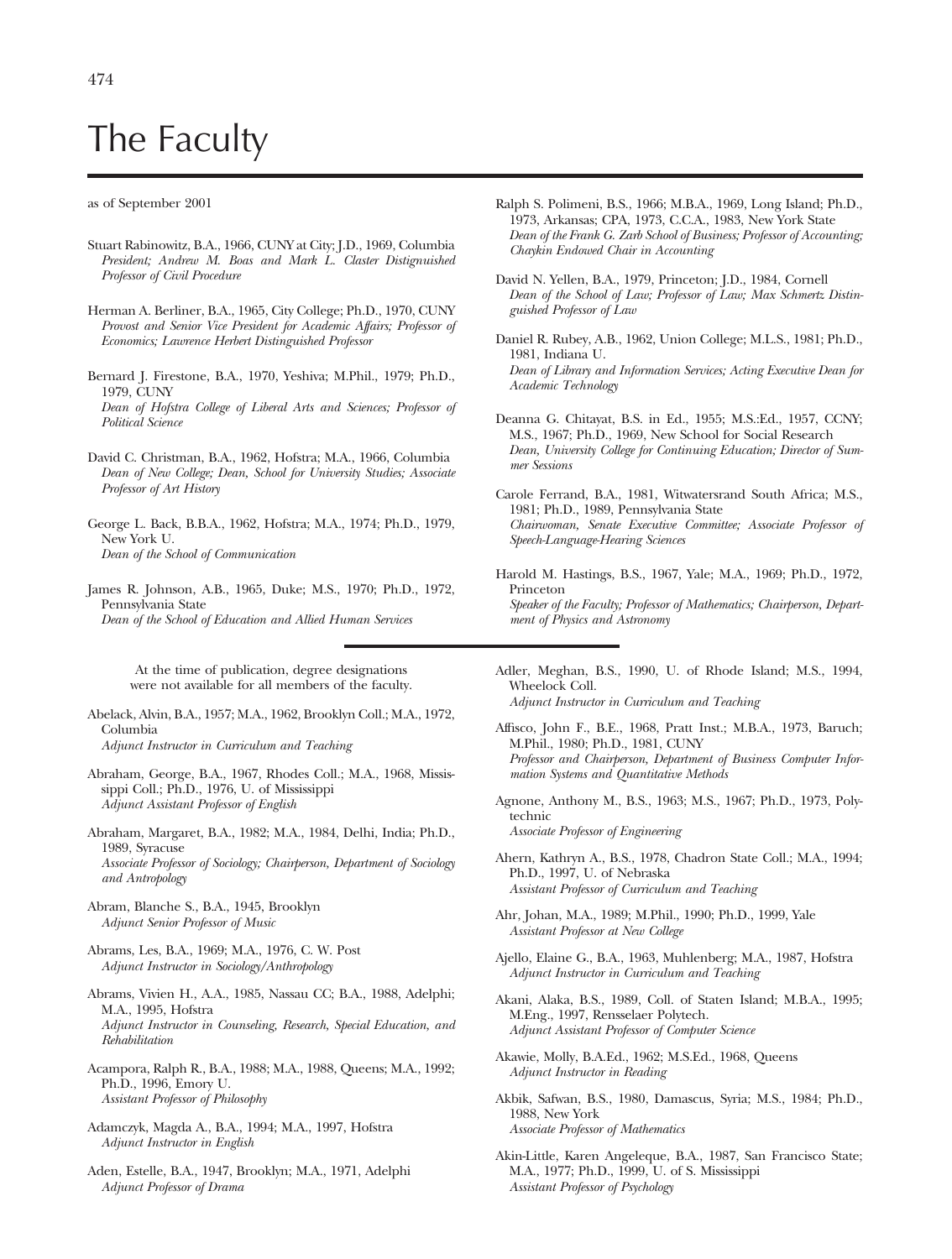- Albert, Edward H., B.A., 1971, New York; M.A., 1974, U. of North Carolina; Ph.D., 1978, York U., Toronto *Professor of Sociology*
- Alberts, Carol L., B.S., 1974, Northeastern; M.S., 1976, Pennsylvania State; Ed.D., 1985, St. John's *Associate Professor of Physical Education and Sport Sciences*
- Alcamo, Vincent, B.A., 1992, Lehigh U.; M.B.A., 1999, Hofstra U. *Adjunct Instructor in Business Computer Information Systems and Quantitative Methods*
- Alesandro, Michael J., B.M.E., 1983, Georgia Inst. of Technology; M.B.A., 1985, U. of Pennsylvania *Adjunct Assistant Professor of Business Computer Information Systems and Quantitative Methods*
- Alexander, Lisa, B.M., 1985, Peabody Conservatory; M.M.A., 1992, Queens Coll. *Adjunct Assistant Professor of Music*
- Alexandru, Florica, B.A., 1982, Inst. of Physical Education and Sport; M.A., 1996, Adelphi *Adjunct Instructor in Physical Education and Sport Sciences*
- Alidina, Muhsin M.R., B.A., 1966, U. of E. Africa *Adjunct Instructor in Comparative Literature*
- Allison, Ronald, B.S., 1955, SUNY at Oswego; M.S., 1960, Hofstra; M.S., 1967, Adelphi; Ph.D., 1978, New York *Adjunct Associate Professor of Mathematics*
- Almirall, Jean H., B.A., 1955, Queens; M.S., 1968, Hofstra; Cert., 1979, C.W. Post *Adjunct Instructor in Curriculum and Teaching*
- Altenberg, Evelyn, B.A., 1971, City Coll.; M.A., 1976, Hunter Coll.; Ph.D., 1981, CUNY *Associate Professor of Speech-Language-Hearing Sciences*
- Alter, Iska, B.A., 1963, CCNY; M.A., 1964, Wisconsin; Ph.D., 1977, New York
	- *Associate Professor of English*
- Alvarez, Ronald J., B.C.E., 1957, Manhattan; M.S. in C.E., 1960; P.E., 1961, Washington; P.E., 1962, New York State; Ph.D., 1967, New York; N.E.C., 1972; N.C.E.E.; P.E., 1978, New Jersey *Professor of Engineering; Director of Continuing Engineering Education*
- Amdur, Jonathan T., B.A., 1987, U. of Delaware; D.C., 1991, Chiropractic Coll. *Adjunct Assistant Professor of Biology*
- Amoa, Kwesi, B.S., 1990; M.A., 1991, Fisk U.; Ph.D., 1996, Howard U. *Adjunct Assistant Professor of Chemistry*
- Anastasio, Maria Jose, B.A., 1991, U. of Salamanca, Spain; M.A., 1997; Ph.D., 2000, SUNY at Buffalo *Assistant Professor of Romance Languages and Literatures*
- Anderson, Charles B., B.A., 1956, Bucknell; M.A., 1970, Adelphi *Adjunct Associate Professor of English*
- Anson-Cartwright, Mark, B.A.M., 1991, U. of Toronto; Ph.D., 1998, CUNY *Assistant Professor of Music*
- Apostoli, Beth Dempsey, B.S., 1981, Adelphi; M.Ed., 1982, Boston Coll.; CAS, 1994, Hofstra *Adjunct Instructor in Counseling, Research, Special Education, and Rehabilitation*
- Aprile, Therese E., B.A., 1991; M.A., 1997, Hofstra *Adjunct Instructor in English*
- Aranda, Roy, B.A., 1972, Queens *Adjunct Assistant Professor of Psychology*
- Archer, Philip D., M.S., 1968, SUNY at Buffalo; Cert., 1971, SUNY at Albany *Adjunct Assistant Professor of Counseling, Research, Special Education, and Rehabilitation*
- Arluck, Jessica, B.S., 1996, Cornell U.; M.A., 1998, Hofstra U. *Adjunct Instructor in Psychology*
- Arndt, Joan M., B.A., 1955, Hunter *Adjunct Instructor in Mathematics*
- Attivissimo, Donna, B.A., 1990, SUNY at Stony Brook; M.A., 1991, Hofstra *Adjunct Assistant Professor of Psychology*
- Atwood, Joan D., B.A., 1973; M.A., 1975; M.A., 1977; Ph.D., 1981, Stony Brook; M.S.W., 1984, Adelphi *Professor of Health Professions and Family Studies*
- Austin, Vance, B.A., 1991, SUNY at Empire State; M.S., 1993, Coll. of New Rochelle; Ph.D., 2000, Fordham U. *Assistant Professor of Counseling, Research, Special Education, and Rehabilitation*
- Avila, Homer D. *Adjunct Assistant Professor of Drama and Dance*
- Axelrod, Emily E., B.A., 1994, SUNY at Purchase; M.A., 1998, City Coll. of N.Y. *Adjunct Instructor in English*
- Babazadeh, Amir David, B.A., 1977, U. of Texas; M.S., 1981, Polytechnic Inst. *Adjunct Assistant Professor of Engineering*
- Babic, Annessa Ann, B.A., 1998, Kentucky Wesleyan; M.A., 2000, New Mexico State *Adjunct Instructor in History*
- Baglio, Benedict, B.A., 1968, Adelphi U.; M.S., 1972, C.W. Post *Adjunct Instructor in Counseling, Research, Special Education, and Rehabilitation*
- Baheri, Bahar, B.A., 1982; M.A., 1984, Queens Coll. *Adjunct Instructor in Business Computer Information Systems and Quantitative Methods*
- Bakhshandagi, Adrienne L., B.A., 1981, U. of Michigan *Adjunct Instructor in Journalism and Mass Media Studies*
- Bales, Gioia P., B.S., 1979, Syracuse; M.B.A., 1986, Hofstra *Instructor in Finance*
- Balsam, Emily, B.S., 1976, Kiev Pedagogical Inst.; M.S., 1981, U. of Illinois *Adjunct Assistant Professor of Mathematics*
- Bannon, Michael J., B.A., 1960, Catholic U.; M.S., 1969, Notre Dame U. *Adjunct Instructor in Chemistry*
- Barak, Benny, B.S., 1972, California State U.; M.B.A., 1973, Baruch; Ph.D., 1979, CUNY *Associate Professor and Chairperson, Department of Marketing and International Business*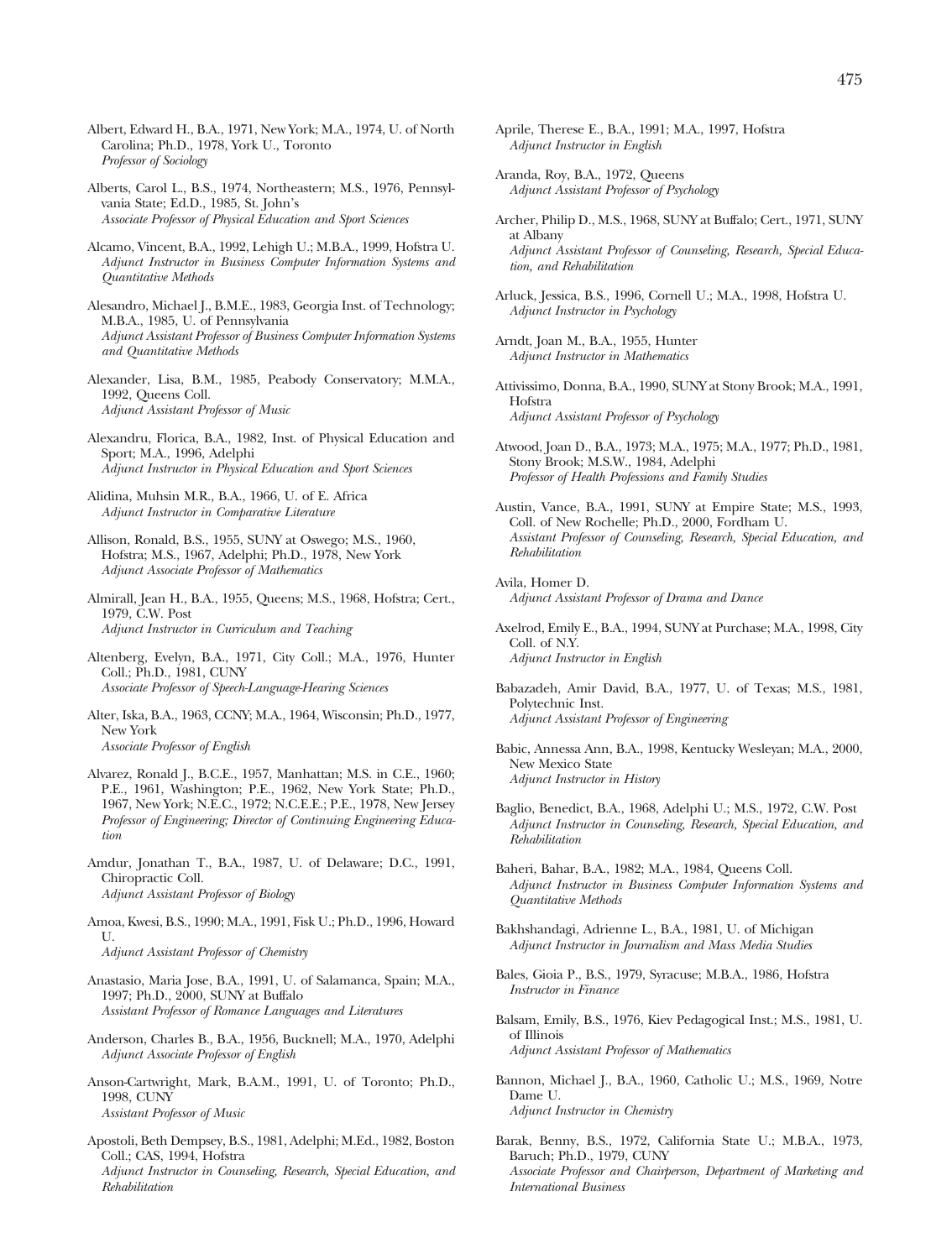Barbarello, Matthew P., B.A., 1989, Hofstra; M.A., 1997, New York  $II$ 

*Adjunct Instructor in English*

- Barbuto, Domenica, B.A., 1973; M.A., 1975; M.A., 1977, Hofstra; M.L.S., 1986, Palmer Graduate Library School of Long Island; Ph.D., 1992, SUNY at Stony Brook *Professor of Library Services*
- Barley, Linda R., B.A., 1973, St. Francis; M.S., 1975, Hunter; Ed.D., 1980, Columbia *Adjunct Professor of Counseling, Research, Special Education, and Rehabilitation*
- Barnes, Donna R., B.S., 1962, Boston; M.A., 1964, Columbia; Ed.D., 1971, Rutgers *Professor of Foundations, Leadership and Policy Studies*
- Barnes, Michael, B.A., 1973, Colgate; M.A., 1976; Ph.D., 1980, Hofstra *Associate Professor of Psychology*
- Barnett, Carol, B.A., 1964, Brooklyn Coll.; M.A., 1975, New York  $U$ . *Adjunct Instructor in Romance Languages and Literatures*
- Barnett, Emily, B.A., 1969, Queens Coll.; M.F.A., 1976, Louisiana State *Adjunct Assistant Professor of University Studies*
- Baron, Renee, B.A., 1986, Amherst; M.A., 1989, Yale; Ph.D., 1999, George Washington U. *Assistant Professor of English*
- Barr, Valerie B., B.A., 1977, Mt. Holyoke; M.S., 1979, New York; Ph.D., 1996, Rutgers *Associate Professor of Computer Science*
- Barriere, Michael T., B.E., 1985; M.A., 1988, Ph.D., 1993, Hofstra *Adjunct Assistant Professor of Psychology*
- Barry, Heather E., B.A., 1995; M.A., 1997, Pepperdine U. *Adjunct Instructor in History*
- Barth, Rosalba A., B.A., 1968, Ithaca; M.A., 1973, Hofstra *Adjunct Assistant Professor of French*
- Basile, Anthony, B.B.A., 1983, Hofstra; M.S., 1992, Long Island *Instructor in Accounting and Business Law*
- Bass, Stuart L., B.A., 1968, Adelphi; M.P.A., 1972, New York; J.D., 1979, Hofstra *Associate Professor of Business Law*
- Basso, Donna, B.A., 1968, SUNY at Albany; M.L.S., 1992, St. John's U. *Adjunct Instructor in Library Services*
- Baumgardner, James B., B.A., 1978, St. Andrews Presbyterian; M.F.A., 1999, Sarah Lawrence Coll. *Adjunct Assistant Professor of Speech Communication and Rhetorical Studies*
- Beaudrie, Ronald A., B.A., 1971 Dowling; M.S.L.S., 1972, Columbia; Cert. of Adv. Studies, 1981, Palmer Graduate Library School of Long Island *Adjunct Assistant Professor of Library Services*
- Beaulieu, Roderic A., A.B., 1962, Bowdoin Coll.; M.S., 1965, Central Connecticut; Ed.D., 1979, Columbia U. *Adjunct Associate Professor of Computer Science*
- Becker, Howard, B.S., 1966; M.S., 1971, City U. *Adjunct Instructor in Curriculum and Teaching*
- Becker, Norman, B.S., 1962, Brooklyn Coll.; M.S., 1965, City U. *Adjunct Instructor in Curriculum and Teaching*
- Becker, Robin K., B.A., 1999, Hofstra U. *Assistant Professor of Dance*
- Beckmann, Avalee G., B.Mus., 1981, U. Western Ontario; B.A.Ed., 1983, U. of Toronto *Adjunct Assistant Professor of Music*
- Beilinson, Martin, B.S., 1954, City Coll.; M.B.A., 1961, Baruch *Adjunct Associate Professor of Marketing and International Business*
- Beirne, Dianna, B.S., 1994, St. Bonaventure U.; M.S., 1999, Hofstra U. *Adjunct Instructor in Literacy Studies*
- Beitchman, Philip, B.A., 1960, U. of Pennsylvania; M.A., 1963, U. of California at Berkeley; Ph.D., 1986, CUNY *Adjunct Assistant Professor of English*
- Bengels, Barbara S., B.A., 1965, Hofstra; M.A., 1969, CUNY at Hunter *Adjunct Professor of English; New College*
- Ben-Merre, Diana, B.A., 1961, Brandeis; M.A., 1964, Columbia; Ph.D., 1975, CUNY *Adjunct Associate Professor and Teaching Fellow in New College*
- Bennington, Gail K., A.A., 1990, Nassau CC; B.A., 1992; M.A., 1996, Hofstra *Adjunct Instructor in Geology*
- Bennington, J. Bret, B.S., 1985, U. of Rochester; Ph.D., 1995, Virginia Tech. *Assistant Professor of Geology*
- Ben-Yosef, Elite, B.A., 1973, Hebrew U.; M.A., 1982, Adelphi U.; M.A., 1990, City U. of N.Y.; M.S., 1994, Adelphi U. *Adjunct Instructor in Literacy Studies*
- Berg, Christine, B.A., 1970, Molloy Coll.; M.A., 1989; Ed.D., 1999, Hofstra U. *Adjunct Assistant Professor of Literacy Studies*
- Berg, Seymour, B.S., 1959; M.S., 1961; Ph.D., 1970, Adelphi *Adjunct Professor of Mathematics*
- Berger, James A., B.A., 1976; M.A., 1981, Columbia U.; Ph.D., 1994, U. of Virginia *Associate Professor of English*
- Berka, Marianne G., B.S., 1966; M.S., 1968, Ithaca Coll.; Ed.D., 1990, New York U. *Adjunct Associate Professor of Physical Education and Sport Sciences*
- Berliner, Sharyn, B.S., 1969; M.S., 1972, Hunter Coll. *Adjunct Instructor in Curriculum and Teaching*
- Berlinerblau, Jacques D., B.A., 1986; M.A., 1988; Ph.D., 1991, New York U.; M.A., 1993, New School *Assistant Professor of Comparative Literature and Languages*
- Berman, Barry, B.B.A., 1966; M.B.A., 1968, Baruch; Ph.D., 1973, **CUNY** *Professor of Marketing and International Business; Walter H. ''Bud'' Miller Distinguished Professor of Business*
- Berman, Eric M., B.S., 1970, Hofstra; M.A., 1971; Ph.D., 1981, New York; J.D., 1981, St. John's *Adjunct Assistant Professor of Music*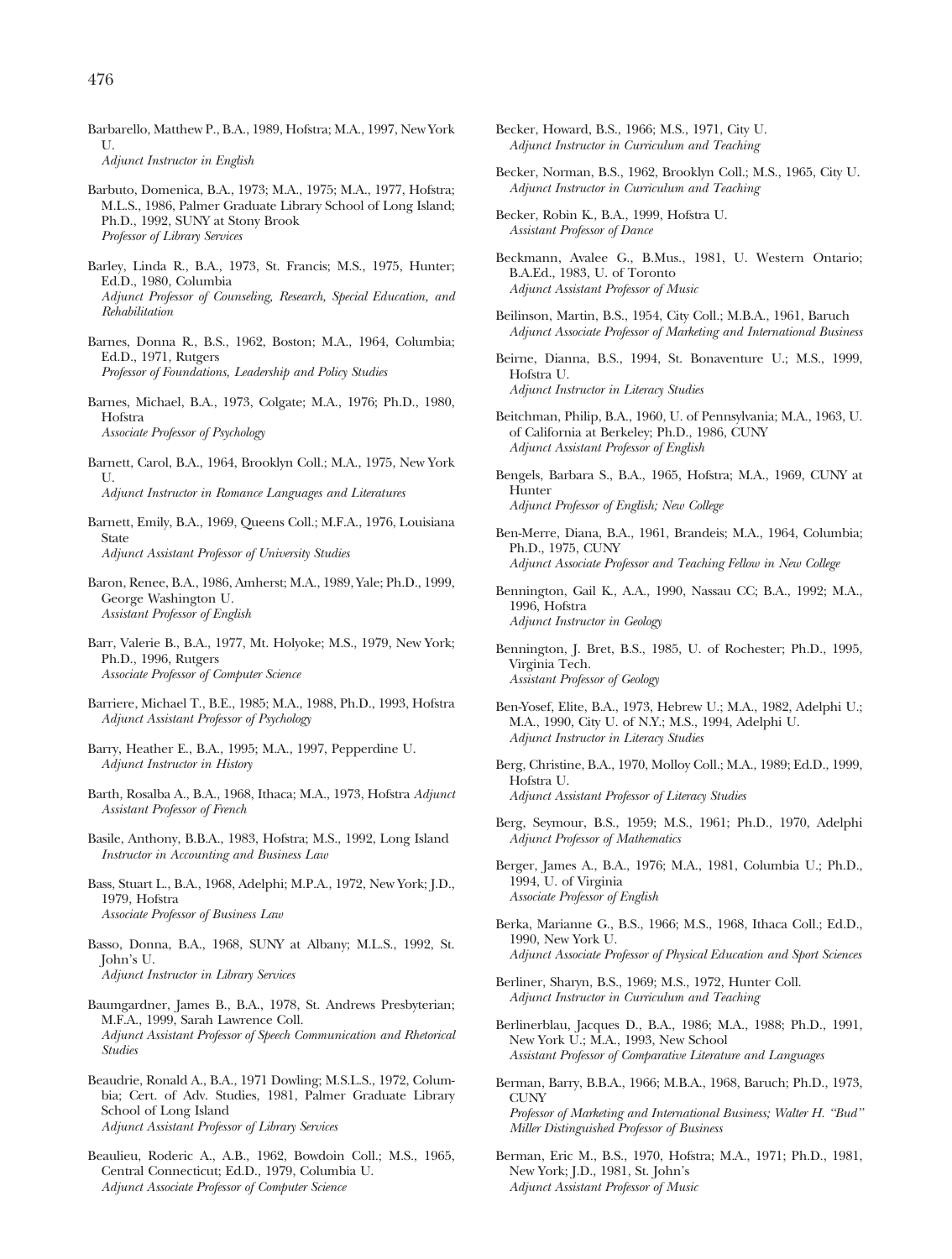Berman, Felix, B.A., 1953; M.S., 1957, CCNY *Adjunct Instructor in Curriculum and Teaching*

- Bernhardsson, Magnus, B.A., 1990, U. of Iceland; M.A.R., 1992, Yale Divinity School; Ph.D., 1999, Yale *Assistant Professor of History*
- Bernstein, Robert, B.A., 1979; M.A., 1987, New York U.; M.S., 1995, Queens *Adjunct Instructor in Counseling, Research, Special Education, and Rehabilitation*
- Bernstein, Stan, B.A., 1962, Brandeis U.; M.A., 1964, U. of Chicago; Ph.D., 1970, State U. of New Jersey; J.D., 1973, **Rutgers** *Adjunct Associate Professor of Philosophy*
- Bevan, Catherine A., B.S., 1991, Manhattan Coll.; M.B.A., 1995, Pace U.; M.S., 1999, Fordham U. *Adjunct Instructor in Business Computer Information Systems and Quantitative Methods*
- Bezzubov, Sasha, B.A., 1989, SUNY at Purchase; M.F.A., 1997, Yale School of Art *Adjunct Assistant Professor of Fine Arts*
- Bhargava, Mira, B.A., 1959; M.A., 1960, Rajasthan, India; M.S., 1962, Syracuse; Ph.D., 1965, McGill *Associate Professor of Mathematics*
- Bieber, Amy, E., B.S., 1988, Johns Hopkins U., Ph.D., 1995, U. of Rochester *Adjunct Assistant Professor of Physics*
- Biel, William, B.S., 1950, Northwestern; M.A., 1955, Columbia *Adjunct Assistant Professor of English*
- Binbasioglu, Meral, B.S., 1979; M.B.A., 1981, Middle East Technical U., Ankara, Turkey; M.Phil., 1984; Ph.D., 1986, New York *Associate Professor of Business Computer Information Systems and Quantitative Methods*
- Binns, Patricia C., B.A., 1978, George Washington U.; M.L.S., 1994, C.W. Post *Adjunct Instructor of Library Services*
- Bird, Toby A., B.A., 1965, U. of Massachusetts; M.A., 1971, C.W. Post; Ph.D., 1985, CUNY *Adjunct Assistant Professor of Literacy Studies*
- Bishnoi, Rahul K., B.E., 1974, U. of Roorkee; M.B.A., 1977, Indian Inst. of Management, Ahmedabad; Ph.D., 1984, U. of Massachusetts *Associate Professor of Banking and Finance*
- Blaine, Bruce E., B.S., 1980, Houghton Coll., M.A., 1989, St. Bonaventure; Ph.D., 1994, SUNY at Buffalo *Associate Professor of Psychology*
- Blixt, Kathleen, B.S., 1967, Hofstra; M.Mus., 1978, SUNY at Stony Brook *Adjunct Assistant Professor of Music*
- Blonder, Mauritz D., B.B.A., 1966; M.B.A., 1969; Ph.D., 1976, CUNY
	- *Associate Professor of Management and General Business*
- Bloom, Joyce A., B.A., 1988, Adelphi U.; M.A., 1990; Ph.D., 1992, Hofstra *Adjunct Assistant Professor of Psychology*
- Bloom, Ronald L., B.S., 1976, SUNY at Buffalo; M.A., 1977, Maine; Ph.D., 1990, CUNY *Associate Professor and Chairperson, Department of Speech-Language-Hearing Sciences*
- Bloomgarden, Joan, B.A., 1958, Queens; M.A., 1979, Hofstra *Assistant Professor of Counseling, Research, Special Education, and Rehabilitation*
- Blumenthal, Ralph H., B.A., 1945; M.A., 1949, Brooklyn; Ph.D., 1956, New York *Adjunct Associate Professor of Natural Science*
- Bochner, Brett D., B.S., 1991, California Inst. of Tech.; Ph.D., 1998, Massachusetts Inst. of Tech. *Assistant Professor of Physics*
- Bock, Richard, B.A., 1984, Syracuse U.; J.D., 1996, Hofstra Law *Adjunct Professor of Law*
- Bogard, Cynthia J., B.Sc., 1978, U. of Wisconsin; M.S.W., 1991; Women's Studies Cert., 1992; M.A., 1993; Ph.D., 1995, SUNY at Stony Brook *Associate Professor of Sociology/Anthropology*
- Bogard, Sharon D., B.A., 1970; M.S., 1972, Lehman Coll. *Adjunct Instructor in Curriculum and Teaching*
- Bohl, Robert F., A.A.S., 1964, SUNY; B.S., 1997; M.B.A., 1998, Long Island U. *Adjunct Assistant Professor of Marketing and International Business*
- Bond, Erik, B.A., 1996, U. of Pennsylvania; M.A., 1998; Ph.D., 2001, New York U. *Special Assistant Professor of English*
- Boonshaft, Peter L., B.Mus., 1980; M.Mus.Ed., 1981; D.M.A., 1991, Hartford *Professor of Music*
- Boor, Peter T., B.S., 1959, Bucknell U.; M.S., 1960, U. of Illinois *Adjunct Professor of Music*
- Borden, Gwendolyn, B.A., 1952, Hofstra; M.A., 1953, U. of Michigan; M.S.W., 1979, Adelphi *Adjunct Associate Professor in New College*
- Bory, Steven J., B.S., 1979, C.W. Post; M.A., 1987, New School for Social Research *Adjunct Assistant Professor of Health Professions and Family Studies*
- Boscia, Janine, B.A., 1995, Hofstra *Adjunct Instructor in Curriculum and Teaching*
- Bowe, Frank, B.A., 1969, Western Maryland; M.A., 1971, Gallaudet; Ph.D., 1976, New York *Professor of Counseling, Research, Special Education, and Rehabilitation*
- Bowen III, Robert E., B.M., 1988, U. of Dayton; M.M., 1998, Manhattan School of Music *Adjunct Assistant Professor of Music*
- Bozek, Carol J., B.A., 1963; M.S., 1968, Hunter *Adjunct Associate Professor of Physical Education and Sport Sciences*
- Brack, Terry L., B.S., 1969, City; M.Ed., 1971, Temple; Ph.D., 1990, U. of Arizona *Associate Professor of Chemistry*
- Bradley, Mary K., B.A., 1984, SUNY at Plattsburgh; M.A., 1986, Hofstra U.; Au.D., 2001, U. of Florida at Gainsville *Adjunct Instructor in Speech-Language-Hearing Sciences*
- Brand, Dana A., B.A., 1976, Columbia; M.A., 1977; M.Phil., 1979; Ph.D., 1981, Yale *Associate Professor of English*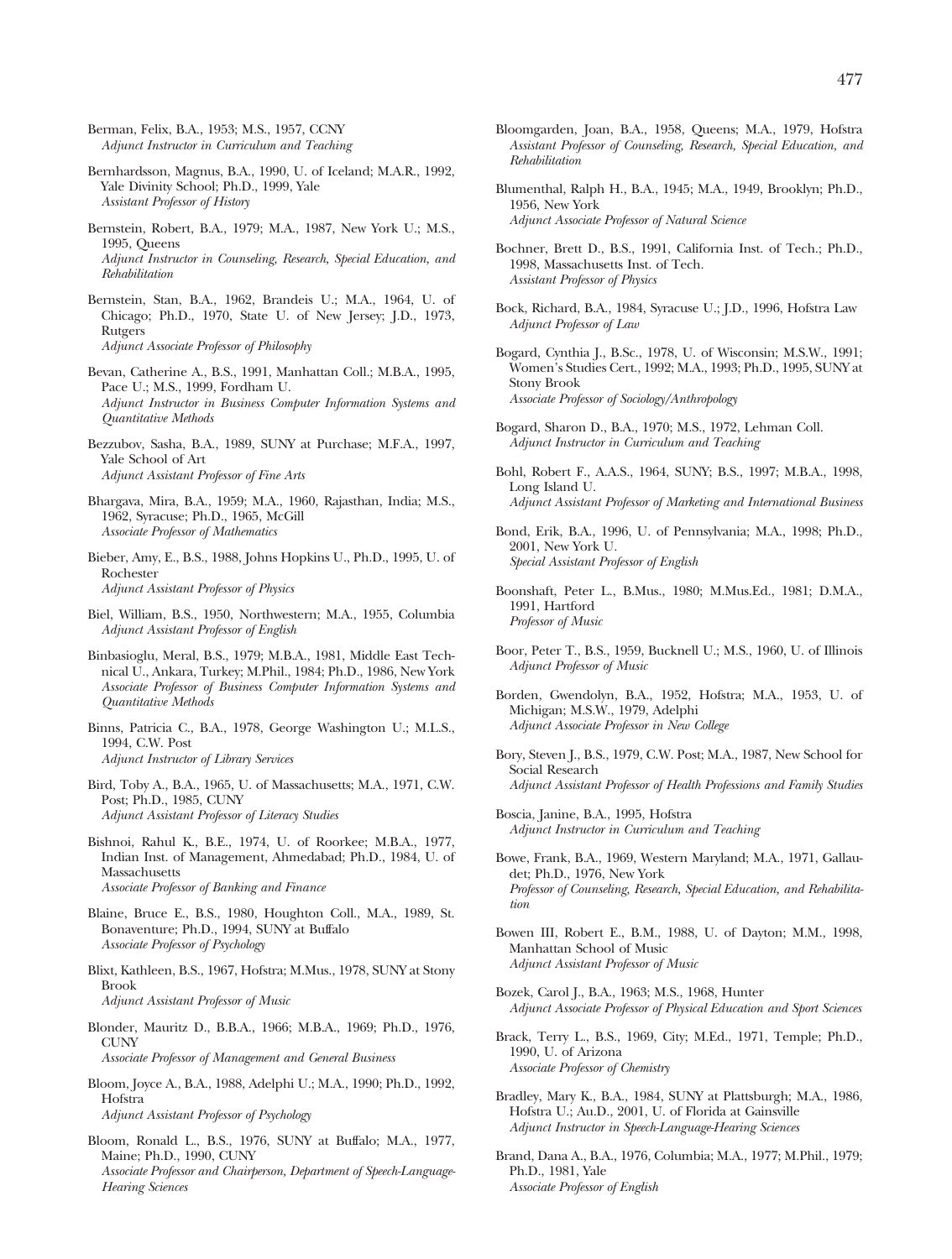- Brandenberger, Stormy, B.A., 1975, Hofstra *Associate Professor of Dance*
- Bratter, Warren, B.A., 1964, Hamilton Coll.; M.A., 1972, New York U.
- *Adjunct Associate Professor of Romance Languages and Literatures*
- Braun, Aaron, B.A., 1978, Brooklyn; M.A., 1984, Coll. of Staten Island *Adjunct Instructor in Communication*
- Bray, Michael E., B.A., 1995, Sarah Lawrence Coll. *Adjunct Instructor in Philosophy*
- Brenin, Barry L., S.B., 1959; S.M., 1959; E.E., 1961, Massachusetts Inst. of Technology *Adjunct Associate Professor of Mathematics*
- Brennan, Alison L., B.A., 1992, Holy Cross Coll.; M.A., 1993; Ph.D., 1999, Hofstra *Adjunct Assistant Professor of Psychology*
- Bresticker, Samuel, B.S., 1944, City; M.S., 1948, New York *Adjunct Assistant Professor of Physics*
- Briscoe, Valerie D., B.A., 1989, U. of Missouri; B.A., 1996, U. of Central Florida; M.A., 1998, Johns Hopkins U. *Adjunct Assistant Professor of University Studies*
- Broadhurst, Denise J., B.S., 1992; M.A., 1995, U. of Minnesota *Adjunct Assistant Professor of Music*
- Brockway, Robert E., B.S., 1946, Hofstra *Adjunct Professor of Marketing and International Business*
- Brodsky, Harris J., B.A., 1959; M.B.A., 1960; M.S., 1962, Columbia *Adjunct Associate Professor of Health Professions and Family Studies*
- Brodsky, Rochelle A., B.A., 1967; M.S., 1970, Brooklyn Coll. *Adjunct Instructor in Curriculum and Teaching*
- Brogger, Erik, B.A., 1973, Minnesota *Associate Professor of English*
- Bront de Avila, Elena, M.A., 1982, Babes-Bolyaii U.; Ed.D., 1999, National Louis U. *Adjunct Assistant Professor of Foundations, Leadership, and Policy Studies*
- Brooks, Laurie, A.A., American Academy of Dramatic Art, 1970; B.A., 1977, Hofstra U.; M.A., 1991, New York U. *Adjunct Assistant Professor of University Studies*
- Brooks, Ryan, B.A., 1988, U. of California at Santa Cruz *Adjunct Instructor in English*
- Brot, Esther, B.S., 1970, Boston U.; M.S., 1973, Queens Coll.; M.B.A., 1984, Hofstra U. *Adjunct Instructor in English*
- Brous, Margot, B.A., 1979, SUNY at New Paltz; M.S.W., 1981, Wurweillwer School; M.S., 1998, Hofstra U. *Adjunct Instructor in Physical Education and Sport Sciences*
- Brower, Robert, B.A., 1966, Rutgers; M.Dv., 1972, Lutheran Seminary *Adjunct Instructor in Counseling, Research, Special Education, and Rehabilitation*
- Brown, Corrina E., B.A., 1994, Hofstra U.; M.A., 1996, New York U.; M.A., 2001, Long Island U. *Adjunct Assistant Professor of Psychology*
- Brown, Gayle M., A.A.S., 1972, Nassau Comm. Coll.; B.S., 1974, SUNY at Albany; M.B.A., 1975, St. John's U. *Adjunct Assistant Professor of Marketing and International Business*
- Brown, Nancy A., B.A., 1980, Denison U.; J.D., 1985, U. of Pennsylvania *Legal Writing Instructor in the Law School*
- Brown, William L., B.A., 1980, Queens Coll., Ph.D., 1994, CUNY *Adjunct Assistant Professor of English*

Bryant, John L., A.B., 1971; A.M., 1972; Ph.D., 1975, U. of Chicago *Professor of English*

- Buch, Robert H., B.A., 1996, Miami U. *Adjunct Instructor in Biology*
- Buck, Cathy C., B.A., 1976, Adelphi *Adjunct Assistant Professor of Dance*
- Buda, Richard, B.A., 1978; M.A., 1980, John Jay College of Criminal Justice; Ph.D., 1984, Stevans Inst. of Technology *Associate Professor of Management and General Business*
- Buddenhagen, Anne, B.A., 1967, Hofstra; M.A., 1969, Boston *Adjunct Assistant Professor of Anthropology*
- Bumcrot, Robert J., B.S., 1959; M.S., 1960, Chicago; Ph.D., 1962, Missouri *Professor Emeritus of Mathematics*
- Burghardt, M. David, B.S., 1965, Merchant Marine Acad.; M.S., 1968; Ph.D., 1971, U. of Connecticut; P.E., 1974, N.Y. State; C. Eng., 1982, United Kingdom *Professor of Engineering; Chairperson, Department of Computer Science*
- Burke, Alafair S., B.A., 1991, Reed Coll.; J.D., 1994, Stanford Law *Associate Professor of Law*
- Burke, Jacqueline, B.B.A., 1990; M.B.A., 1993, Hofstra; CPA, 1993, Maryland; Ph.D., 2000, New York U. *Assistant Professor of Accounting and Business Law*
- Burke, Jeanne M., A.B., 1951, Regis; M.L.S., 1984, Palmer Graduate Library School of Long Island *Adjunct Instructor in Library Services*
- Burke, Margaret G., B.A., 1990, Hofstra; M.L.S., 1993, Queens *Adjunct Instructor in Library Services*
- Burke, Russell, B.S., 1981, Ohio State; M.S., 1987, U. of Florida; Ph.D., 1994, U. of Michigan *Assistant Professor of Biology*
- Busch, Ronald E., B.A., 1976, Queens; M.A., 1980, Hofstra *Adjunct Instructor in New College*
- Bush, Robert A. Baruch, B.A., 1969, Harvard; J.D., 1974, Stanford Law *Professor of Law; Harry H. Rains Distinguished Professor of Abritration and Alternative Dispute Settlement Law*
- Bussell-Thompson, Billy, A.B., 1964, Carson-Newman; M.A., 1965, U. of Tennessee; Ph.D., 1970, U. of Virginia *Professor of Spanish and Chairperson, Department of Romance Languages and Literature*
- Butera, Celeste, B.A., 1986, Old Dominion U.; J.D., 1989, Hofstra Law *Adjunct Professor of Law*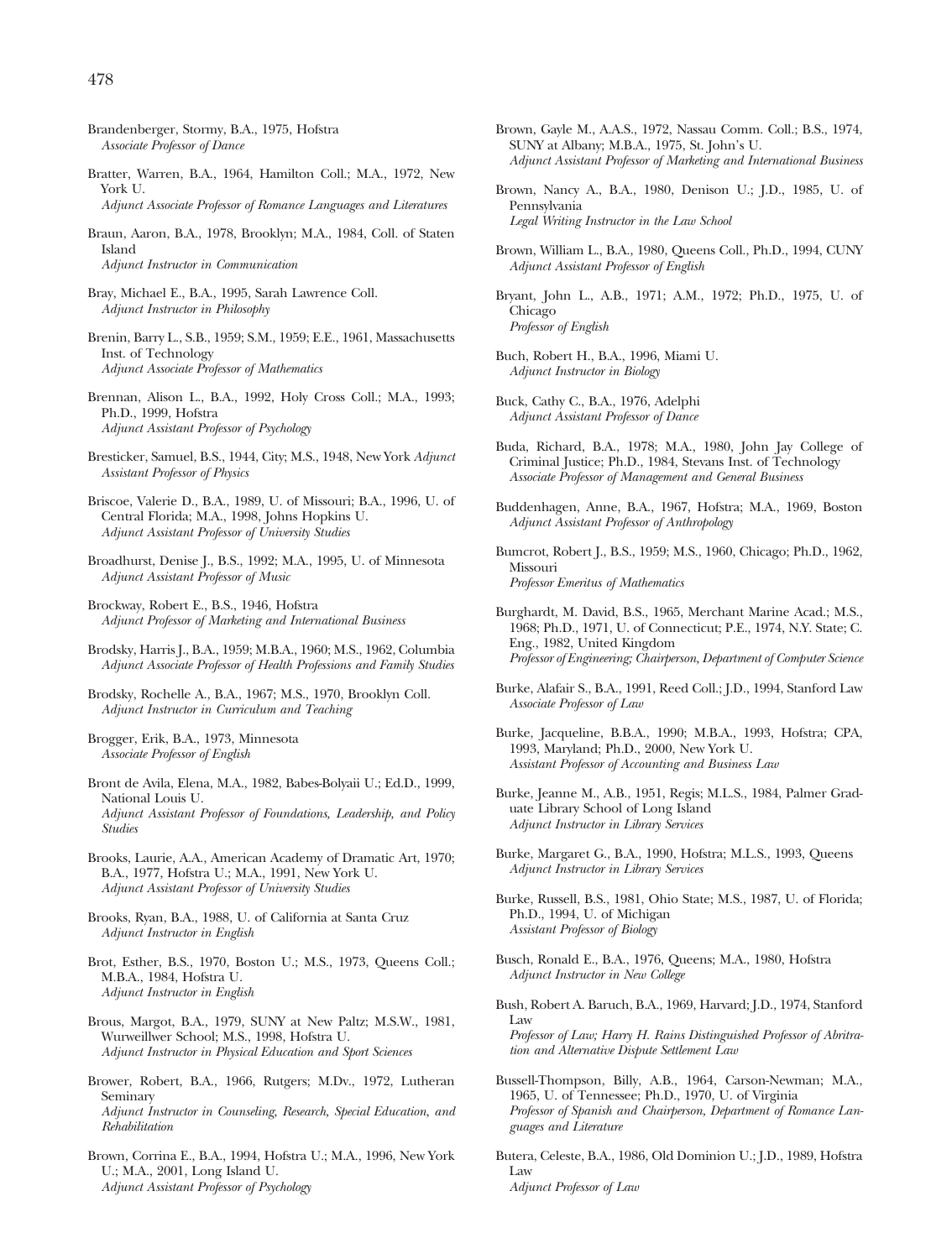- Butler, Nancy L., B.S., 1992, U. of Delaware; M.S., 1996, Hofstra  $II$ *Adjunct Assistant Professor of Health Professions and Family Studies*
- Cafarelli, Claudia A., A.A.S., 1986; B.S., 1989, Fashion Inst.; M.B.A., 1996, Baruch

*Adjunct Instructor in Marketing and International Business*

- Califano, Gina Marie, B.A., 1992; M.A., 1994, St. John's U. *Adjunct Instructor in Curriculum and Teaching*
- Camenzuli, Cheryl A., B.S., 1977, Long Island; M.A., 1979; Ph.D., 1983, Fordham *Adjunct Assistant Professor of Psychology*
- Campbell, Robert D., B.A., 1965, Yale; M.B.A., 1968, U. of Pennsylvania; Ph.D., 1999, U. of Connecticut *Assistant Professor of Finance*
- Cannillo, Michael A., B.A., 1960, Brooklyn Coll.; M.S., 1972, Hofstra *Adjunct Instructor in Romance Languages and Literatures*
- Cao, Antonio Francisco, A.B., 1965, U. of Miami; M.A., 1967, UC at Berkeley; Ph.D., 1975, Harvard *Associate Professor of Spanish*
- Capitano, William, B.S., 1998, Hofstra U. *Adjunct Instructor of Biology*
- Caplan, A. Marc, B.A., 1989, Yale U.; M.A., 1997, New York U. *Adjunct Instructor in Comparative Literature and Languages*
- Cappadona, James, B.A., 1977; M.A., 1990, C.W. Post *Adjunct Instructor in Curriculum and Teaching*
- Caprioglio, Joseph, B.A., 1974; M.A., 1978, Stony Brook *Adjunct Assistant Professor of Physics*
- Caputi, Mauro, B.E., 1981, Manhattan; M.S., 1984; Ph.D., 1991, Virginia Tech. *Associate Professor of Engineering*
- Carl, Sheryl, B.A., 1979; M.S., 1997, Hofstra U. *Adjunct Instructor in English*
- Carlin, Glenn, B.A., 1988, U. at Albany; B.S., 1990, SUNY *Adjunct Instructor in Physical Education and Sport Sciences*
- Carlock, Margaret, B.A., 1987, Molloy Coll.; M.A., 1995, Hofstra U.

*Adjust Instructor in Counseling, Research, Special Education, and Rehabilitation*

- Carsey, Jean M., B.A., 1987, Hartwick Coll.; M.A., 1990; J.D., 190, American U. *Adjunct Professor of Law*
- Carson, Alison S., B.A., 1995, Franklin and Marshall Coll.; Ph.D., 2000, Boston Coll. *Adjunct Assistant Professor of Psychology*
- Carson, Paul A., B.A., 1993, Manhattan Coll.; M.A., 1997, Hofstra *Adjunct Instructor in English*
- Carter, L. Chandler, B.A., 1984, U. of No. Carolina at Chapel Hill; M.M., 1986, Boston U.; Ph.D., 1995, City U. of New York *Assistant Professor of Music*
- Carter, Marc L., B.A., 1987, Loyola; M.A., 1990; Ph.D., 1992, U. of California at Irvine *Assistant Professor of Psychology*
- Carter, Mary K., B.S., 1956, Ohio State U.; M.A., 1965, Columbia  $II$ *Adjunct Instructor in Curriculum and Teaching*
- Cascio, Christopher F., B.B.A., 1995, Hofstra U. *Adjunct Instructor in Physical Education and Sport Sciences*
- Cassese, Lenore G., B.A., 1965; M.S. Ed., 1966; M.A., 1989, Hofstra *Adjunct Assistant Professor in New College*
- Cassidy, David C., B.A., 1967; M.S., 1970, Rutgers; Ph.D., 1976, Purdue *Professor of Natural Science*
- Castello, Rose C., B.A., 1973; M.A., 1990, SUNY at Stony Brook *Adjunct Instructor in Foundations, Leadership and Policy Studies*
- Castrataro, Nicholas A., B.S., 1959; M.S., 1960, Brooklyn *Adjunct Assistant Professor of Health Studies, Sport Sciences, and Physical Education*
- Cavalieri, Fred L., B.S., 1988, Adelphi U.; M.S., 1994, C.W. Post *Adjunct Assistant Professor of Business Computer Information Systems and Quantitative Methods*
- Cavanaugh, John T., B.S., 1978; M.S. Ed., 1980, C.W.Post *Adjunct Assistant Professor of Health Studies, Sport Sciences, and Physical Education*
- Cavello, Richard A., M.S., 1973, Polytechnic U.; M.B.A., 1976, Fordham U.; M.S.Ed., 1996, Pace U. *Adjunct Assistant Professor of Computer Science*
- Cebenoyan, Ahmet S., M.A., 1978, Bogazici U., Turkey; M.Phil., 1982; Ph.D., 1986 New York U. *Professor of Finance*
- Cernic, David, B.A., 1961, Immaculate Conception; M.A., 1967; Ph.D., 1970, Fordham *Professor of Philosophy*
- Cevallos, Elena E., B.A., 1970, Hunter; M.S., 1973, Columbia; M.A., 1975, Brooklyn; Certificate in Advanced Librarianship, 1984; D.L.S., 1992, Columbia *Professor of Library Services*
- Chaiken, MarthaLeah, B.A., 1976, Barnard Coll.; Ph.D., 1986, Rutgers U. *Assistant Professor of Psychology*
- Chaleff, Paul I., B.A., 1969, City Coll.; M.F.A., 1971, City U. of New York *Associate Professor of Fine Arts*
- Chandra, Mahesh, B.S., 1963, Agra U., India; M.S., 1966, U. of Delhi; D.Sc., 1978, George Washington *Associate Professor of Business Computer Information Systems and Quantitative Methods*
- Chang, Julie A., B.S., U. of California at San Diego; M.S., 2000, SUNY at Stony Brook *Adjunct Instructor in Business Computer Information Systems and Quantitative Methods*
- Chang, Tai, B.A., 1988; A.M., 1994; Ph.D., 1999, U. of Illinois *Special Assistant Professor of Counseling, Research, Special Education, and Rehabilitation*
- Chapman, Kathryn, B.S., 1987, St. John's U.; M.S., 1993, Queens Coll. *Adjunct Instructor in Curriculum and Teaching*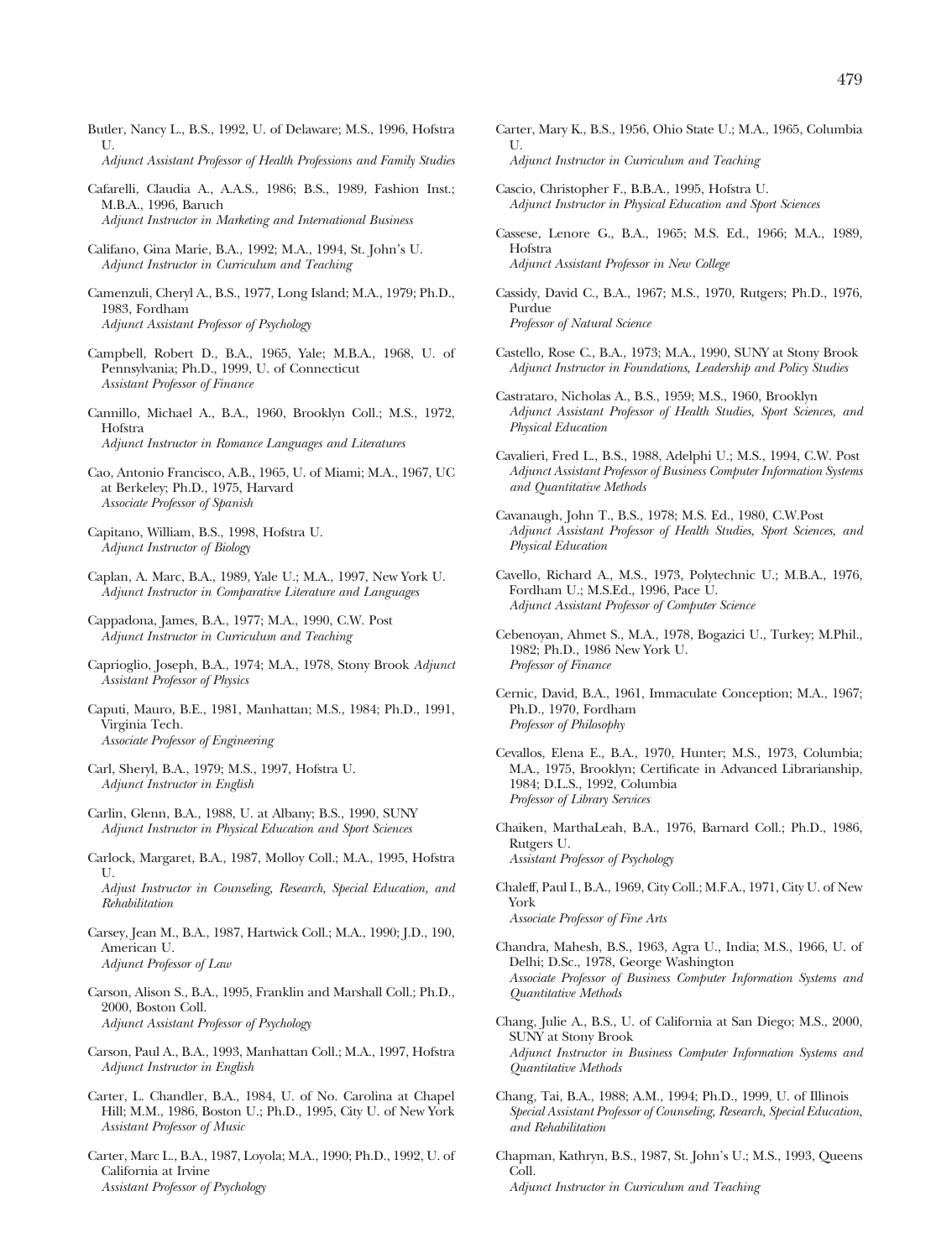- Charlow, Robin D., A.B., 1971, Vassar; J.D., 1981, Cornell *Associate Professor of Law*
- Charnov, Bruce H., B.A., 1968, U. of Michigan; M.A., 1972, Jewish Theological Seminary; Ph.D., 1976, U.S. International; M.B.A., 1981, Fairleigh Dickinson; J.D., 1990, Hofstra Law *Associate Professor and Chairperson, Department of Management and General Business*
- Charnow, Sally D., B.A., 1982; M.A., 1988, Ph.D., 1999, New York U. *Assistant Professor of History*
- Checola, Mark W., B.S., 1990, Hofstra U.; M.A., 1995, Adelphi U. *Adjunct Instructor in Physical Education and Sport Sciences*
- Cheslock, William A., B.S., 1988, Lehigh U.; M.B.A., 1994, Hofstra U. *Adjunct Instructor in Business Computer Information Systems and Quantitative Methods*
- Chipok, Robert J., B.A., 1974; M.L.S., 1979; M.A., 1988, Columbia U.; M.A., 1994, New York U. *Adjunct Instructor in Comparative Literature and Languages*
- Chisholm, Wendy, B.A., 1995, U. of California at Davis; M.F.A., 1998, Rhode Island School of Design *Adjunct Assistant Professor of Fine Arts*
- Chiu, David J., B.A., 1961; M.A., 1965, National Chengchi University *Assistant Professor of Chinese*
- Christensen, Paul P., B.S., 1967, Utah State; M.S., 1971; Ph.D., 1976, Wisconsin *Associate Professor of Economics*
- Chung, Yuehtsen, B.A., 1987, Taiwan Nat'l. U.; M.A., 1993; Ph.D., 1999, U. of Chicago *Special Assistant Professor of History*
- Cinnamon, Howard, B.A., 1970, CCNY; M.A., 1975, Queens; Ph.D., 1985, Michigan *Associate Professor of Music*
- Clark, Clarence, B.A., 1971; M.S.W., 1975, Fordham *Adjunct Assistant Professor of Health Professions and Family Studies*
- Clements, Rhonda, B.S., 1977, U. of Maine; M.Ed., 1984; Ed.D., 1988, Columbia *Professor of Physical Education and Sport Sciences*
- Clemons, Heather L., B.S., 1998, Alfred U.; M.S., 2000, Oregon State *Adjunct Instructor in Physical Education and Sport Sciences*
- Clendening, Beverly, B.S., 1974, Coll. of New Rochelle; M.S., 1981, American U.; Ph.D., 1990, U. of Michigan *Assistant Professor of Biology*
- Coblens, Eileen, B.A., 1959; M.A., 1972, Adelphi U. *Adjunct Instructor in English*
- Cohen, Barbara, M.S., 1977, C.W. Post; P.D., 1984; Ed.D., 1988, Hofstra U. *Assistant Professor of Literacy Studies*
- Cohen, Charlotte B., B.A., 1966, George Washington U.; M.A., 1967, New York U. *Adjunct Assistant Professor of University Studies*
- Cohen, George M., A.B., 1955; A.M., 1958, Harvard; Ph.D., 1962, Boston *Professor of Art History and Humanities*
- Cohen, Jill, B.A., 1992, SUNY at Oneonta; M.A., 1996, New York U. *Adjunct Assistant Professor of Speech Communication and Rhetorical Studies*
- Cohen, Jonas C., B.A., 1993, Hofstra U.; M.F.A., 1996, U. of Nebraska *Adjunct Assistant Professor of Drama and Dance*
- Cohen, Lynn E., B.A., 1972, Syracuse; M.A., 1984, Long Island U. *Adjunct Assistant Professor in New College*
- Cohen, Michael, B.A., 1971, Pennsylvania State; M.A., 1975, Hofstra *Adjunct Assistant Professor of Mathematics*
- Cohen, Robert A., B.A., 1969; M.S., 1971, Queens Coll.; P.D., 1978, St. John's U. *Adjunct Instructor in Curriculum and Teaching*
- Cohen, Stuart J., B.S., 1965; M.S., 1967; M.S., 1970, Brooklyn Coll.; Ed.D., 1975, Columbia *Adjunct Associate Professor of Health Professions and Family Studies*
- Cohn, Alfred, A.B., 1958, Harvard; Ph.D., 1964, New York *Professor Emeritus of Psychology; Teaching Fellow in New College*
- Cole, Michael, B.S., 1989, Hofstra; M.A., 1992; Ph.D., 1996, U. of Chicago *Assistant Professor of Mathematics*
- Collier, Curt E., B.A., 1983, Texas A. and M. U.; M.S., 1991, Texas Tech. U. *Adjunct Instructor in University Studies*
- Collins, Marianne, A.A., 1988, Nassau CC *Adjunct Instructor in Physical Education and Sport Sciences*
- Comer, Debra R., B.A., 1982, Swarthmore; M.A., 1984; M.Phil., 1985; Ph.D., 1986, Yale *Professor of Management and General Business*
- Conk, Donna M., B.A., 1973, Mt. St. Mary Coll.; M.S., 1977, Brooklyn Coll. *Adjunct Instructor in Counseling, Research, Special Education, and Rehabilitation*
- Conley, Catherine, B.S., 1994, SUNY at Geneseo; M.S.Ed., 1995, SUNY at Binghamton *Adjunct Instructor in Curriculum and Teaching*
- Conway, Kathleen, B.A., 1959, St. Joseph; M.S., 1966, Hofstra; M.S., 1973, SUNY at Stony Brook; C.A.S., 1990; Ed.D., 1994, Hofstra *Adjunct Assistant Professor of Curriculum and Teaching*
- Conway, Vincent J., B.A., 1967; M.B.A., 1972; A.P.C., 1987, St. John's *Adjunct Assistant Professor of Finance*
- Cook, Matthew A., B.A., 1994, U. of California at Santa Cruz; M.A., 1998, U. Texas at Austin *Adjunct Instructor in Sociology/Anthropology*
- Cooper, Patricia M., B.A., 1976, SUNY at Purchase; M.A., 1978, U. of Chicago; M.Ed., 1981, Erikson at Loyola; Ph.D., 2000, Emory U.

*Assistant Professor of Curriculum and Teaching*

Cooper, Rochelle, B.A., 1984, Barnard Coll.; M.A., 1986; M.Ph., 1988, Teachers Coll.; Ph.D., 1989, Columbia U. *Adjunct Assistant Professor of Management and General Business*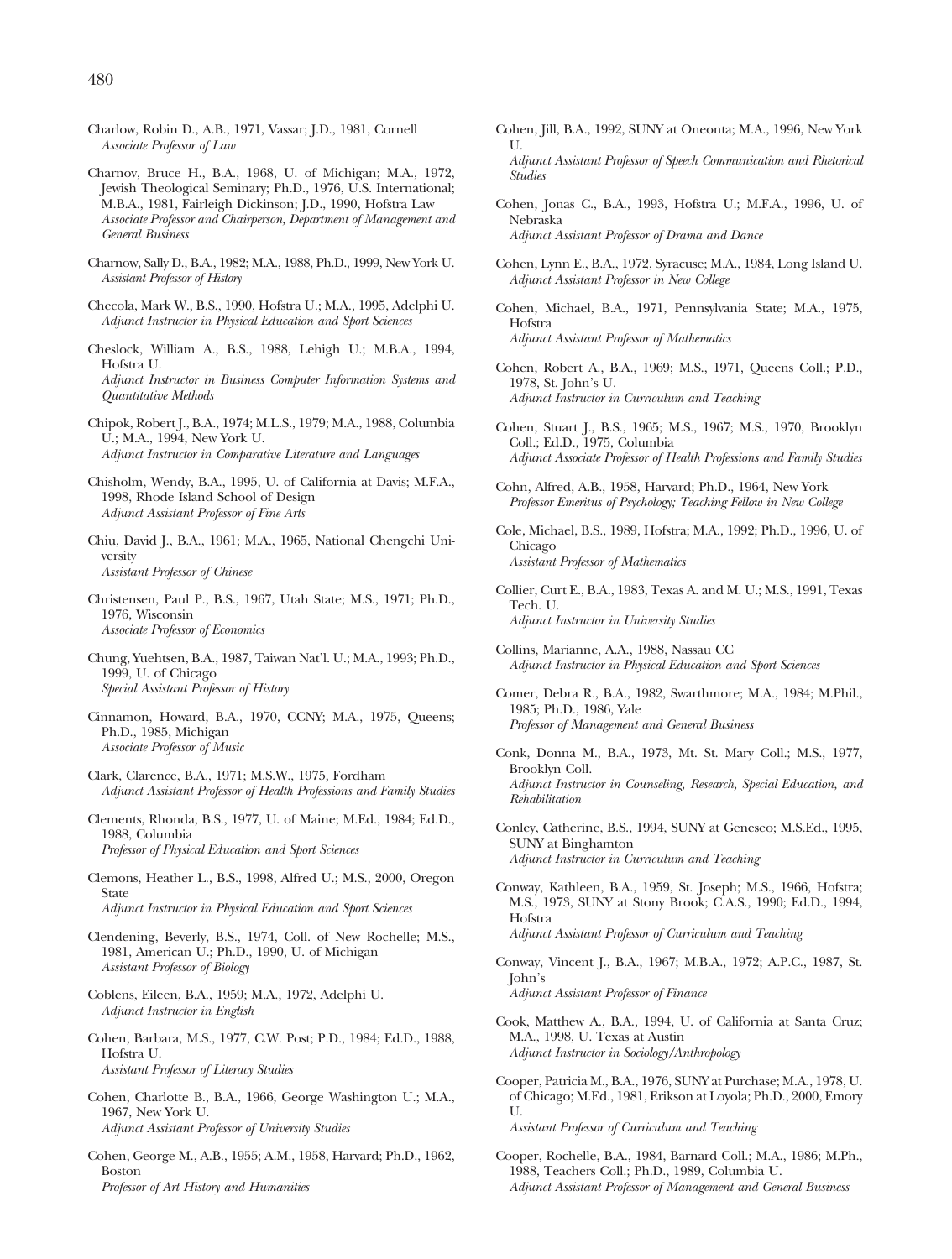- Coppenger, Royston, P., B.A., 1981, U. of Tennessee; M.F.A., 1984; D.F.A., 1998, Yale School of Drama *Associate Professor of Drama*
- Coraor, John, B.F.A., 1977, Syracuse U.; M.Ed., 1981; Ph.D., 1985, Pennsylvania State *Adjunct Assistant Professor of Fine Arts/Art History*
- Corn, Alfred, B.A., 1965, Emory U.; M.A., 1967, Columbia U. *Adjunct Professor of English*
- Correa, Miguel, B.A., 1980, U. of Havana, Cuba; M.A., 1998, City Coll.

*Adjunct Instructor in Romance Languages and Literatures*

Cortina, Mary, B.A., 1976, Lehman; M.A., 1978; Ph.D., 1990, Fordham *Adjunct Assistant Professor of Sociology/Anthropology*

Cosares, Steven T., B.S., 1982, SUNY at Stony Brook; M.S., 1984; Ph.D., 1988, U. of California at Berkeley *Associate Professor of Business Computer Information Systems and Quantitative Methods*

- Costa, Vincent J., B.A., 1973, City Coll. of NY; M.A., 1986, Hofstra  $U$ . *Adjunct Assistant Professor of Computer Science*
- Couser, G. Thomas, B.A., 1968, Dartmouth; Ph.D., 1977, Brown *Professor of English*
- Cox, Brian D., B.A., 1982, Florida State; M.A., 1986; Ph.D., 1989, North Carolina *Associate Professor of Psychology*
- Crici, Richard J., B.S., 1990, Cortland; M.A., 1992, Hofstra *Adjunct Instructor in Health Professions and Family Studies*
- Crispino, Colleen Ann, B.S., 1991, Boston U.; M.A., 1992, Hofstra *Adjunct Instructor in Counseling, Research, Special Education, and Rehabilitation*
- Cromwell, Erin, B.A., 1992, U. of South Florida; M.Ed., 1993, William and Mary; M.A., 1999, Hofstra U. *Adjunct Instructor in Psychology*
- Crosby, Kathleen, A.A.S., 1989, Fashion Inst. of Technology; B.A., 1992; M.S., 1993, Hofstra U. *Adjunct Instructor in English*
- Cross-Hansen, Jody L., B.A., 1978, York; M.Div., 1982, Yale Divinity School *Adjunct Assistant Professor in New College*
- Cullen, Susan, B.S., 1981; M.A., 1984, Adelphi *Adjunct Instructor in Physical Education and Sport Sciences*
- Cummings, Anthony W., B.S., 1985, Hofstra U.; M.B.A., 1997, U. of No. Carolina; J.D., 1988, Hofstra U. *Adjunct Assistant Professor of Accounting, Taxation, and Business Law*
- Cummings, Judith A., B.S., 1975, Adelphi U.; M.S., 1979, SUNY at Stony Brook
- *Adjunct Assistant Professor of Physical Education and Sport Sciences*
- Curtiss, Rychard L., B.A., 1987, E. Connecticut State; M.F.A., 1996, N. Illinois U. *Adjunct Assistant Professor of Drama and Dance*
- Cutolo, Johanna, B.A., 1980, Mt. St. Mary's Coll.; M.A., 1986, Hofstra U. *Adjunct Instructor in Counseling, Research, Special Education, and*

*Rehabilitation*

- Cuva, Kyle, B.S., 1994; M.B.A., 1998, Hofstra U. *Adjunct Instructor in Business Computer Information Systems and Quantitative Methods*
- Cyphers, Peggy, B.F.A., 1977, Towson U.; M.F.A., 1979, Pratt Inst. *Adjunct Associate Professor of Fine Arts; Artist-in-Residence*
- Dachtera, Stephen R., B.S.E.E., 1968, City; M.S.E.E., 1972, New York *Adjunct Assistant Professor of Computer Science*
- D'Acierno, Pellegrino A., B.A., 1965; M.A., 1967; Ph.D., 1973, Columbia *Professor of Comparative Literature and Languages*
- Dallas, Keith M., B.A., 1991, U. of Delaware; M.A., 1993, Hofstra *Adjunct Instructor in English*
- D'Amelia, Ronald P., B.S., 1965, City College; M.S., 1967; Ph.D., 1978, Adelphi *Adjunct Associate Professor of Chemistry*
- Dandridge, III, Manning H., B.A., 1978; M.A., 1979, SUNY at Stony Brook *Adjunct Instructor in English*
- D'Angelo, Diane, A.A., 1992, SUNY at Farmingdale; B.A., 1994; M.A., 1999, SUNY at Stony Brook *Adjunct Instructor in Romance Languages and Literatures*
- D'Angelo, Joseph J., B.A., 1964, St. Bonaventure U.; M.Div., 1975, Christ The King Seminary; M.S., 1982, N.Y. Inst. of Technology *Adjunct Assistant Professor in New College*
- Daniel, Peter C., B.S., 1979, Charleston; M.S., 1982, U. of Maryland; Ph.D., 1986, U. of Maine *Associate Professor of Biology*
- Dardis, Anthony, B.A., 1977, Columbia; M.A., 1983; Ph.D., 1990, U. of California at Berkeley *Associate Professor and Chairperson, Department of Philosophy*
- DaSilva, Zenia S., B.A., 1944, New York; M.A., 1945, California; Ph.D., 1955, New York *Professor of Spanish*
- Davey, Linda D., B.S., 1971, St. John's; M.A., 1977, Goddard; M.Ed., 1992, Columbia *Special Assistant Professor of Curriculum and Teaching*
- David, Dessa, B.Sc., 1989; M.A., 1992, Brooklyn Coll. *Assistant Professor of Business Computer Information Systems and Quantitative Methods*
- Davila, Maria deLourdes, B.A., 1984, Harvard Coll.; Ph.D., 1994, Harvard U. *Special Assistant Professor of Romance Languages and Literatures*
- Davis, Steven M., B.S., 1987, Syracuse U.; LL.M., 1994, New York U.; J.D., 1990, Hofstra U. *Adjunct Professor of Law*
- Deal, Richard E., B.A., 1993, Clark U.; M.S., 1995, U. of South Carolina *Adjunct Assistant Professor of Economics/Geography*
- Deans, Glenn N., B.S., 1972, NYU; M.B.A., 1990, Pace *Adjunct Instructor in Accounting/Business Law*
- Debel, Lawrence, B.S., 1967, State U. at Cortland; P.D., 1985, C.W. Post; M.S., 1972, State U. at Cortland *Adjunct Associate Professor of Physical Education and Sport Sciences*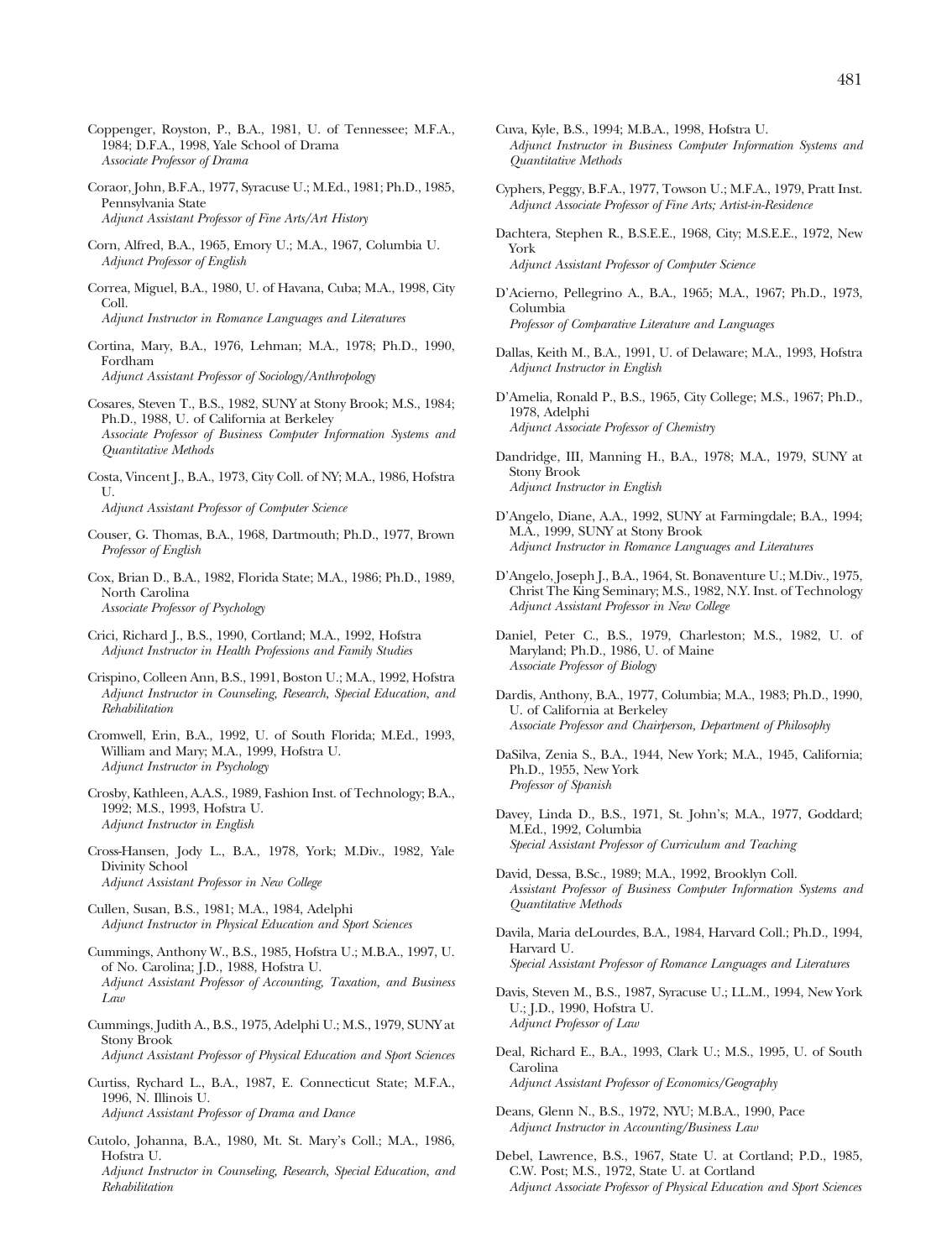- deFlon, Nancy M., M.A., 1993, Immaculate Conception Sem.; M.Phil., 1997; Ph.D., 2001, Union Theological Seminary *Adjunct Associate Professor of Philosophy*
- DeFreitas, Gregory E., B.A., 1971, Stanford; M.A., 1975; M.Phil., 1978; Ph.D., 1979, Columbia *Professor of Economics*
- Dehler, Gregory John, B.A., 1990; M.A., 1995, St. John's U. *Adjunct Instructor in History*
- deJong-Lambert, William, B.F.A., 1990, Emerson Coll.; M.A., 1992, Claremont; M.A., 2000, Columbia *Adjunct Instructor in Foundations, Leadership, and Policy Studies*
- Delamater, Jerome, B.A., 1964, Rutgers; M.A., 1971; Ph.D., 1978, Northwestern *Professor of Audio/Video/Film*
- DelGaudio, Sybil A., B.A., 1965, Brooklyn; M.A., 1966, Northwestern; M.Phil., 1983; Ph.D., 1986, Columbia *Professor and Chairperson, School of Communication, Department of Audio/Video/Film*
- DelGiudice, Thomas C., B.A., 1979, SUNY at Old Westbury; Ph.D., 1991, U. of Massachusetts at Amherst *Adjunct Associate Professor of Economics/Geography*
- Delliquanti, Joy P., B.A., 1981, Rutgers; M.A., 1987, Middlebury *Adjunct Instructor in the English Language Program*
- DeMarco, Lillian M., A.A., 1972, Nassau C.C.; B.S., 1974; M.S., 1976, Adelphi U. *Adjunct Instructor in Curriculum and Teaching*
- Demas, Kenneth R., B.S., 1967, Long Island U.; M.S., 1976, Coll. of New Rochelle *Adjunct Associate Professor of Health Studies, Sport Sciences, and Physical Education*
- Demertzis, Efstratios, M.A., 1963; M.A., 1968; Ph.D., 1979, New York

*Adjunct Professor of Comparative Literature and Languages Department*

- Demetriou, Homer J., B.S., 1961; M.S., 1970, Adelphi *Adjunct Assistant Professor of Mathematics*
- Demleitner, Nora V., B.A., 1989, Bates Coll.; J.D., 1992, Yale; LL.M., 1994, Georgetown *Professor of Law*
- DeNicola, Paul, B.A., 1997; M.A., 2000, New York U. *Adjunct Instructor in Philosophy*
- Desbonnet, Aline C., A.B., 1947, Columbia *Adjunct Instructor in French*
- Devine, Daniel R., M.F.A., 1988, Bard *Associate Professor of Fine Arts*
- Diamond, David, A.B., 1959; LL.B., 1962, Harvard; LL.M., 1963, New York *Professor of Law*
- DiCicco, Darlene L., B.A., 1985, Queens Coll., M.B.A., 1992, St. John's *Adjunct Instructor in Finance*
- Dickman, Bernard H., B.S., 1964, Brooklyn; M.S., 1966; Ph.D., 1970, New York *Associate Professor of Business Computer Information Systems and Quantitative Methods*
- Dieffenbach, William P., B.A., 1978, C.W. Post; M.S. Ed., 1982, Queens Coll. *Adjunct Assistant Professor of Geology*
- DiFonzo, J. Herbie, B.S., 1974, St. Joseph's; M.A., 1977; J.D., 1977; Ph.D., 1993, U. of Virginia *Associate Professor of Law*
- DiGaetani, John, B.A., 1965, U. of Illinois; M.A., 1967, Northern Illinois; Ph.D., 1974, Wisconsin *Professor of English*
- Diguez, Michael, B.S., 1966, C.W. Post; M.S., 1971, Queens Coll.; P.D., 1989, C.W. Post *Adjunct Assistant Professor of Physical Education and Sport Sciences*
- Dill, Charles, B.A., 1976, U. of Steubenville; M.A., 1978, Xavier, Ohio; Ph.D., 1981, U. of Houston *Associate Professor of Psychology*
- Dini, Andrea, M.A., 1993, U. of Firenze; Ph.D., 1998, U. of Wisconsin *Assistant Professor of Romance Languages*
- DiPiazza, Jennifer, B.S., 1994, Cornell U.; M.A., 1996, City Coll. *Adjunct Instructor in Curriculum and Teaching*
- D'Innocenzo, Michael, B.A., 1957, Union; M.A., 1959, Columbia *Professor of History; Harry H. Wachtel Distinguished Teaching Professor*
- DiTroia, Daniel J., B.A., 1974, Adelphi; M.D., 1979, Autonomous U. of Guadamala; M.A., 1991, Hofstra *Adjunct Assistant Professor of Health Professions and Family Studies*
- Divakaran, Srikrishnan, B.E., 1990, CIT, India *Instructor in Computer Science*
- Doboli, Simona, B.S., 1995; M.S., 1996, U. of Timisoara, Romania *Instructor in Computer Science*
- Dobrin, Arthur, B.A., 1964, City; M.A., 1971, New York; D.S.W., 1988, Adelphi *Professor, School for University Studies*
- Dobski, Bernard J., B.A., 1995, Boston Coll.; M.A., 1997, Michigan State *Adjunct Instructor in Political Science*
- Dodson, Lillian Twardowicz *Adjunct Professor of Fine Arts*
- Dolan, Thomas P., M.S., 1983; P.D., 1987, Queens Coll.; Ed.D., 2000, Hofstra U. *Adjunct Assistant Professor of Curriculum and Teaching*
- Dolce, Jack, B.S., 1969, Siena Coll.; M.B.A., 1971, U. of Dayton *Adjunct Assistant Professor of Marketing and International Business*
- Dolgin, Janet L., B.A., 1968, Barnard; M.A., 1971; Ph.D., 1974, Princeton; J.D., 1981, Yale *Professor of Law; Maurice A. Deane Distinguished Professor of Constitutional Law*
- Dolinski, Thomasz, M.S., 1996, UMCS U.; M.S., 2000, Hofstra U. *Adjunct Instructor in Computer Science*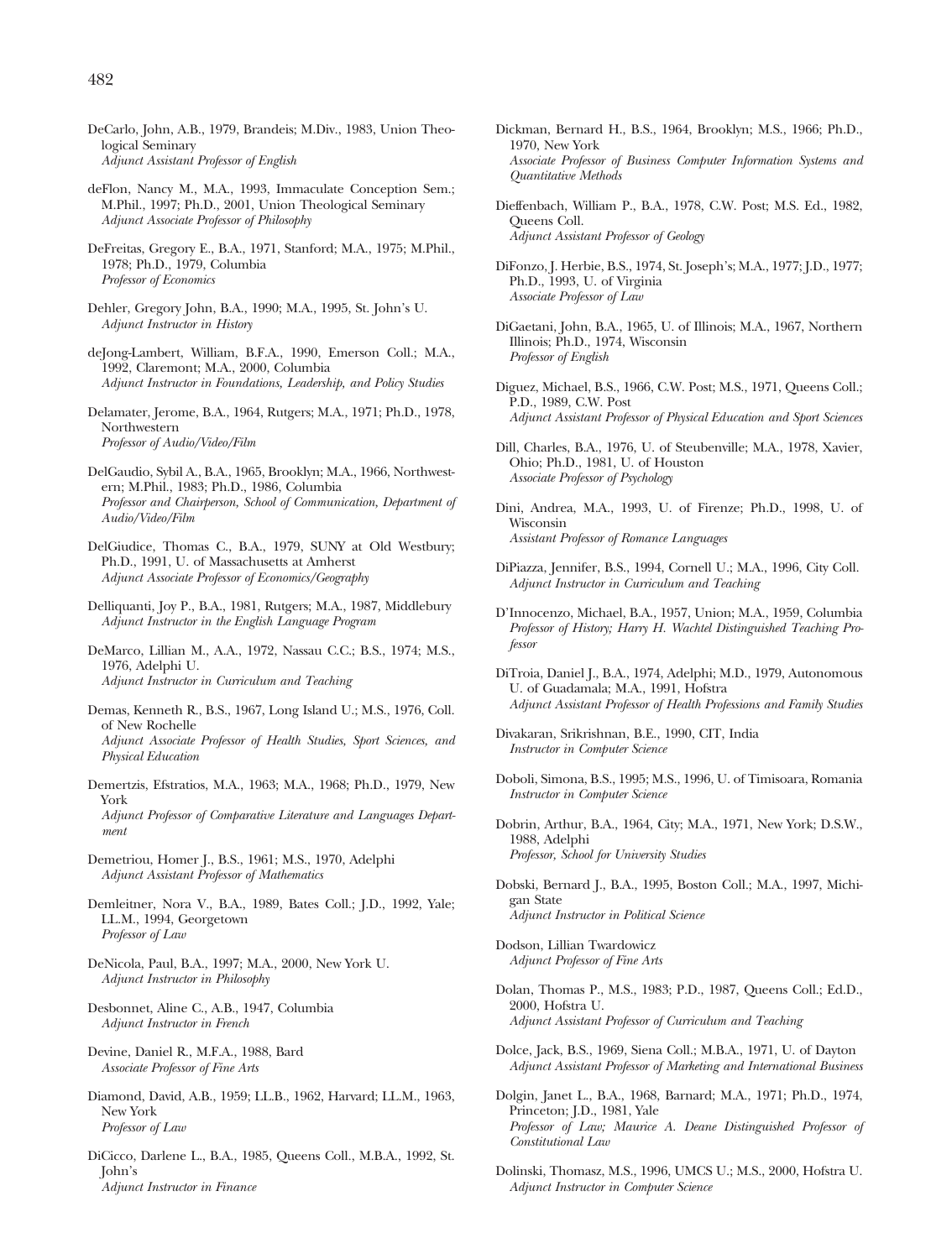- Donahue, Neil H., B.A., 1979; M.A., 1983; Ph.D., 1987, Rutgers *Professor of German and Comparative Literature; Chairperson, Department of Comparative Literature and Languages*
- Donsky, Elizabeth, B.F.A., 1985, Art Inst. of Chicago; M.A., 1996, New York U. *Adjunct Assistant Professor of Fine Arts*
- Doolittle, Sarah A., B.S.Ed., 1976, Northeastern; M.Ed., 1982, Boston; Ed.D., 1988, Columbia *Associate Professor of Physical Education and Sport Sciences*
- Doubleday, Simon R., B.A., 1988, Cambridge U.; Ph.D., 1996, Harvard U. *Assistant Professor of History*
- Dougherty, Michael C., B.A., 1995, Molloy Coll.; M.A., 1997, SUNY at New Paltz *Adjunct Instructor in English*
- Doyle, Sean M., B.A., 1998, Rutgers at New Brunswick; M.A., 2001, Rutgers at Newark *Adjunct Instructor in English*
- Dragovich, James W., B.S., 1983; M.S., 1986, C.W. Post *Adjunct Assistant Professor of Music*
- Dreyer, Don, B.A., 1971; M.S., 1975, Hofstra U. *Adjunct Assistant Professor of Journalism/Mass Media Studies*
- Drorbaugh, Elizabeth Z., B.A., 1977, Wells Coll.; M.A., 1984, Kent State U. *Special Assistant Professor of Speech Communication and Rhetorical Studies*
- Drucker, Naomi L., B.S., 1957, Hofstra *Adjunct Instructor in Music*
- Drucker, Susan J., B.A., 1979, Queens; J.D., 1982, St. John's; M.A., 1985, Queens *Associate Professor of Mass Media Studies*
- Druyan, Nitza, B.A., 1973, Queens; M.A., 1974, New York; Ph.D., 1980, Bar Ilan, Israel *Adjunct Professor of Hebrew and Jewish Studies*
- Duarte, Eduardo M., B.A., 1988, Fordham; M.A., 1991; Ph.D., 1997, New School of Social Research *Associate Professor of Foundations, Leadership and Policy Studies*
- DuBois, Marlene, B.A., 1992; M.A., 1997, SUNY at Stony Brook *Adjunct Instructor in Philosophy*
- Dudek, Carolyn, B.A., 1993, Canisius Coll.; M.A., 1996; Ph.D., 1999, U. of Pittsburgh *Assistant Professor of Political Science*
- Dunn, Dennis M., B.A., 1970, Fairfield U.; M.S., 1971, SUNY at Albany *Adjunct Associate Professor of Health Professions and Family Studies*
- Dushman, Bernard J., A.B., 1969; J.D., 1973, Boston U. *Adjunct Professor of Law*
- Dylla, Kelly A., B.M., 1997, Rice U.; M.M., 2000, Juilliard School of Music *Adjunct Assistant Professor of Music*
- Ebarb, Therese, B.A., 1986, Siena Coll.; M.A., 1989, SUNY at Stony Brook; J.D., 1993, Touro Coll. *Adjunct Instructor in English*
- Edelman, Malka P., B.A., 1970, Queens; M.S., 1976, C.W. Post; M.S.Ed., 1985, Hofstra *Adjunct Instructor in Counseling, Research, Special Education, and Rehabilitation*
- Edwards, Mark A., B.S., 1980; M.S., 1982; Ph.D., 1985, Polytechnic Inst. *Associate Professor of Physics*
- Edwards, Ralph, B.S., 1953, City Coll. of NY; M.S., 1954, U. of Illinois; Ed.D., 1959, Columbia U. *Adjunct Associate Professor of Health Professions and Family Studies*
- Egan, Mary Therese, B.A., 1963, St. Joseph's; M.A., 1967, Brooklyn Coll. *Adjunct Instructor in Curriculum and Teaching*
- Egre, Martin R., B.B.A., 1980, Hofstra U.; M.S., 1988, C.W. Post *Adjunct Assistant Professor of Accounting, Taxation, and Business Law*
- Eisen, Audrey, B.A., 1972, Queens; M.A., 1975; Ph.D., 1976, **CUNY** *Associate Professor of Speech-Language-Hearing Sciences*
- Eisenberg, Carolyn, B.A., 1967, Chicago; M.A., 1969; Ph.D., 1971, Columbia *Professor of History*
- Elefterion, Edward, B.F.A., 1992, New York U.; M.F.A., 1998, Indiana U. *Adjunct Assistant Professor of Drama and Dance*
- Elijah, Rosebud S., A.B., 1988, Mt. Holyoke; M.S., 1990, U. of Toledo; Ph.D., 1996, U. of Michigan *Assistant Professor of Curriculum and Teaching*
- Elson, Suzanne K., B.S., 1968, George Peabody Coll.; M.S., 1980, Coll. of New Rochelle *Adjunct Assistant Professor of Physical Education and Sport Sciences*
- Elston, Gillian Z., B.S., 1989, U. of No. Carolina; Ph.D., 1995, U. of California at Berkley *Associate Professor of Mathematics*
- Eng, Sidney, B.A., 1972, Bishop's U., Quebec; M.L.S., 1974, St. John's; M.A., 1977, New York *Adjunct Assistant Professor of Library Services*
- Enker, Arnold N., B.A., 1955, Yeshiva U.; J.D., 1958, Harvard U. *Visiting Professor of Law*
- Erondu, Emmanuel A., B.S., 1981, West Indies Coll.; M.S., 1986, SUNY Maritime Coll.; Ph.D., 1997, U. of Central England *Assistant Professor of Marketing and International Business*
- Escamilla, Guillelrmo *Adjunct Assistant Professor of Biology*
- Eskin, Jay M., B.S., 1966, State U. at Oneonta; M.S., 1970; P.D., 1974, Queens Coll. *Adjunct Instructor in Curriculum and Teaching*
- Essigman, Melissa S., B.A., 1991, Skidmore Coll.; M.S., 1993, Hofstra U. *Adjunct Instructor in Curriculum and Teaching*
- Estrin, Morton *Adjunct Star Professor of Music*
- Eswarathasan, Arulappah, B.Sc., 1967; M.Sc., 1974, U. of Sri Lanka; M.S., 1981; Ph.D., 1985, Adelphi *Associate Professor of Mathematics*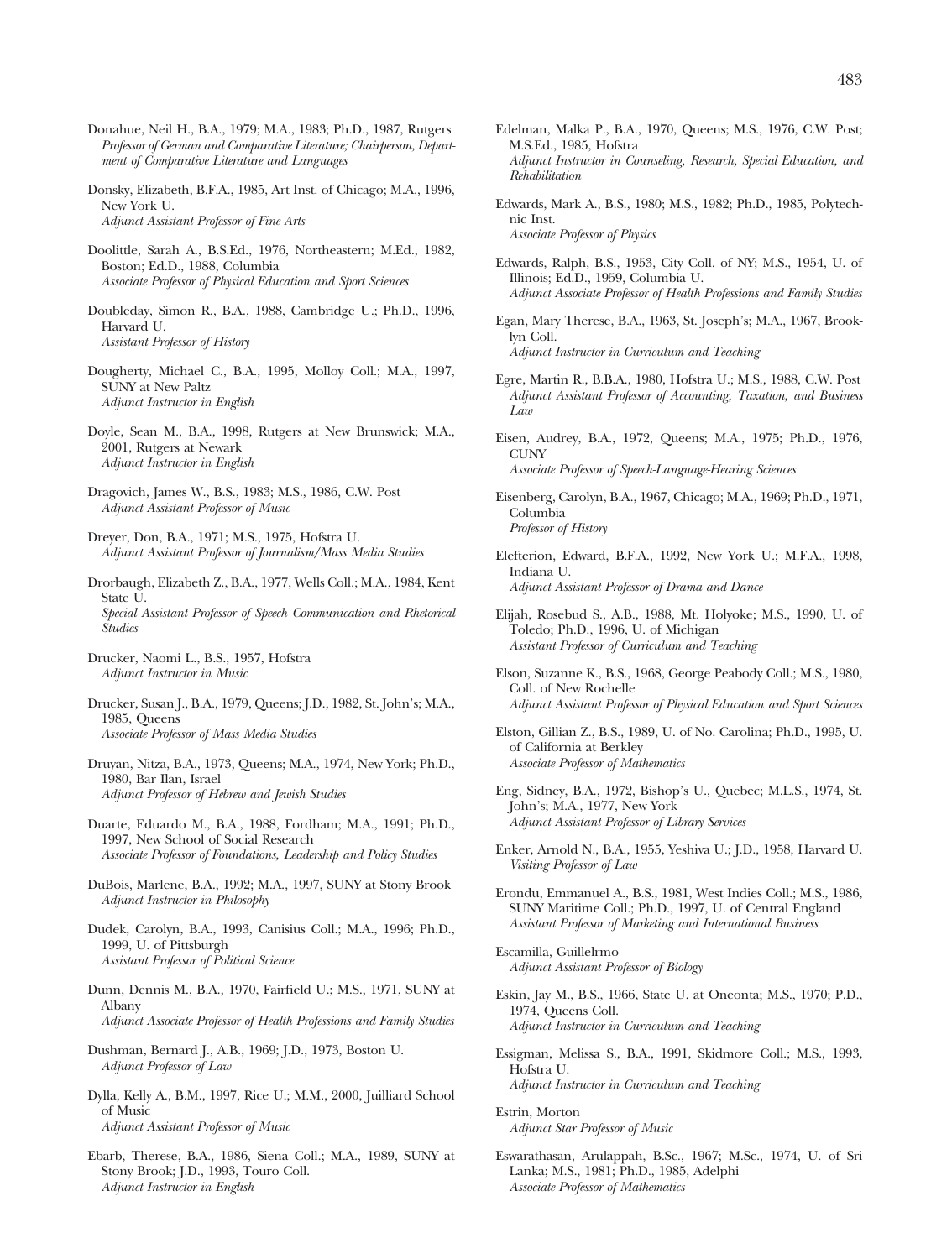- Evans, Joel R., B.A., 1970, Queens; M.B.A., 1974, Baruch; Ph.D., 1975, CUNY *Professor of Marketing and International Business; RMI Distinguished Professor of Business*
- Evans, Linda L., B.A., 1971; M.S., 1977, Queens; M.B.A., 1983, Hofstra *Adjunct Associate Professor of Marketing*
- Facciolo, Francis J., M.A., 1977, Hunter Coll.; M.Phil., 1979, CUNY; J.D., 1983, Columbia Law *Adjunct Professor of Law*
- Fagan, Cathy E., B.A., 1972, Le Moyne; M.S.Ed., 1974, Fordham *Adjunct Assistant Professor of English*
- Fagin, Alane S., B.S., 1974, SUNY (London Center); M.S., 1981, U. of Pittsburgh *Adjunct Assistant Professor of Health Professions and Family Studies*
- Fahey, Ed, B.S., 1998; M.S., 2000, SUNY at Stony Brook *Adjunct Assistant Professor of Computer Science*
- Falzoi, Jill, B.A., 1990, Hofstra U.; M.A., 1992, NYU *Adjunct Instructor in School for University Studies*
- Farid, Mamdouh I., B.S., 1961, Naval Academy, Egypt; Certificate of Advanced Chartering Problems, 1976; M.S., 1977, SUNY Maritime College; M.B.A., 1982; Ph.D., 1988, Baruch *Associate Professor of Management; Hofstra University Muslim Chaplain*
- Fay, Mark A., B.F.A., 1972, Pratt Inst.; M.A., 1980, C.W. Post *Adjunct Instructor in Curriculm and Teaching*
- Fazeli, Massoud, B.A., 1977, National U. of Iran; M.A., 1981, New School of Social Research *Adjunct Assistant Professor of Economics*
- Federici, Silvia, Doctorate, 1965, Bologna; M.A., 1970; Ph.D., 1980, Buffalo *Associate Professor of Philosophy and Teaching Fellow in New College*
- Fegan, Julie Mlawer, B.S., 1988, Cornell U.; M.S., 1990, Bank Street Coll. *Adjunct Instructor in Curriculum and Teaching*
- Feire, Sandra, B.A., 1972; M.S., 1977, SUNY at New Paltz *Adjunct Instructor in Literacy Studies*
- Felber, Jill, B.S., 1967, Hofstra U.; M.S., 1970, Hofstra U. *Adjunct Instructor in Curriculum and Teaching*
- Feldman, Anita, B.A., 1973, U. of Illinois; M.A., 1980, Columbia *Adjunct Assistant Professor of Physical Education and Sport Sciences*
- Feldman, Bonita, B.A., 1979; M.A., 1979, Wesleyan U.; M.F.A., 1985, U. of Iowa *Adjunct Assistant Professor of English*
- Feldman, Leslie D., B.A., 1980, Cornell; M.A., 1983, New York; M.A., 1988; Ph.D., 1990, Cornell *Associate Professor of Political Science*
- Fendrich, Laurie, B.A., 1970, Mt. Holyoke; M.F.A., 1978, Art Institute of Chicago *Associate Professor of Fine Arts*
- Ferguson, Lisa A., B.A., 1988, Indiana U.; M.B.A., 1990, Tulane; Ph.D., 1996, Arizona State *Assistant Professor of Management and General Business*
- Ferrand, Carole, B.A., 1981, Witwatersrand South Africa; M.S., 1981; Ph.D., 1989, Pennsylvania State *Associate Professor of Speech-Language-Hearing Sciences; Chairperson, Senate Executive Committee*
- Ferrara, Samuel J., B.A., 1991; M.A., 1991, Boston; J.D., 1994, Hofstra *Adjunct Assistant Professor of Counseling, Research, Special Education, and Rehabilitation*
- Ferriola, Rick, B.A., 1981, Norwich Military U. *Adjunct Instructor in Physical Education and Sport Sciences*
- Ferris, Marc S., B.A., 1985, Boston U.; M.A., 1988, U. of Massachusetts *Instructor in History*
- Ferro, Joan, A.A., 1986, Nassau C.C.; B.A., 1988, Adelphi; M.A., 1990, New York U. *Adjunct Instructor in English*
- Feuerstein, Sandra, B.S., 1966, U. of Vermont; J.D., 1979, Cardoza School of Law *Adjunct Special Professor of Law*
- Fichtelberg, Joseph, B.A., 1975, Michigan State; M.A., 1983; Ph.D., 1987, Columbia *Associate Professor of English*
- Filadelfo, Gary, B.A., 1977, Hofstra *Adjunct Instructor in Music*
- Fink, Martha, B.A., 1949, Barnard; M.A., 1965, Washington U.; New York State Cert., 1977; C.A.S., 1977, Hofstra *Adjunct Instructor in Curriculum and Teaching*
- Finkelstein, Harold J., B.B.A., 1961, City; J.D., 1967, Brooklyn Law, L.L.M., 1970, New York *Adjunct Associate Professor of Acccounting, Taxation and Business Law*
- Finzel, Rodney B., B.S., 1973; M.S., 1977, Eastern Michigan U.; Ph.D., 1981, Northwestern *Associate Professor and Chairperson, Department of Chemistry*
- Fiore, Carol, B.S., 1985, C.W.Post; M.S.Ed., 1990, Queens Coll.; B.S., 1995, SUNY at Stony Brook *Adjunct Assistant Professor of Physical Education and Sport Sciences*
- Fiorini, Marcelo O., B.A., 1989, Bennington Coll.; M.A., 1997; Ph.D., 1999, New York U. *Assistant Professor of Sociology/Anthropology*
- Firestone, Bernard J., B.A., 1970, Yeshiva; M.Phil., 1979; Ph.D., 1979, CUNY *Professor of Political Science; Dean, Hofstra College of Liberal Arts and Sciences*
- Fischbach, Myrna, B.A., 1959, Roosevelt U.; M.S., 1973, Queens Coll. *Adjunct Instructor in Curriculum and Teaching*
- Fischthal, Hannah B., B.A., 1968, Hofstra; A.M., 1970; M.Ed., 1976, Columbia; M.A., 1993; Ph.D., 1994, City U. of New York *Adjunct Associate Professor of English*
- Fisher, Maxine, B.A., 1968; M.S., 1972, Hunter, P.D., 1991, C.W. Post *Adjunct Instructor in Curriculum and Teaching*
- Fixell, Maria, B.A., 1969, C.W. Post *Adjunct Assistant Professor of Italian*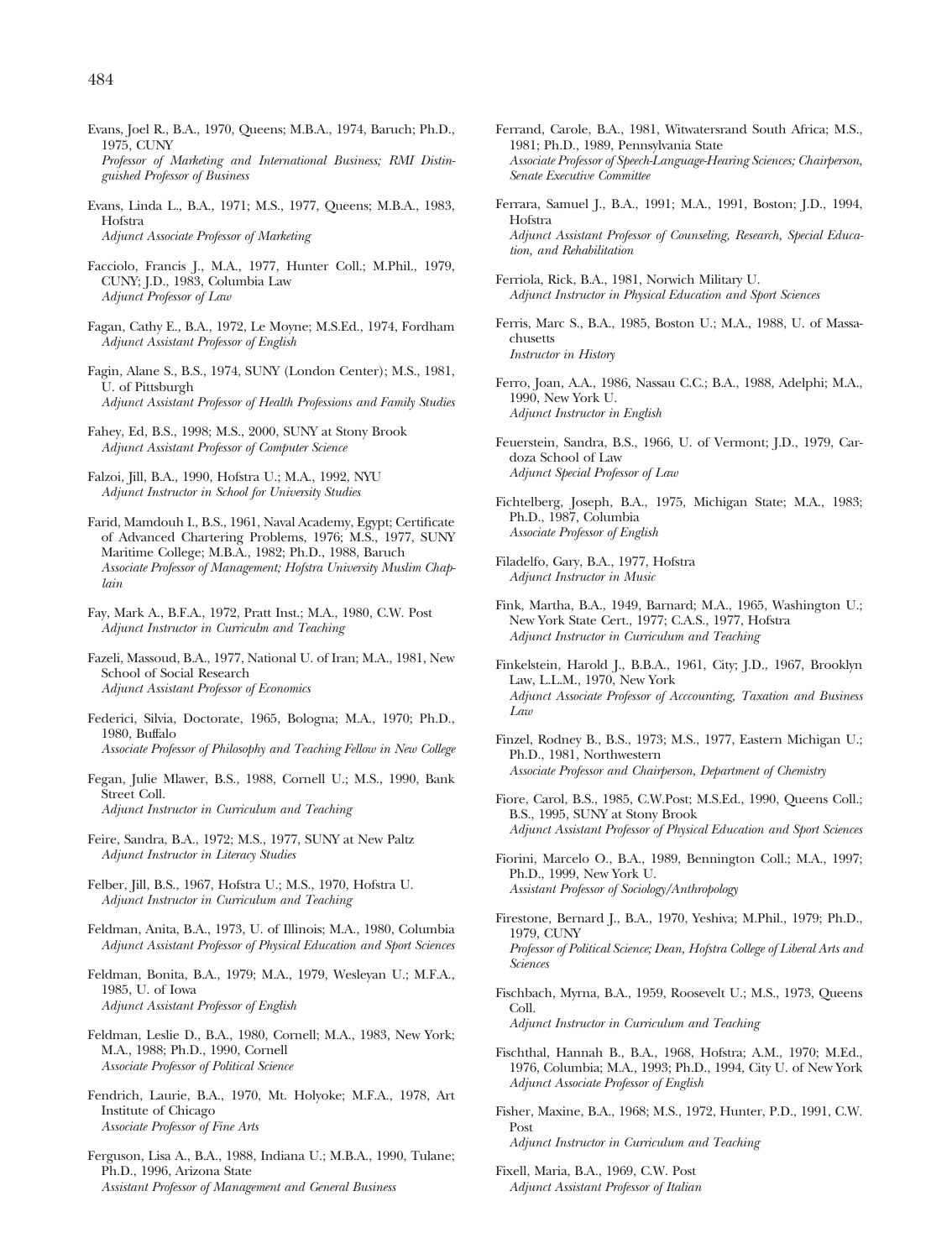- Fizer, Irene Ivanivna, B.A., 1984, Rutgers U.; M.A., 1992; Ph.D., 1996, U. of Pennsylvania *Assistant Professor of English*
- Flanigan, Gina, B.B.A., 1989; M.B.A., 1994, Hofstra U. *Adjunct Instructor in Marketing and International Business*
- Flanagan, Rosemary, B.S., 1976, St. Francis Coll.; M.A., 1980, New School for Social Research; M.A., 1982; Ph.D., 1986, Hofstra U. *Adjunct Associate Professor of Psychology*
- Flaton, Robin A., B.A., 1981, Hofstra; M.A., 1983, U. of Chicago; J.D., 1986, St. John's; M.Phil., 1996; Ph.D., 1999, Columbia *Special Assistant Professor of University Studies and Teaching Fellow*
- Fleischman, Charles W., B.A., 1967, SUNY at Oneonta; M.A., 1969, Maryland; Ph.D., 1975, New York *Associate Professor and Chairperson, School of Communication, Department of Speech Communication and Rhetorical Studies*
- Fletcher, Carol T., B.A., 1976, Yale; M.A., 1978, U. of Calif. at Berkeley *Assistant Professor of Journalism and Mass Media Studies*
- Flickstein, Dan, B.A., 1966; M.A., 1969, Brooklyn *Adjunct Assistant Professor of Speech Communication and Rhetorical Studies*

Florio, Stephen N., A.A., 1995, Nassau C.C.; B.A., 1998, St. Francis Coll. *Adjunct Instructor in Physical Education and Sport Sciences*

- Flurkey, Alan, B.A., 1980, U. of California at Irvine; M.A., 1987; Ph.D., 1997, U. of Arizona *Assistant Professor of Literacy Studies; Director of the Reading/Writing Learning Clinic*
- Flurkey, Jane M., B.A., 1979, Arizona State U.; M.Ed., 1987, U. of Arizona *Adjunct Instructor in Literacy Studies*
- Flynn, David M., B. A., 1973; M.B.A., 1974; Ph.D., 1979, U. of Massachusetts, Amherst *Professor of Management and General Business*
- Follo, Regina M., B.A., 1992, U. at Albany; M.S. Ed., 1996, Hofstra U. *Adjunct Instructor in Curriculum and Teaching*
- Fonfeder, Robert, B.S., 1970, Brooklyn; M.B.A., 1971, Baruch; M. Phil., 1979; Ph.D., 1980, CUNY; CPA, 1980, New York State *Professor of Accounting*
- Forman, Andrew M., B.A., 1977, SUNY at Albany; Ph.D., 1985, U. of Tennessee *Associate Professor of Marketing and International Business*
- Forrest, Esther H., B.A., 1968, Manhattan School of Music; M.A., 1973, Hunter Coll.; P.G.D., 1990, Queens Coll. *Adjunct Instructor in Curriculum and Teaching*
- Forsberg, Charles, B.S.M.E., 1966, Polytechnic Inst.; M.S.M.E., 1967; M. Phil., 1975; Ph.D., 1976, Columbia; P.E., New York State *Associate Professor of Engineering*
- Franciscovich, Daniel, 1991, Fordham U.; M.A., 1995, Adelphia U.

*Adjunct Instructor in Curriculum and Teaching*

Frank, Linda M., B.S.Ed., 1962; M.S.Ed., 1964, St. John's *Adjunct Assistant Professor in New College*

- Franklin, David N., B.A., 1992, U. of Illinois; M.F.A., 1995, U. of Texas *Assistant Professor of Audio/Video/Film*
- Freedman, Eric M., B.A., 1975, Yale; M.A., 1976, Victoria U. of Wellington, New Zealand; J.D., 1979, Yale *Professor of Law*
- Freedman, Monroe H., A.B., 1951; LL.B., 1954; LL.M., 1956, Harvard *Professor of Law; Howard Lichtenstein Distinguished Professor of Legal Ethics*
- Freedman, Morris, B.S., 1952, City Coll.; M.A., 1956; Ed.D., 1962, Columbia *Adjunct Assistant Professor of Curriculum and Teaching*
- Freedman, Satoko A., B.A., 1953, Osaka Women's U.; M.A., 1960, New York; M.A., 1988, CUNY *Adjunct Instructor in Comparative Literature and Languages*
- Freese, Melanie L., B.S., 1967; M.A., 1969, Hofstra; M.L.S., 1977, Palmer Graduate Library School of Long Island *Associate Professor of Library Services*
- Friedkin, David L., B.A., 1972, Richmond Coll.; M.A., 1996, New York U. *Adjunct Instructor in English*
- Friedlander, Douglas, B.A., 1969, Boston; M.A., 1970, UCLA; Ph.D., 1985, Stony Brook *Assistant Professor of English; Teaching Fellow in New College*
- Friedman, Enid, B.A., 1969, Hunter; M.A., 1970, Michigan State *Adjunct Associate Professor of Physical Education and Sport Sciences*
- Friedman, John K., B.A., 1986, SUNY at Albany; J.D., 1994, Benjamin N. Cardoza Law *Adjunct Professor of Law*
- Friedman, Leon, B.A., 1954; LL.B., 1960, Harvard *Professor of Law; Joseph Kushner Distinguished Professor of Civil Liberties Law*
- Friedman, Michele, B.A., 1967, Goucher; M.A., 1969, Virginia *Adjunct Assistant Professor of English*
- Friedman, Nora G., B.S., 1971, Queens Coll.; M.A., 1974, Brooklyn Coll. *Adjunct Instructor in Counseling, Research, Special Education, and Rehabilitation*
- Friedman, Steven M., B.A., 1968, Worcester Polytech; M.S., 1974, Roth *Adjunct Assistant Professor of Health Professions and Family Studies*
- Frierman, Steven H., B.S., 1985, Brooklyn; M.S., 1988, U. of North Texas; Ph.D., 1992, U. of No. Carolina *Associate Professor of Physical Education and Sport Sciences*
- Frisina, Ellen, B.A., 1977, Hofstra; M.A., 1996, New York U. *Assistant Professor of Journalism and Mass Media Studies*
- Fromberg, Doris, B.A., 1957, Brooklyn; M.A., 1959; Ed.D., 1965, Columbia *Professor of Curriculum and Teaching*
- Fruehwald, Edwin Scott, B.M., 1977, U. of Louisville; M.A., 1979, U. of North Carolina; Ph.D., 1984, City U. of New York; J.D., 1989, U. of Louisville; LL.M., 1994, U. of Virginia *Legal Writing Instructor, School of Law*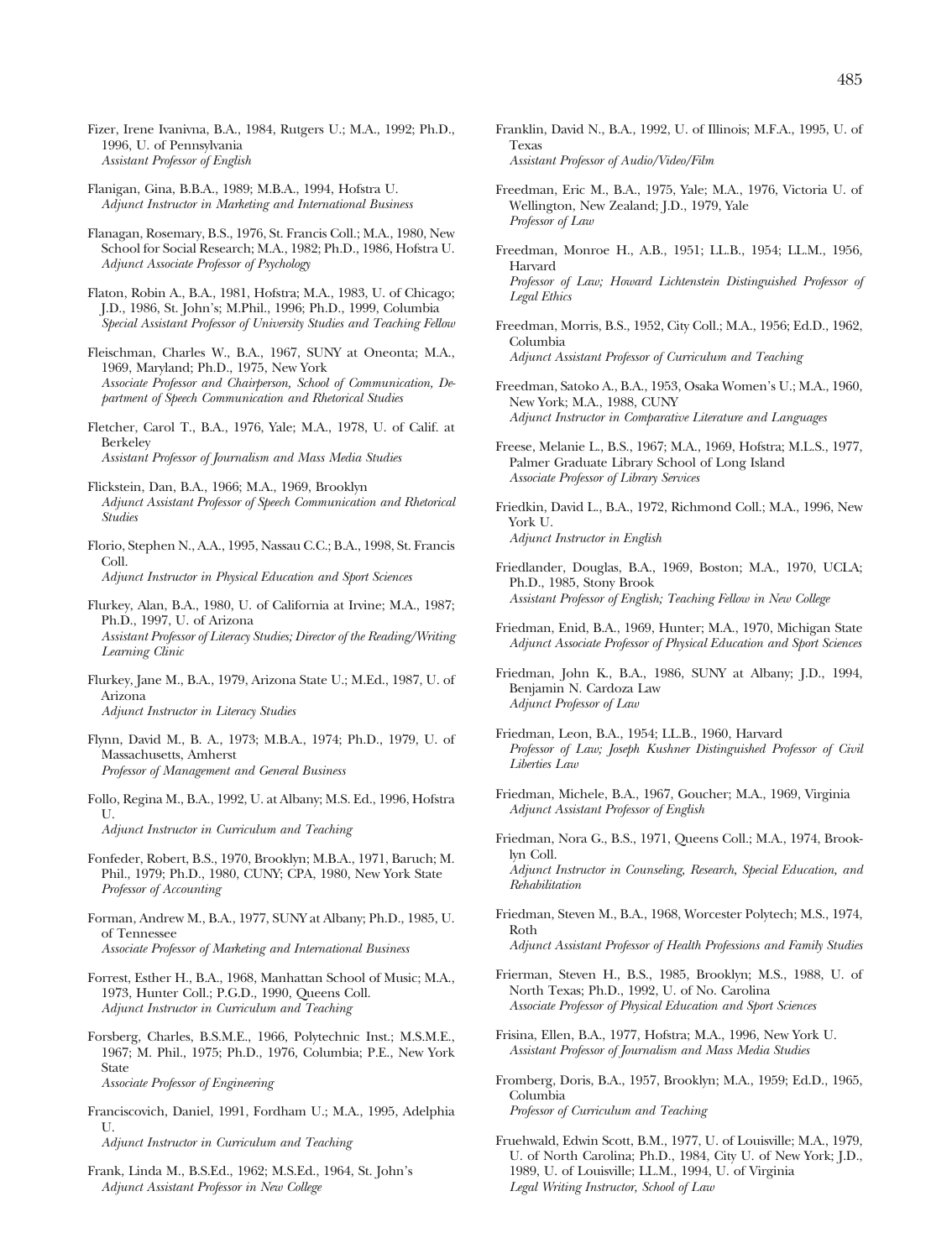- Frye, Thomas J., B.A., 1977; M.B.A., 1983; Ph.D., 1991, Hofstra U. *Adjunct Assistant Professor of Psychology*
- Fryling, David N., B.M., 1996, U. of Michigan; M.M., 1998, Susquehanna U. *Instructor in Music*
- Fuchs, Jerome H., B.S., 1950; M.B.A., 1951, Syracuse *Adjunct Professor of Management and General Business*
- Fuchs, Lois E., B.S., 1993; M.A., 1995, St. John's U. *Adjunct Instructor in Sociology/Anthropology*
- Fujimoto, Mari, B.A., 1995, Queens Coll. *Adjunct Instructor in Comparative Literature and Languages*
- Fuller, J. Ryan, B.A., 1996, U. of No. Carolina; M.A., 1999, Hofstra U. *Adjunct Instructor in Psychology*
- Funk, Sherry, B.S., 1958, Brooklyn, M.A., 1979, Adelphi *Adjunct Instructor in Physical Education and Sport Sciences*
- Fusco, Esther, B.S., 1963, SUNY at Potsdam; M.Ed., 1967; P.D., 1979; Ph.D., 1983, Hofstra *Adjunct Assistant Professor of Curriculum and Teaching*
- Gaab, Jeffrey S., B.A., 1985, Hofstra; M.A., 1987; Ph.D., 1992, SUNY at Stony Brook *Adjunct Assistant Professor of History*
- Gable, John, B.A., 1965, Kenyon; Ph.D., 1972, Brown *Adjunct Professor in New College*
- Galgano, Michael J., B.A., 1978, Hofstra U.; M.A., 1993, C.W. Post *Adjunct Instructor in History*
- Gallagher, Maura A., A.A., 1997, Nassau Comm. Coll.; B.A., 2001, Hofstra U. *Adjunct Instructor in English*
- Galler, Linda, B.A., 1979, Wellesley; J.D., 1982, Boston U.; LL.M., 1986, New York *Professor of Law*
- Galli, Nicholas A., A.A., 1965, Staten Island, CC; B.S., 1968; M.S.Ed., 1969, Brooklyn; Ph.D., 1972, U. of Illinois *Adjunct Professor of Health Professions and Family Studies*
- Galofaro, Manuel S., A.A.S., 1997, Suffolk C.C.; B.S., 1993, Complutense U.; M.A.L.S., 1998, SUNY at Stony Brook *Adjunct Instructor in Romance Languages*
- Gannon, Joseph B., B.S., 1970, Newark Coll. *Adjunct Associate Professor of English*
- Gans, Mitchell, B.B.A., 1971, Hofstra; J.D., 1974, Hofstra School of Law *Professor of Law*
- Gao, Li-Lian, B.S., 1983, Shanghai Institute of Mechanical Engineering, China; M.B.A., 1986; Ph.D., 1989, Indiana *Associate Professor of Management and General Business*
- Gao, Tao, B.S., 1985, Hebei U. of Technology; M.S., 1988, Harbin Inst of Technology; Ph.D., 1998, Virginia Tech. *Assistant Professor of Marketing and International Business*
- Garcia-Obregon, Andrea, B.S., 1997, Colegio Superior, Mexico; M.A., 1999, U. of Arizona *Special Assistant Professor of Literacy Studies*
- Garcia-Osuna, Alfonso, B.A., 1976; M.A., 1977, Queens; Ph.D., 1989, CUNY *Adjunct Assistant Professor of Spanish*
- Gardner, Todd, B.S., 1993, E. Stroudsburg U. *Adjunct Instructor in Biology*
- Garfinkel, Elliot Z., B.A., 1961; M.S., 1966; Ed.D., 1988, Hofstra U. *Special Associate Professor of Foundations, Leadership and Policy Studies*
- Garland, James A., B.A., 1989, U. of Alabama; J.D., 1993, Harvard Law *Professor of Law*
- Garland, Leah, B.A., 1991, Trinity Coll.; M.A., 1994, U. of Wisconsin at Madison *Adjunct Assistant Professor of University Studies*
- Garland, James, B.A., 1989, U. of Alabama; J.D., 1993, Harvard Law *Legal Writing Instructor, School of Law*
- Garuthara, Rohana, B.Sc., 1972, Ceylon, Sri Lanka; Ph.D., 1986, CUNY *Associate Professor of Physics*
- Gellman, Estelle S., B.A., 1962, CCNY; M.A., 1965; Ph.D., 1968, Columbia *Professor of Counseling, Research, Special Education, and Rehabilitation*
- Gempp, Brian, B.A., 1994, Villanova; M.A., 1996, SUNY at Stony Brook *Adjunct Instructor in English*
- Genovese, Frank, B.A., 1967; M.A., 1969, Columbia; P.D., 1975; Ph.D., 1979, St. John's; P.D., 1990, Hofstra *Adjunct Assistant Professor of Counseling, Research, Special Education, and Rehabilitation*
- Gerdts, William E., B.S., 1971, Lemoyne Coll.; M.S.Ed., 1993, Dowling *Adjunct Instructor in Physical Education and Sport Sciences*
- Gershon, Peter R., B.A., 1973, Boston U.; M.S., 1981, Brooklyn; Ph.D., 1991, Indiana U. *Associate Professor of Communication, Department of Audio/Video/ Film*
- Ghiglieri, Carol E., B.A., 1987, U. of California at Berkeley; M.A., 1997, Boston U. *Adjunct Instructor in English*
- Ghorayeb, Sleiman, B.S., 1983; M.S., 1986; M.S., 1988; Ph.D., 1992, Iowa State U. *Assistant Professor of Engineering*
- Gialvalis, Sofia, B.A., 1998, Hofstra U. *Adjunct Instructor in Biology*
- Giambanco, Maria R., B.S., 1998, St. Joseph's Coll. *Adjunct Instructor in Biology*
- Giangrande, Anthony Michael, B.B.A., 1990, Hofstra U.; M.B.A., 1995, C.W.Post *Adjunct Assistant Professor of Marketing and International Business*
- Giannattasio, Gerard E., A.B., 1968, Brown; M.A., 1975, Hofstra; M.S.L.S., 1976, Case Western Reserve; J.D., 1979, Yeshiva; Ph.D., 1994, SUNY at Stony Brook *Adjunct Assistant Professor of History*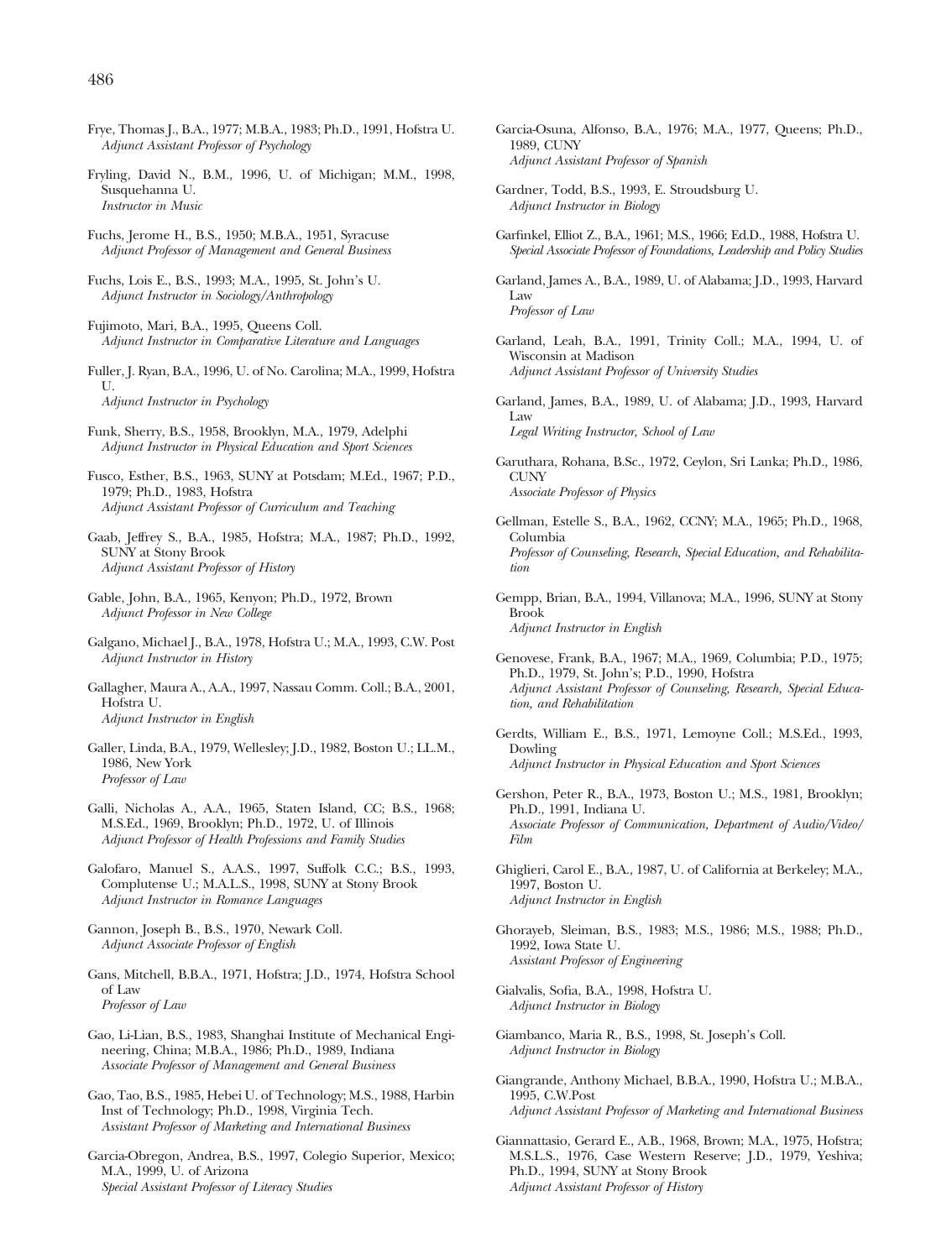- Gibbons, John J., B.A., 1963, Pace U.; M.A., 1972, SUNY at Stony Brook *Adjunct Assistant Professor of Geology*
- Gibson, Martin J., B.S., 1952, Manhattan Coll.; M.B.A., 1966, New York U. *Adjunct Instructor in Management and General Business*
- Giebel, Jean Dobie, B.A., 1982, Baldwin Wallace Coll.; M.F.A., 1997, Indiana U. *Assistant Professor of Drama*
- Gilmartin, Richard, A.S., 1986, Nassau Community Coll.; B.S., 1988, New York U.; M.S., 1993, SUNY at Albany *Adjunct Assistant Professor of Accounting, Taxation, and Business Law*
- Ginsberg, William R., B.A., 1952, Antioch; J.D., 1955, Yale *Professor of Law; Rivkin, Radler & Kremer Distinguished Professor of Environmental Law*
- Gioia, Rosalia E., B.A., 1953; M.A., 1956, Hunter; M.S., 1969, Hofstra *Adjunct Assistant Professor of Physical Education and Sport Sciences*
- Glotzer, Barry, B.A., 1965; M.A., 1966, Brooklyn *Adjunct Assistant Professor of Computer Science*

Gluck, Andrew L., B.A., 1965, U. of Florida; M.A., 1973; M.Ed., 1977, Columbia; M.S., 1990, New York U.; Ed.D., 1997, Columbia *Adjunct Assistant Professor of Philosophy*

Godlove, Terry F., B.A., 1977, Oberlin; M.A., 1979; M.A., 1982; Ph.D., 1984, U. of Chicago *Professor of Philosophy*

- Gold, Nathan L., Bachelor of Talmudic Law, 1969, Johns Hopkins; Ner Israel Rabbinical Coll.; Doctor of Talmudic Law/ Rabbinical Ordination, 1974, Beth Shraga Rabbinical Coll. *Adjunct Instructor in Finance*
- Gold, Ruth, B.A., 1953; M.A., 1955, Brooklyn; Ed.D., 1973, Columbia *Adjunct Professor Emerita of Counseling, Research, Special Education, and Rehabilitation*
- Goldberg, Robert B., B.A., 1966, Marietta Coll.; M.S., 1968, Ithaca Coll.; P.D., 1978, St. John's U.
- *Adjunct Assistant Professor of Physical Education and Sport Sciences*
- Golden, Kristie L., B.A., 1989, SUNY at Stony Brook; M.S., 1992, **Hofstra** *Adjunct Instructor in Counseling, Research, Special Education, and*

*Rehabilitation*

- Goldman, Scott B., B.A., 1996, Tulane U.; M.A., 1999, Hofstra U. *Adjunct Instructor in Psychology*
- Goldstein, Arthur E., B.Mu., 1950, New England Conserv. *Adjunct Professor of Music*
- Goldwasser, Eugene T., B.B.A, 1964, Baruch Coll.; M.S., 1967, City U. of New York *Adjunct Instructor in Curriculum and Teaching*
- Golub, Arthur, B.A., 1994; M.A., 1996, New York U.; M.A., 1997, Hofstra *Adjunct Instructor in Psychology*
- Gonzalez-Dolginko, Elizabeth, B.F.A., 1974, Coll. of New Rochelle; M.P.S., 1976, Pratt *Assistant Professor of Counseling, Research, Special Education, and Rehabilitation*
- Gonzalez, Susan N., B.A., 1993, Coll. of St. Elizabeth; M.A., 1996, Hofstra U. *Adjunct Instructor in Counseling, Research, Special Education, and Rehabilitation*
- Goodman, Debra L., B.A., 1976, U. of Michigan; M.A., 1985, Oakland U.; Ph.D., 1999, Michigan State *Assistant Professor of Literacy Studies*

Gordon, Robert F., B.S., 1964, CUNY at City; M.S., 1965, Carnegie Inst.; Ph.D., 1969, Carnegie-Mellon *Executive-in-Residence for Business Computer Information Systems and Quantitative Methods*

- Gordon, Tatiana, M.A., 1978, St. Petersburg U.; M.S., 1992, Hofstra; Ed.D., 1998, Columbia U. *Assistant Professor of Curriculum and Teaching*
- Gorin, Robert M., A.B., 1970; M.A., 1970, Xavier; M.S., 1974, Hofstra; Ph.D., 1980, St. Louis *Adjunct Assistant Professor of History*
- Gorman, Bernard S., B.A., 1964; M.A., 1967, Queens; Ph.D., 1971, CUNY *Adjunct Professor of Psychology*
- Gorman Joanne M., B.S., 1993; M.S.W., 1994, SUNY at Stony Brook *Adjunct Assistant Professor of Health Professions and Family Studies*
- Gould, Pauline A., A.A., 1976, Nassau C.C.; B.B.A., 1981, Baruch Coll.

*Adjunct Instructor in Biology*

- Graber, Andrew H., B.S., 1982, SUNY at Binghamton *Adjunct Instructor in Journalism and Mass Media Studies*
- Graham, Franklin E., A.A.S., 1983, Nassau C.C.; B.A., 1992, SUNY at Old Westbury *Adjunct Instructor in Computer Science*
- Granelli, Teresa, B.S., 1978, Empire State; M.S., 1991, Hofstra U. *Adjunct Assistant Professor of Speech Communication and Rhetorical Studies*
- Granet, Arlene J., B.A., 1952, New York; M.S. in Ed., 1964, Hofstra *Adjunct Associate Professor of Curriculum and Teaching*
- Granizo-O'Hare, Marti, B.A., 1985, Coll. of Notre Dame; J.D., 1988, Fordham Law *Adjunct Professor of Law*
- Grant, Andrew J., B.A., 1967, SUNY at Binghamton; M.A., 1970; M.C.P., 1975; Ph.D., 1984, New York *Adjunct Associate Professor of Counseling, Research, Special Education, and Rehabilitation*
- Granz, Amy L., B.A., 1997; M.S., 2000, Hofstra U. *Adjunct Instructor in Literacy Studies*
- Grass, Robin B., A.A.S., 1971, Nassau CC; B.A., 1975, Molloy; M.A., 1987, Hofstra *Adjunct Assistant Professor of Health Professions and Family Studies*
- Grassi, Peter M., B.S., 1976; M.S., 1978; Ph.D., 1981, Polytechnic Inst. *Professor of Mathematics*
- Grasso, Joane, B.A., 1985; M.A., 1989, St. John's U. *Adjunct Instructor in Political Science*
- Green, David M., B.A., 1980; M.A., 1982, U. of California; M.A., 1994, U. of Illinois; M.A., 1996; Ph.D., 1999, U. of Wisconsin *Assistant Professor of Political Science*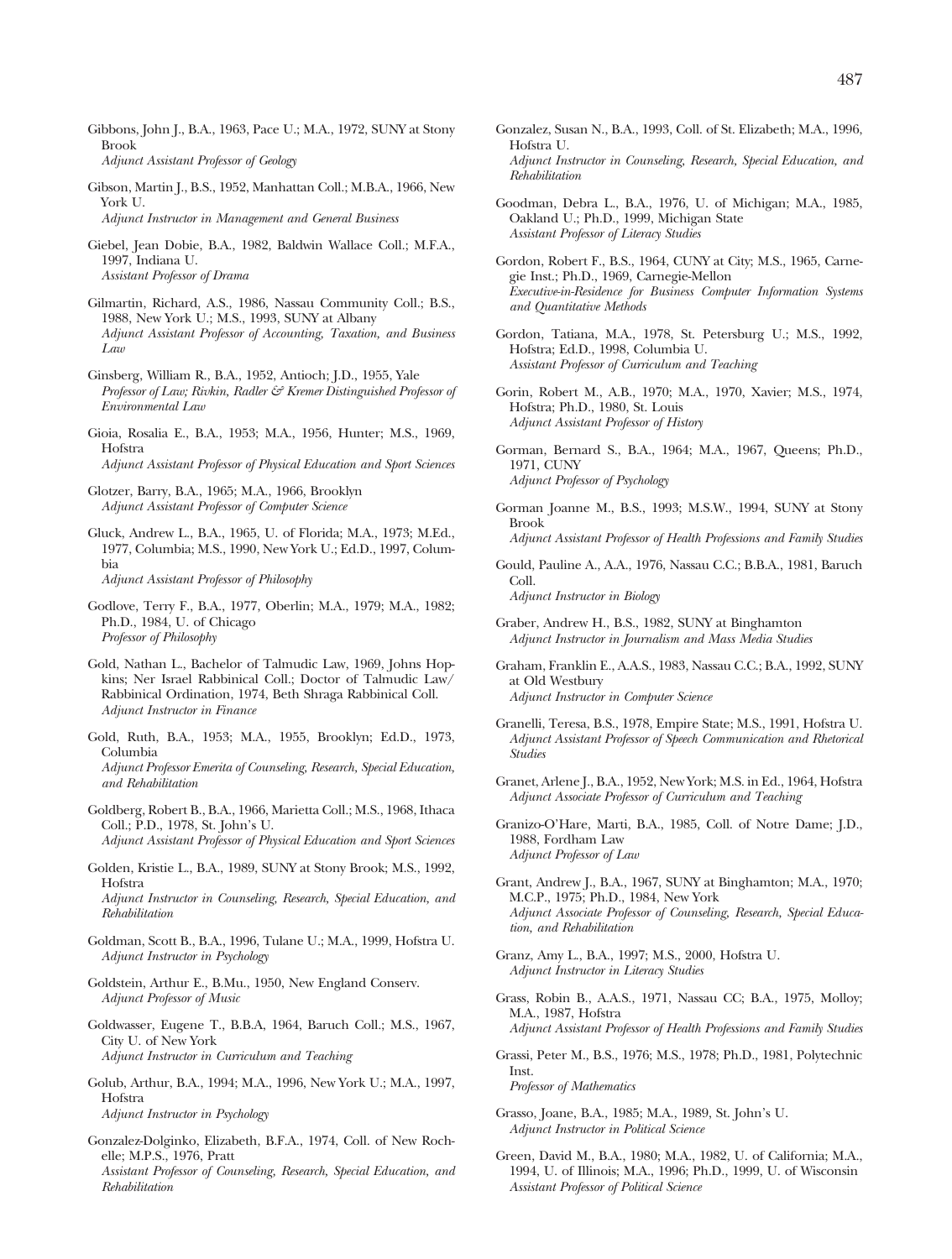- Greene, Robert W. *Professor and Chairperson, Department of Journalism and Mass Media Studies; The Lawrence Stessin Distinguished Professor of Journalism*
- Greenwell, Raymond N., B.A., 1974, U. of San Diego; M.S., 1976; M.S., 1979; Ph.D., 1979, Michigan State *Professor of Mathematics*
- Gregory, John DeWitt, B.A., 1952, Howard; J.D., 1959, Harvard *Professor of Law; Sidney and Walter Siben Distinguished Professor of Family Law and Torts*
- Greifer, Gloria, B.A., 1955, Brooklyn; M.S., 1958, Long Island U.; M.S., 1978, Adelphi *Adjunct Instructor in Curriculum and Teaching*

Grib, Sonia, B.A., 1957, Hofstra *Adjunct Assistant Professor of Music*

- Griffin, Charles B., B.A., 1990; M.A., 1992, Queens Coll.; Ph.D., 1995, U. of Minnesota *Adjunct Assistant Professor of Music*
- Griffin, Matthew B., B.A., 1989, U. of Texas; M.A., 1992; Ph.D., 1999, New York U. *Adjunct Assistant Professor of Comparative Literature and Languages*
- Grimes, Nancy, B.A., 1973, Indiana U.; M.F.A., 1978, U. of Chicago

*Adjunct Assistant Professor of Fine Arts*

- Grosskopf, Christopher J., B.S., 1993, York Coll. of Pennsylvania; M.S., California U. of Pennsylvania *Adjunct Assistant Professor of Physical Education and Sport Sciences*
- Grossman, Bruce D., A.B., 1958, Yale; M.A., 1961; Ph.D., 1964, Duke

*Professor Emeritus of Elementary and Early Childhood Education; Teaching Fellow in New College*

- Grossman, Joanna L., B.A., 1990, Amherst Coll.; J.D., 1994, Stanford Law *Associate Professor of Law*
- Grossman, Stuart, M.S., 1991; Ed.D., 1998, Hofstra U. *Adjunct Assistant Professor of Counseling, Research, Special Education, and Rehabilitation*
- Grossman, Wayne, B.S., 1983, SUNY at Binghamton; Ph.D., 1996, Texas A & M

*Assistant Professor of Management, Entrepreneurship and General Business*

Guarnaccia, Vincent, B.B.A., 1964; M.S. in Ed., 1966, City; Ph.D., 1970, Columbia *Associate Professor of Psychology*

Guiahi, Farrokh, B.S., 1967, U. of London; M.S., 1970, London School of Economics; Ph.D., 1975, Stanford U. *Associate Professor of Business Computer Information Systems and Quantitative Methods*

Guideri, Jessica E., B.M., 1997; M.M., 1999, Juilliard *Adjunct Assistant Professor of Music*

Guilbert, Anthony R., B.A., 1995, Long Island U. at Southampton; M.A., 1998, Hofstra U. *Adjunct Instructor in English*

- Guldmann, Rony H., B.A., 1995, U. of Michigan; M.A., 2000, Indiana U. *Adjunct Instructor in Philosophy*
- Gullen, Walter P., B.A., 1971; M.A., 1972, City *Adjunct Instructor in English*
- Gulli, Anthony V., B.S., 1966, U. of Dayton; M.S., 1972, Brooklyn Coll.; P.D., 1986, C.W. Post *Adjunct Assistant Professor of Physical Education and Sport Sciences*
- Gungor, Figen, B.A., 2000, Hofstra U.; M.P.A., 2001, Maxwell School *Adjunct Instructor in Political Science*

- Guttmann, Robert P., B.A., 1972, Vienna; M.A., 1974, Wisconsin; Ph.D., 1979, Council for National Academic Awards, London *Professor of Economics*
- Hafeez, Sanam, B.A., 1998, Queens Coll.; M.S., 1999, Hofstra U. *Adjunct Instructor in Psychology*
- Hafner, Harry, B.A., 1956; M.S., 1957, Cl Parhon U., Romania; Ph.D., 1972, Bolyai U., Romania *Adjunct Associate Professor of Physics*
- Hagenbruch, Harriet, B.A., 1957, Hunter; M.L.S., 1986, Palmer Graduate Library School of Long Island; M.A., 1992, Hofstra *Assistant Professor of Library Services*
- Hahn, Christopher M., B.A., 1994, SUNY at Albany; J.D., 1999, St. John's U. *Adjunct Assistant Professor of University Studies*
- Hakola, John W., B.A.E., 1961; M.S., 1965, Polytechnic Inst.; P.E., 1968, New York State *Adjunct Associate Professor of Engineering; Director of Freshman Engineering*
- Hall, Robert L., B.A., 1964, Swarthmore; Ph.D., 1969, U. of Chicago *Associate Professor of Chemistry and Teaching Fellow in New College*
- Halliday, Nancy, B.S., 1973, Philadelphia College of Bible; M.S., 1975, Arizona State; Ph.D., 1992, Temple *Associate Professor of Physical Education and Sport Sciences*
- Halper, Emanuel B., B.A., 1954, CUNY; J.D., 1957, Columbia *Adjunct Instructor in Law*
- Hamann, Trent H., B.A., 1993, Queens Coll.; M.A., 1996, Binghampton U. *Adjunct Instructor in Philosophy*
- Hamian, Khosrow, B.S., 1977, U. of Isfahan, Iran; M.A., 1981; M.S., 1983, SUNY at Stony Brook *Adjunct Assistant Professor of Business Computer Information Systems and Quantitative Methods*
- Hanke, Peter J., A.A., 1995, Nassau C.C.; B.A., 1997, SUNY at Stony Brook; M.A., 2000, New York U. *Adjunct Assistant Professor of Speech Communication and Rhetorical Studies*
- Hanley, Jason J., B.A., 1993; M.A., 1995, SUNY at Stony Brook *Adjunct Instructor in Music*
- Hanley, Marsha M., B.A., 1973, Hofstra; M.F.A., 1985, C.W.Post *Adjunct Assistant Professor of Fine Arts*
- Hannan, Andrea, B.A., 1990; M.A., 1992, U. of Maryland *Adjunct Instructor in Speech-Language-Hearing Sciences*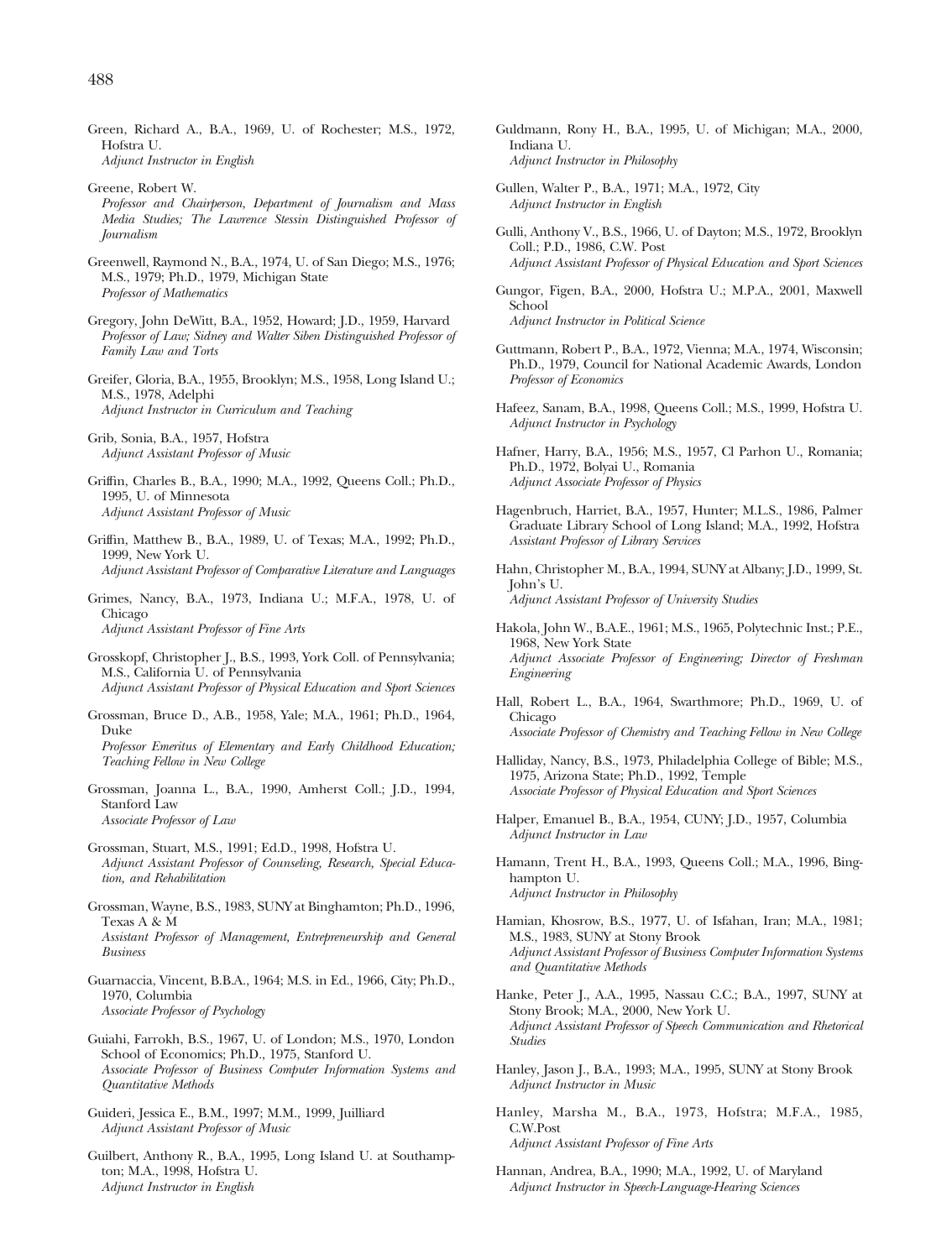- Hardcastle-Cottam, Amy, B.A., 1992, Brigham Young U.; M.A., 1997, U. of Texas *Adjunct Instructor in English*
- Harned, Marguerite, B.S., 1969, E. Stroudsburg; M.A., 1975, Adelphi; C.A.S., 1989, Hofstra *Adjunct Instructor in Physical Education and Sport Sciences*
- Harpel-Burke, Pamela K., B.A., 1982, Ohio State U.; M.S., 1988, Florida State U. *Instructor in Library Services*
- Harris, Robert C., B.A., 1974, SUNY at Stony Brook; J.D., 1978, New York U. *Special Professor of Law*
- Harrison, Russell T., B.A., 1967, CCNY/CUNY; M.A., 1976, SUNY at Binghamton; Ph.D., 1983, SUNY at Buffalo *Adjunct Assistant Professor of English*
- Harshbarger, Scott B., B.A., 1983; M.A., 1986, San Francisco State; Ph.D., 1991, Duke *Associate Professor of English*
- Hartman, Michelle, B.A., 1993, Columbia U.; Ph.D., 1998, U. of Oxford *Assistant Professor of Comparative Literature and Languages*

Harvey-Salaam, Dyane M. *Adjunct Assistant Professor of Drama and Dance*

- Hastings, Harold M., B.S., 1967, Yale; M.A., 1969; Ph.D., 1972, Princeton *Professor of Mathematics; Chairperson, Department of Physics and Astronomy*
- Hawkey, Richard J., B.A., 1949, St. John's; M.A., 1975, SUNY at Stony Brook *Adjunct Instructor in English*
- Hayden, Grant M., B.A., 1989; M.A., 1991, U. of Kansas; J.D., 1995, Stanford *Associate Professor of Law*
- Heckelman, Stacey, B.A., 1998, Drew U.; M.S., 2000, Hofstra U. *Adjunct Instructor in Psychology*
- Heckendorn, Frederick, B.A., 1964; M.A., 1966, Queens Coll,; Ed.D., 1996, Hofstra *Adjunct Assistant Professor of Curriculum and Teaching*
- Heckman, Diane, B.A., 1977, St. John's U.; J.D., 1980, St. John's Law

*Adjunct Assistant Professor of Physical Education and Sport Sciences*

- Hedstrom, Lars, B.S., 1974, Nebraska; M.C.A., 1982, New York Inst. of Technology *Adjunct Assistant Professor of Communication, Department of Speech Communication and Rhetorical Studies*
- Heller, Kythe L., B.A., 1997, Reed Coll. *Adjunct Instructor in English*
- Hellerman, Leon, B.A., 1953; M.A., 1958, Queens Coll.; Ed.D., 1972, New York U. *Adjunct Professor of Curriculum and Teaching*
- Henderson, David, B.F.A., 1989; M.F.A., 1994, Carnegie Mellon *Assistant Professor of Drama/Dance*

Hendler, Kenneth R., B.S., 1962; M.A., 1965, New York U. *Adjunct Instructor in Physical Education and Sport Sciences*

- Henner, Murray, B.A., 1973, New College; J.D., 1976, Western New England U. *Adjunct Assistant Professor in New College*
- Henry, Jeanne M., B.S., 1981, Indiana State; M.F.A., 1983, Bowling Green; Ed.D., 1992, U. of Cincinnati *Assistant Professor of Literacy Studies*
- Henwood, Kenneth A., B.A., 1967, U. of Colorado; M.A., 1975, U. of Toronto *Adjunct Assistant Professor of Philosophy*
- Herbert, Diane, A.A., 1990, SUNY at Farmingdale; B.A., 1992, St. Joseph's Col.; M.A., 1994; Ph.D., 2000, Fordham U. *Assistant Professor in School for University Studies and Teaching Fellow*
- Herman, Andrew, B.S., 1970, Indiana State; M.A., 1972, Adelphi; P.D., 1982, C.W. Post *Adjunct Instructor in Health Professions and Family Studies*
- Herndon, Neil C., B.A., 1980, U. of Upper Iowa; M.B.A., 1984, Bowling Green State U.; Ph.D., 1991, Texas A & M U. *Special Associate Professor of Marketing and International Business*

Herold, Conrad M., B.A., 1982, Morningside Coll.; M.A., 1987; Ph.D., 1994, U. of Texas *Assistant Professor in New College and Teaching Fellow*

- Herpel, Ann E., B.A., 1985, U. of the South; M.A., 1987, U. of Essex; M.A.R., 1995, Yale Divinity School *Adjunct Instructor in Philosophy*
- Herzog, Jonathan C., B.A., 1983, Clark U.; J.D., 1991, Fordham U. *Adjunct Assistant Professor of Accounting*
- Hettrick, William E., B.Mus., 1962; M.A., 1964; Ph.D., 1968, Michigan *Professor of Music*

Heurmann, Patricia *Adjunct Professor of Music*

- Hey, Damian W., B.A., 1991, Columbia; Ph.D., 1996, SUNY at Stony Brook *Assistant Professor of Journalism and Mass Media Studies*
- Hickey, James E., B.S., 1966, U. of Florida; J.D., 1970, U. of Georgia; Ph.D., 1977, Cambridge U. *Professor of Law*
- Higa, Teruyki, B.A., 1967, Ryukyu U. *Adjunct Instructor in Physical Education and Sport Sciences*
- High, Robert V., B.A., 1968; M.B.A., 1974, Adelphi; M.S., 1976, SUNY at Stony Brook; M.S., 1982, Adelphi; Ph.D., 1987, Hofstra *Adjunct Associate Professor of Mathematics*
- Hillebrand, Randal K., B.S., 1989; M.B.A., 1995, Hofstra *Adjunct Instructor in Communication; Department of Audio/Video/ Film; Training Coordinator*
- Hilson, Douglas M., B.F.A., 1963, Cranbrooke Academy; M.F.A., 1965, Washington *Professor of Fine Arts*
- Himelfarb, Richard, B.A., 1985, U. of Maryland; M.A., 1988; Ph.D., 1993, U. of Rochester *Associate Professor of Political Science*
- Himmelstein, Virginia R., B.A., 1965; M.A., 1973, Hofstra U. *Adjunct Instructor in Curriculum and Teaching*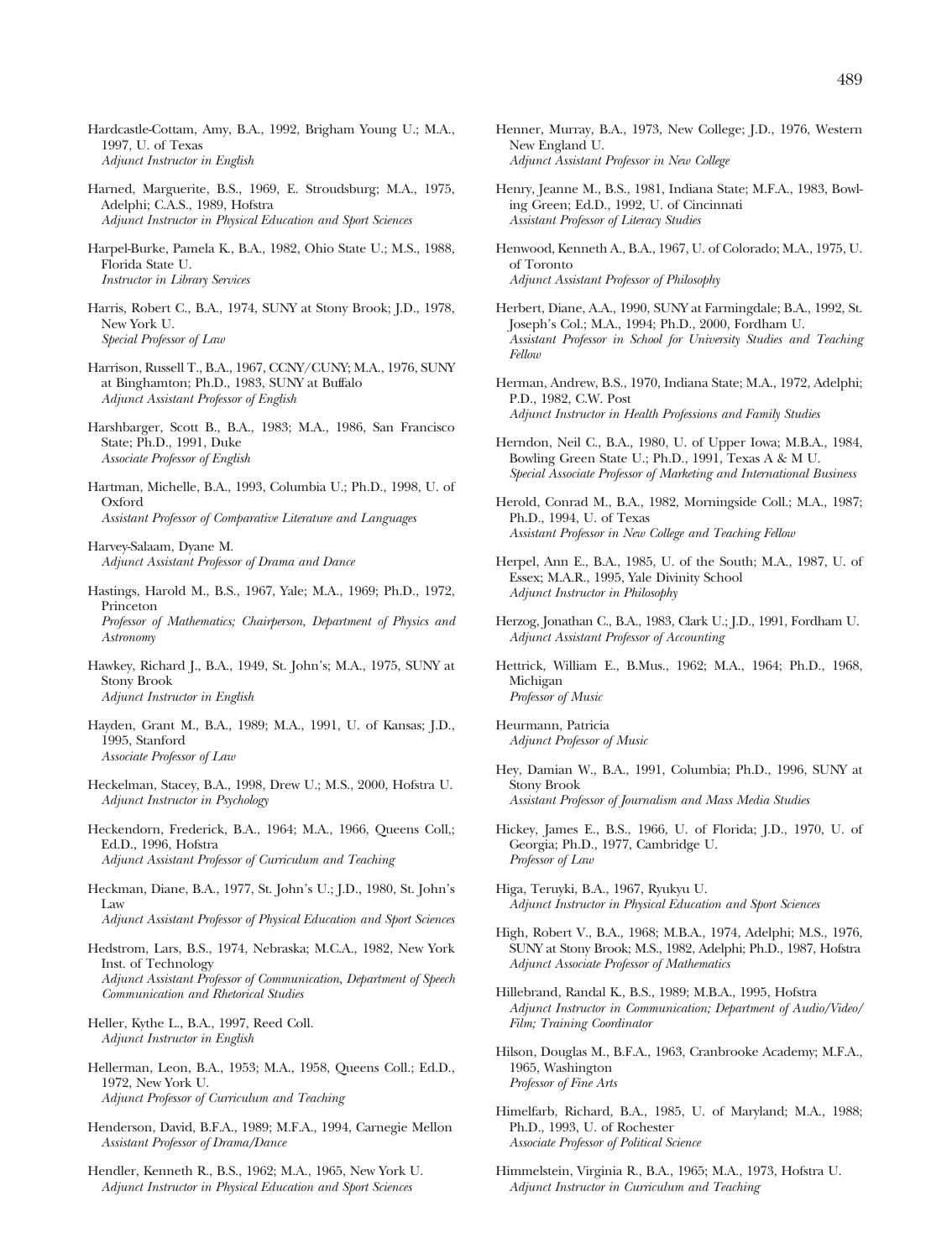- Hines, Maxwell S., B.S., 1983, CUNY; Ed.M., 1988; Ph.D., 1993, SUNY at Buffalo *Assistant Professor of Curriculum and Teaching*
- Hirsch, Martin, B.A., 1946, Brooklyn; M.S., 1947, New York *Adjunct Assistant Professor of Mathematics*
- Hirsch, Shulamith, B.A., 1948, UC at Berkeley; M.A., 1949, Columbia *Adjunct Assistant Professor of English*
- Hobey, Erin KM, B.A., 1995, Brown U.; M.A., 1998, Dartmouth Coll. *Adjunct Instructor in English*
- Hodnett, Mary P., B.A., 1956, St. John's; M.S., 1957, Queens; Ph.D., 1971, St. John's *Adjunct Assistant Professor of Curriculum and Teaching*
- Hogan, John J., B.A., 1966; M.B.A., 1969, St. John's *Adjunct Assistant Professor of Finance*
- Holfester, Christopher F., B.A., 1993, SUNY at Plattsburgh; M.A., 1997, Auburn *Adjunct Instructor in Speech Communication and Rhetorical Studies*
- Holland, Robert A., B.S., 1980, Wisconsin at Madison; M.A., 1982; Ph.D., 1989, Illinois at Chicago *Associate Professor of Philosophy*
- Hollander, Alan, B.A., 1975, Hofstra; M.A., 1980, C.W.Post *Adjunct Assistant Professor of Music*
- Hollander, Martha, B.A., 1980, Yale; M.A., 1985; Ph.D., 1990, U. of California at Berkley *Special Assistant Professor in New College*
- Hollander, Philip A., B.A., 1991; M.A., 1999; M.Phil., 1999, Columbia U. *Adjunct Instructor in Comparative Literature and Languages*
- Holtzman, Mark P., B.B.A., 1988, Hofstra; Ph.D., 1997, U. of Texas *Assistant Professor of Accounting*
- Hom, Edward, A.S., 1984, Nassau CC; B.S., 1987, Hofstra *Adjunct Instructor in Computer Science*
- Homer, Christopher M., B.F.A., 1984; M.A., 1988, Adelphi *Adjunct Instructor in Health Professions and Family Studies*
- Honig, Gerald, B.S., 1962, SUNY at Oneonta; M.A., 1970, Adelphi U. *Adjunct Instructor in Mathematics*
- Hornstein, Barry, B.A., 1963, Adelphi U.; M.S., 1972, St. John's U. *Adjunct Instructor in Mathematics*
- Horvath, Patricia L., B.A., 1983, Emerson Coll.; M.F.A., 2001, U. of Massachusetts *Adjunct Assistant Professor of University Studies*
- Howard, Thomas A., B.S., 1971, So. Connecticut State Coll.; M.S., 1977, Adelphi; P.D., 1988, C.W. Post *Adjunct Assistant Professor of Physical Education and Sport Sciences*
- Huckins, Nancy W., B.A., 1975, SUNY at Albany; M.P.A., 1981, Baruch; Ph.D., 1992, CUNY *Associate Professor and Chairperson, Department of Finance*
- Hughes, Angela D., B.A., 1945, St. Joseph's; M.A., 1947, Brown *Adjunct Assistant Professor of English*
- Hunter, Margaret A., B.S., 1989; M.S., 1993; Ph.D., 1996, Rice U. *Assistant Professor of Engineering*
- Hyatt, Martin A., B.A., 1996, Eugene Lang Coll.; M.F.A., 1999, New School *Adjunct Assistant Professor of University Studies*
- Hymes, Elliot R., B.A., 1969; M.A., 1972, Brooklyn Coll. *Adjunct Instructor in Curriculum and Teaching*
- Hymowitz, David, B.A., 1985; M.S.W., 1987, SUNY at Stony Brook *Adjunct Assistant Professor of Health Professions and Family Studies*
- Imam, Qaiser, B.A., 1987; M.A., 1990, Queens Coll. *Adjunct Instructor in Business Computer Information Systems and Quantitative Methods*
- Immerso, Sandra, B.A., 1974, Queens Coll.; M.A., 1977, Hofstra U. *Adjunct Instructor in Romance Languages and Literatures*
- Impagliazzo, John, B.S., 1964, St. John's; M.S., 1966, SUNY at Stony Brook; M.S., 1978; Ph.D., 1983, Adelphi *Professor of Computer Science*
- Inal, Vedit, B.S., 1976, Technical U., Istanbul; M.S., 1979, State Academy of Engineering and Architecture, Istanbul; M.A., 1986, New School for Social Research *Adjunct Assistant Professor of Economics/Geography*
- Infield, Warren R., Cert., 1958, Cooper Union; B.A., 1962; M.A., 1964, Hunter *Professor of Fine Arts and Chairperson, Department of Fine Arts, Art History and Humanities*
- Ingles, Gregory A., B.A., 1995, Oberlin Conservatory *Adjunct Instructor in Music*
- Ingles, Kistine E., B.M., 1993; M.M., 1997, U. of Michigan *Adjunct Assistant Professor of Music*
- Intrieri, Barbara, A.S., 1981, Nassau CC; B.S., 1983; M.S. in Ed., 1984, Hofstra *Adjunct Instructor in Physical Education and Sport Sciences*
- Ippolito, Anna A., B.A., 1996; M.A., 1997, SUNY at Stony Brook *Adjunct Instructor in Sociology/Anthropology*
- Ippolito, Margaret M., B.S., 1987, Molloy Coll.; M.A., 1988; P.D., 1994; Ed.D., 1996, Hofstra U. *Adjunct Assistant Professor of Counseling, Research, Special Education, and Rehabilitation*
- Irish, Shawna M., A.A., 1991, Nassau C.C.; B.S., 1993, Cornell U.; M.A., 1997, SUNY at Stony Brook *Adjunct Instructor in Curriculum and Teaching*
- Ismailescu, Dan, B.S., 1990, U. of Bucharest; Ph.D., 2001, New York U. *Assistant Professor of Mathematics*
- Jacob, Bernard E., B.A., 1954, St. John's, Annapolis; J.D., 1960, UC at Berkeley; M.A., 1979, New School *Professor of Law; Alexander M. Bickel Distinguished Professor of Communication Law*
- Jacobs, Harvey M., B.S., 1964, Brooklyn; M.B.A., 1966, St. John's; CPA, 1973, New York State *Adjunct Associate Professor of Accounting*
- Jacobsmeyer, John H., B.F.A., 1986, U. of New Hampshire; M.F.A., 1989, Yale U. *Adjunct Assistant Professor of Fine Arts*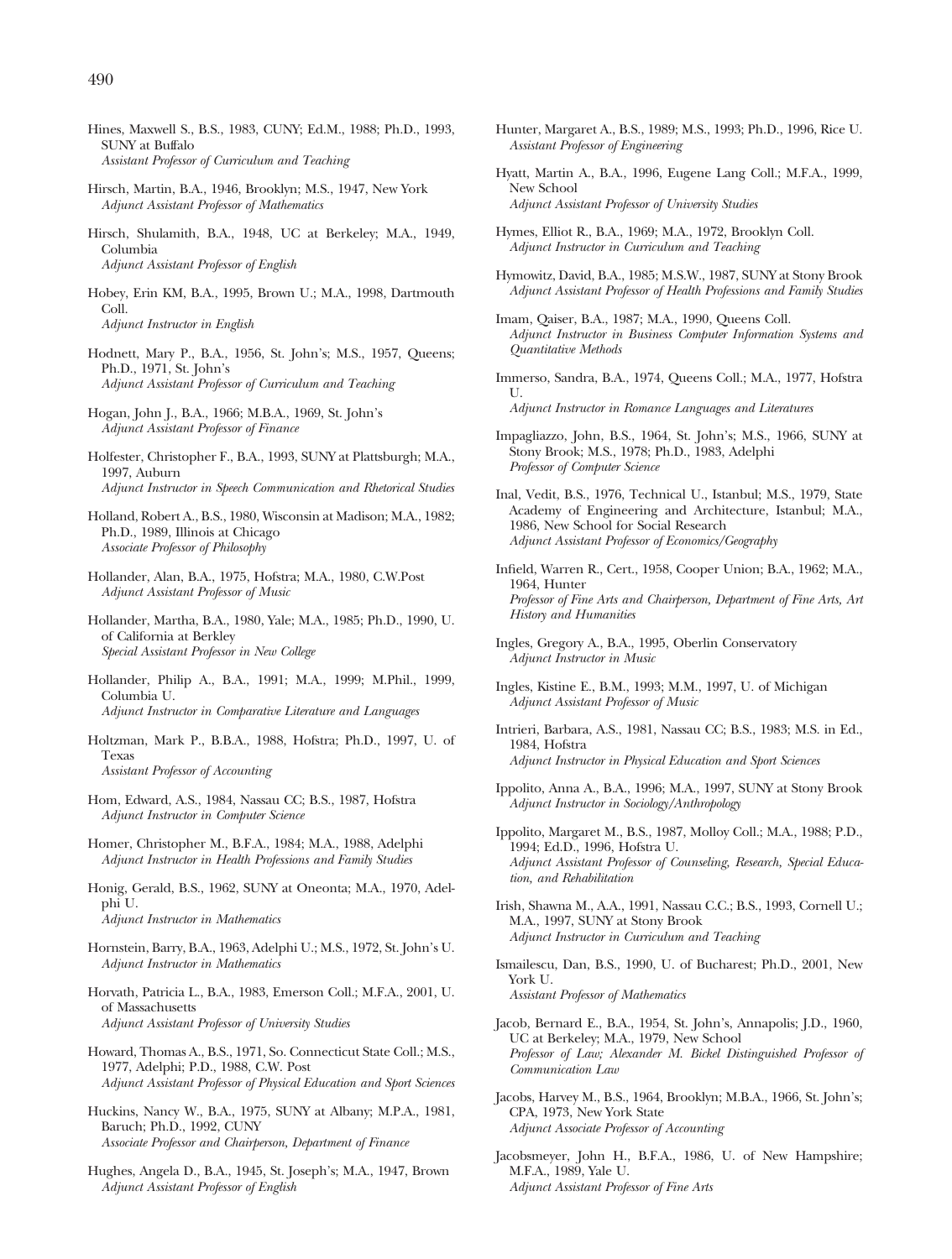- Jacobson, Peggy, B.A., 1975, U. of New Mexico; M.A., 1981, New Mexico St. U.; M.Phil., 1999, CUNY *Special Assistant Professor of Speech-Language-Hearing Sciences*
- Jaffe, Barbara E., B.A., 1964, C.W. Post; M.A., 1979, New School, Social Research *Associate Professor of Fine Arts*
- James, William L., B.S., 1971, McGill, Montreal, Canada; M.S., 1974, Purdue; Ph.D., 1981, Krannert Graduate School of Management at Purdue *Professor of Marketing and International Business*
- Jamison, Sr., Alexander, B.A., 1986, U. of North Carolina; M.D., 1990, Andover Newton Theol.; D.M., 1994, United Theological *Adjunct Assistant Professor of Speech Communication and Rhetorical Studies*
- Jameson, Andrew G., B.A. Ed., 1991, Sheffield Hallam U.; M.S., 1997, U. of Toledo *Assistant Professor of Physical Education and Sport Sciences*
- Janer, Zilkia, B.A., 1992, U. of Puerto Rico; Ph.D., 1998, Duke U. *Assistant Professor of Romance Languages and Literatures*
- Janssen, Ronald R., B.A., 1967, Augustana; M.A., 1971; Ph.D., 1977, U. of Kentucky *Associate Professor of English*
- Javadi, Mohammad, B.E., 1982, SUNY at Stony Brook; M.E., 1986, Manhattan Coll.; M.S., 1989, Adelphi U. *Adjunct Assistant Professor of Business Computer Systems and Quantitative Methods*
- Jarvis, Scott E., B.A., 1984; M.A., 1996, Hofstra *Adjunct Instructor in English*
- Jean, Denis J., B.S., 1967, Central Connecticut State; M.A., 1969; Ph.D., 1974, Pennsylvania State; J.D., 1989, Hofstra *Associate Professor of French*
- Jensen, Richard A., B.E., 1966, Cooper Union; M.S., 1967; D.Sc., 1975, Columbia; P.E., 1977, New York State; P.E., 1979, New Jersey; M.B.A., 1981, St. John's *Associate Professor of Engineering*
- Jensky, Arthur, B.A., 1967, Queens Coll.; MA., 1975, Hofstra *Adjunct Assistant Professor of Chemistry*
- Jewell, Jerald J., B.S., 1954, SUNY at Cortland; Guidance Cert., 1960; M.A., 1961, New York *Adjunct Assistant Professor of Physical Education and Sport Sciences*
- Johnson, Craig A., B.A., 1985, Colgate; M.S., 1990; Ph.D., 1993, Syracuse *Associate Professor of Psychology*
- Johnson, Laurie, B.A., 1972; M.S. in Ed., 1973, SUNY at Oneonta; Ph.D., 1985, Hofstra *Associate Professor of Counseling, Research, Special Education, and Rehabilitation*
- Jones, Richard C., B.S., 1979, Drexel; Ph.D., 2001, Rutgers U. *Assistant Professor of Accounting*
- Jordon, Jeanne, B.A., 1993, Dowling Coll.; M.S., 1996, Hofstra U. *Adjunct Instructor in Counseling, Research, Special Education, and Rehabilitation*
- Joseph, Jamie M., B.A., 1993; M.A., 1994; Ph.D., 1998, Hofstra U. *Adjunct Assistant Professor of Psychology*
- Joseph, Patricia, B.A., 1952, Hunter; M.A., 1958, Teachers College, Columbia *Adjunct Instructor in Physical Education and Sport Sciences*
- Joseph, Patricia, B.A., 1988; M.S., 1991, Dowling Coll. *Adjunct Instructor in Speech Communication and Rhetorical Studies*
- Jozkowski, Robert, B.S., 1977, Boston U.; M.B.A., 1983, Fordham *Adjunct Instructor in Finance*
- Judlowitz, Sharon L., B.S., 1986, Ithaca Coll.; M..A., 1989, Queens Coll. *Adjunct Instructor in Speech-Language-Hearing Sciences*
- Jurist, Elliot L., B.A., 1975, Haverford; M.A., 1978; M.Phil., 1982; Ph.D., 1983, Columbia *Professor of Philosophy*
- Kahn, Lauri H., B.A., 1974, SUNY at Buffalo; M.A., 1983; Ph.D., 1993, SUNY at Stony Brook *Adjunct Assistant Professor of Romance Languages and Literatures*
- Kallaur, Constatine H., B.S., 1958, Columbia U.; M.A., 1966, Hofstra U.; Ph.D., 1981, New York U. *Adjunct Professor of Comparative Literature and Languages*
- Kamberova, Gerda L., M.S., 1982, U. of Sofia; Ph.D., 1992, U. of Pennsylvania *Assistant Professor of Computer Science*
- Kamran, Annelies Z., B.A., 1991; M.A., 1994, Boston U.; M.B.A., 1997, Dowling Coll. *Adjunct Instructor in Political Science*
- Kanatsu, Takashi, L.L.B., 1990, Hokkaido U., Japan; M.A., 1992, Georgetown U.; M.Phil., 1996, Columbia U. *Instructor in Political Science*
- Kane, Julian, B.A., 1947, New York; M.A., 1950, Columbia *Adjunct Senior Professor in New College*
- Kantor, Jay, B.A., 1962, Brooklyn Coll.; M.A., 1968, U. of Illinois; Ph.D., 1979, CUNY *Adjunct Associate Professor of Philosophy*
- Kapit, Ellen M., B.A., 1971, Emerson Coll.; M.A., 1975, Brooklyn Coll. *Adjunct Instructor in Physical Education and Sport Sciences*
- Kaplan, Ira T., B.A., 1955, New York; M.A., 1956; Ph.D., 1959, Columbia *Professor of Psychology*
- Kaplan, Jeanie D., B.S., 1962; M.S., 1972, Brooklyn *Adjunct Assistant Professor of Health Professions and Family Studies*
- Kaplan, Nancy, B.A., 1973; M.A., 1991, Hofstra *Associate Professor of Communication, Department of Audio/Video/ Film*
- Kappenberg, John W., B.S., 1964, Fairfield U.; M.A., 1968, New York U.; Ed.D., 1985, Hofstra *Adjunct Associate Professor of Foundations, Leadership and Policy Studies*
- Karabatos, Elena, B.A., 1983, Tufts U.; J.D., 1986, Brooklyn Law *Adjunct Professor of Law*
- Karagozoglu, Ahmet K., B.S., 1992, Bogazici U.; M.B.A., 1994, U. of Wisconsin *Instructor in Finance*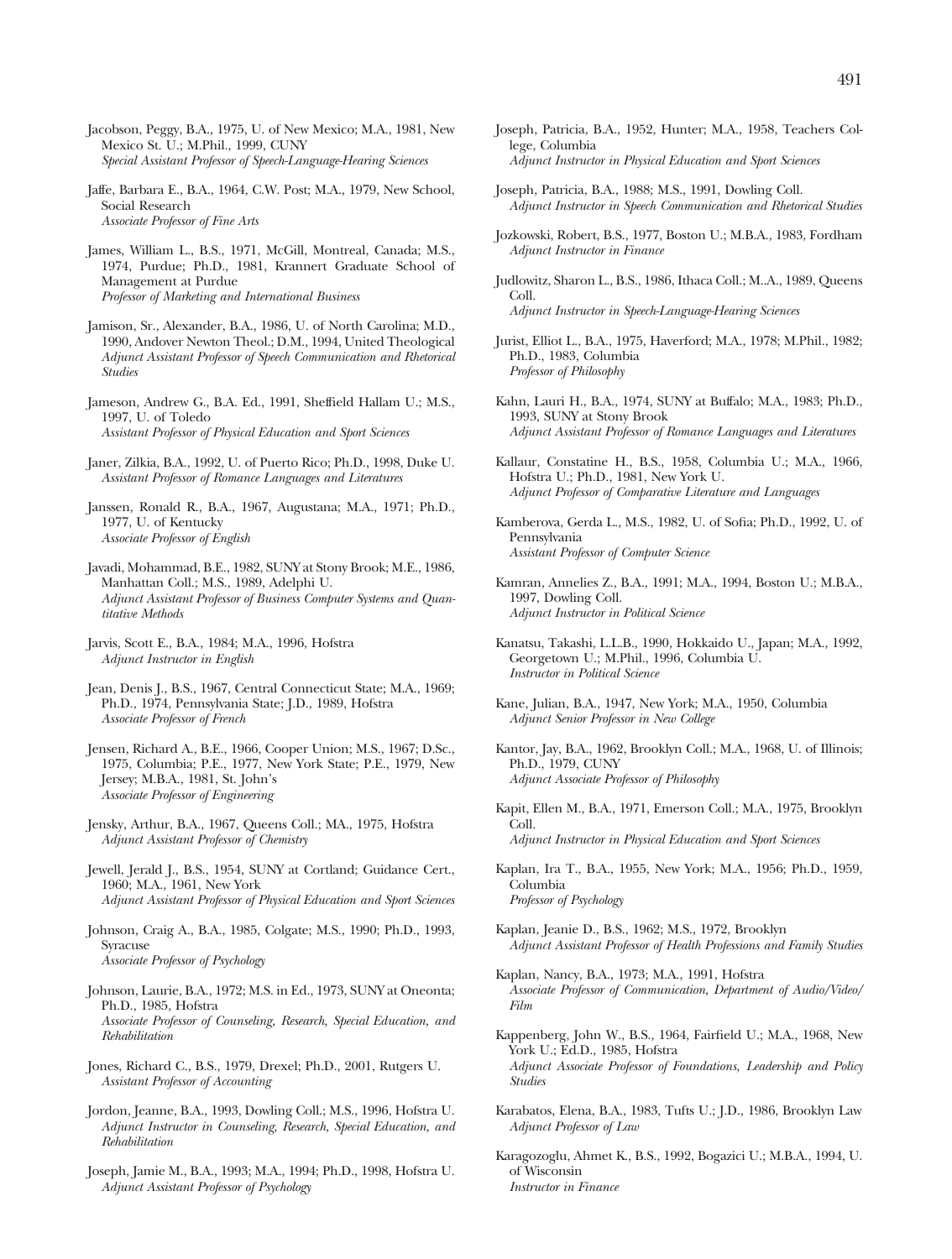- Karofsky, Amy D., A.B., 1990, U. of Pennsylvania; M.A., 1992; Ph.D., 1997, U. of Virginia *Assistant Professor of Philosophy*
- Karp, Susan M., B.S., 1985, New York U.; M.A., 1990, Columbia *Adjunct Assistant Professor of Health Professions and Family Studies*
- Karpe, Charlotte K., B.S., 1965, New York U.; M.P.S., 1979, C.W. Post

*Adjunct Assistant Professor of Health Professions and Family Studies*

- Karpe, Henry R., B.B.A., Baruch; M.S., 1972, U. of Wisconsin *Adjunct Associate Professor of Health Professions and Family Studies*
- Kasle, Annette L., B.A., 1974, U. of Pennsylvania; J.D., 1977, Wayne State *Adjunct Assistant Professor of Health Professions and Family Studies*
- Kasmir, Sharryn, B.A., 1984, U. of Massachusetts; Ph.D., 1993,
- **CUNY** *Assistant Professor of Anthropology*

Kass, Irma F., B.S., 1951, Syracuse; M.S., 1972, Hofstra *Adjunct Associate Professor of Curriculum and Teaching*

- Kassinove, Howard, B.A., 1963, Adelphi; M.A., 1965, Hofstra; Ph.D., 1970, Adelphi *Professor and Chairperson, Department of Psychology*
- Katz, Brian P., B.A., 1992, Bennington Coll.; M.F.A., 1997, Columbia *Adjunct Instructor in English*
- Katz, Neil D., B.B.A., 1988, Hofstra; CPA, 1990, Maryland; J.D., 1991, U. of Pennsylvania; LL.M., 1994, New York *Adjunct Assistant Professor of Accounting/Business Law*
- Katz, Robert, B.B.A., 1961, City; LL.B., 1965, Brooklyn Law; LL.M., 1971, New York *Professor of Accounting; Chaykin Distinguished Teaching Professor of Accounting*
- Katzman, Phil, AAS, 1970, Suffolk CC.; AAS, 1975, Fashion Inst. of Technology; B.A., 1977, Empire State Coll.; M.A., 1980, New School for Social Research *Assistant Professor of Audio/Video/Film*
- Kauffman, Alyssa H., B.A., 1995, SUNY at Plattsburgh; M.A., 1998, William Patterson U. *Adjunct Assistant Professor of Speech Communication and Rhetorical Studies*
- Kaufman, Celeste, B.A., 1980, Brooklyn Coll.; J.D., 1983, Hofstra *Adjunct Assistant Professor in New College*
- Kaufman, Freya H., B.S., 1974, SUNY at Buffalo; M.A., 1977, Adelphi *Adjunct Instructor in Health Professions and Family Studies*
- Kaufman, Judith S., B.A., 1978, Clark; Ph.D., 1989, SUNY at Albany *Associate Professor of Curriculum and Teaching*
- Kaufman, Neil, B.A., 1961, Brooklyn Coll.; M.A., 1971, New York U.; M.S., 1974, Pace Coll. *Adjunct Instructor in Mathematics*
- Kaynard, Meryl R., B.S., 1976, Cornell U.; J.D., 1979, Wayne State  $II$ *Adjunct Professor of Law*
- Keenan, Joanna M., B.A., 1993, Ithaca Coll.; M.S.Ed., 1996, Hofstra U. *Adjunct Instructor in Curriculum and Teaching*
- Keister, Stephen, B.F.A., 1971; M.F.A., 1973, Tyler School of Art *Adjunct Professor of Fine Arts*
- Keller, Joan, B.A., 1952, Notre Dame; M.S., 1964, SUNY at New Paltz; Ph.D., 1977, St. John's *Adjunct Assistant Professor of Curriculum and Teaching*
- Kelly, Barbara M., B.A., 1976, St. Joseph's Coll.; M.A., 1981; Ph.D., 1988, SUNY at Stony Brook *Associate Professor of Journalism and Mass Media Studies*
- Kemp, Susan, B.A., 1969, Fordham Coll.; B.A., 1978, Hunter Coll.; J.D., 1993, City U. of New York *Adjunct Assistant Professor of Foundations, Leadership and Policy Studies*
- Kennedy, Karen A., B.A., 1964; M.A., 1972, Duquesne U.; Ph.D., 1985, U. of Pittsburgh *Adjunct Associate Professor of Political Science*
- Kenney, Kevin M., B.A., 1992; M.A., 1993, Marist *Adjunct Instructor in Psychology*
- Kern, Louis J., A.B., 1965; M.A., 1967, Clark; Ph.D., 1977, Rutgers *Professor and Chairperson, Department of History*
- Kershner, Gregory, B.A., 1977; M.A., 1980, U. of California at Santa Barbara; Ph.D., 1989, U. of California at Davis; M.I.A., 2000, Columbia U. *Adjunct Assistant Professor of Comparative Literature and Languages*
- Kesler, Theodore, B.A., 1983; M.A., 1989, Columbia U. *Adjunct Instructor in Curriculum and Teaching*
- Kessler, Lawrence W., A.B., 1964; J.D., 1967, Columbia *Professor of Law; Richard J. Cardali Distinguished Professor of Trial Advocacy*
- Ketover, Joshua, B.A., 1993; B.A., 1993, Brandeis U.; J.D., 1996, California Western School of Law *Adjunct Professor of Law*
- Kiddle, Geoffrey, B.A., 1985, Columbia U.; M.Mus, 1988, New England Conservatory; D.M.A., 1995, Columbia U. *Adjunct Assistant Professor of Music*
- Kim, Wi Saeng, B.A., 1972, Kyungnam U.; M.B.A., 1975; Ph.D., 1981, Georgia Sate U. *Special Associate Professor of Finance*
- Kinard, Joelene-Lynette, B.S., 1973, Long Island U.; M.A., 2000, Hofstra U. *Adjunct Instructor in Curriculum and Teaching*
- King, Peter W., B.A., 1973, Brooklyn Coll. *Adjunct Assistant Professor of Journalism and Mass Media Studies*
- Kirk, Michael, B.A., 1969, Rutgers; M.F.A., 1973, Pratt *Adjunct Associate Professor of Fine Arts*
- Kirschenbaum, Lawrence, B.S., 1967, CUNY; M.S., 1972, Columbia; M.A., 1979, Brooklyn *Adjunct Assistant Professor of Library Services*
- Klaes, Shelly C., B.S., 1997, James Madison U. *Adjunct Instructor in Physical Education and Sport Sciences*
- Klause, John L., A.B., 1967, Spring Hill; M.A., 1971, U. of New Orleans; Ph.D., 1976, Stanford *Professor of English*
- Klein, Esther, E., B.B.A., 1979; M.B.A., 1987, Baruch Coll.; Ph.D., 1996, CUNY *Assistant Professor of Business Computer Information Systems and Quantitative Methods*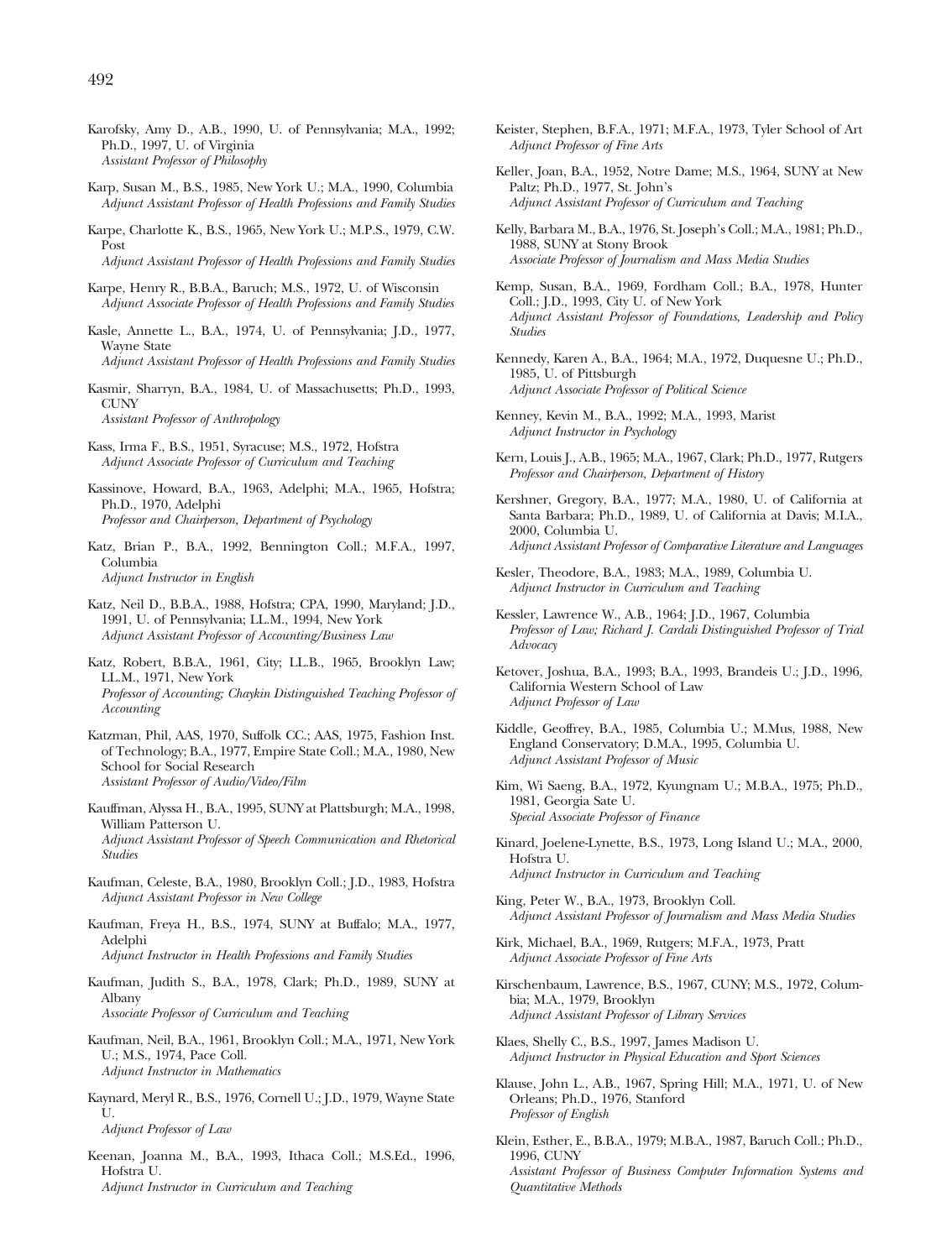- Klein, Harold A., B.A., 1949, LIU; M.S., 1952, Columbia *Adjunct Associate Professor of Marketing and International Business*
- Kliman, Merwin, B.S., 1954, U. of Buffalo; M.S.E.E., 1959, Polytechnic Inst. *Adjunct Instructor in Mathematics*
- Klinkowstein, Thomas, B.S., 1971, Rochester Inst. of Technology; M.S., 1975, Syracuse U. *Associate Professor of Fine Arts*
- Klugman Paula, G., B.A., 1968; M.S., 1971, CUNY at Brooklyn *Adjunct Instructor in Curriculum and Teaching*
- Knauth, Michael, B.A., 1974; M.A., 1976, Hofstra; M.S.L.S., 1980, Palmer Graduate Library School of Long Island *Adjunct Associate Professor of Library Services*
- Knee, David I., B.S., 1956, City; Ph.D., 1962, Massachusetts Inst. of **Technology** *Professor Emeritus of Mathematics*
- Knowlton, Steven R., B.A., 1969, U. of No. Carolina; M.A., 1981, U. of Missouri; M.A., 1985; Ph.D., 1987, Washington U. *Associate Professor of Communication, Department of Journalism and Mass Media Studies*
- Koch, Janice, B.S., 1967, CCNY; M.A., 1987, Hofstra; Ph.D., 1992, New York *Associate Professor of Curriculum and Teaching*
- Kolb, James J., B.A., 1966, St. John Fisher; M.A., 1968; Ph.D., 1974, New York *Professor of Drama; Chairperson, Department of Drama and Dance*
- Koplik, Irwin J., B.A., 1951, Brooklyn; M.A., 1956, Columbia; Ph.D., 1966, New York *Adjunct Associate Professor of English*
- Kostant, Peter C., B.A., 1968, Yale Coll.; M.A., 1971, Washington U.; J.D., 1978, Fordham Law *Special Professor of Law*
- Kostogiannis, Chrysoula, B.S., 1986, Baylor U.; M.A., 1990; Ph.D., 1994, Hofstra U. *Adjunct Instructor in Psychology*
- Kottkamp, Robert B., A.B., 1966, DePauw; A.B., 1966, U. of California; A.B., 1968, U. of Hawaii; M.A., 1973; Ph.D., 1979, Washington U. *Professor of Foundations, Leadership and Policy Studies*
- Kourtides, Dianne, B.S., 1966, Columbia U.; M.A., 1996, C.W. Post

*Adjunct Instructor in Romance Languages and Literatures*

Kozik, Karen K., B.A., 1983, U. of Virginia; M.A., 1986, Syracuse U. *Adjunct Assistant Professor and Artist-in-Residence of Fine Arts*

Kozlov, Nicholas, B.A., 1976, American; Ph.D., 1988, New Hampshire

*Associate Professor of Economics*

- Krantz, Steven, B.A., 1970, SUNY at Stony Brook; M.S.W., 1974; D.S.W., 1990, Adelphi U. *Adjunct Assistant Professor of Health Professions and Family Studies*
- Krapp, John, B.A., 1987; M.A., 1991, Hofstra; Ph.D., 1996, SUNY at Stony Brook *Assistant Professor in New College and Teaching Fellow*
- Krause, Laurence A., B.A., 1977, Queens Coll.; M.A., 1985; Ph.D., 1988, U. of Massachusetts at Amherst *Adjunct Assistant Professor of Economics/Geography*
- Krause, Maureen K., B.S., 1985, U. of North Carolina at Wilmington; Ph.D., 1992, SUNY at Stony Brook *Adjunct Assistant Professor of Biology*
- Krauze, Agnieszka A., B.A., 1994, Warsaw U.; M.A., 1997, Hofstra *Adjunct Instructor in Literacy Studies*
- Krauze, Tadeusz K., M.A., 1955, Lodz, Poland; Ph.D., 1974, New York *Professor of Sociology*
- Krein, Catherine C., B.S., 1960, Fordham; M.A., 1994, Queens Coll. *Associate Professor of Journalism and Mass Media Studies*
- Kreisel, Martha J., B.A., 1970, Alfred; M.A., 1972, U. of Chicago; M.A.H., 1977, SUNY at Buffalo *Associate Professor of Library Services*
- Kremin, Daniel P., B.A., 1967; M.A., 1974, Fairleigh U.; M.S., 1975; Ph.D., 1978, Yeshiva U. *Adjunct Assistant Professor of Psychology*
- Kreniske, John, B.A., 1968, San Francisco; M.A., 1972; M. Phil., 1979; Ph.D., 1984, Columbia *Associate Professor of Anthropology; Teaching Fellow in New College*
- Kreutzberger, Marvin, B.A., 1967, Hunter Coll.; M.S., 1971, Brooklyn Coll.; P.D., 1976, Queesn Coll. *Adjunct Instructor in Curriculum and Teaching*
- Krieg, Joann, B.A., 1974; M.A., 1975, Hofstra; Ph.D., 1979, CUNY *Professor of English*
- Krieger, Stefan H., B.A., 1968, U. of Chicago; J.D., 1975, U. of Illinois *Professor of Law*
- Kriesberg, Daniel A., B.A., 1983, Syracuse U.; M.A., 1990, Queens Coll. *Adjunct Instructor in Curriculum and Teaching*
- Kronenberg, Jean-Paul, B.A., 1955, Brooklyn Coll.; M.S.Ed., 1962, Bank St. Coll. *Adjunct Instructor in Curriculum and Teaching*
- Krull, Steven B., B.S., 1977, Cornell; M.B.A., 1984, Hofstra; Ph.D., 1990, Baruch *Associate Professor of Finance*

Kubinyak, Eric A., B.S., 1981, Hofstra *Adjunct Instructor in Fine Arts*

- Kussin, Steven, B.A., 1969, Cornell U.; M.S. 1972, Brooklyn Coll.; Ph.D., 1976, New York U. *Adjunct Associate Professor of Audio/Video/Film*
- Kwong, Wing C., B.S., 1987, U. of California; M.A., 1989; Ph.D., 1992, Princeton *Associate Professor of Engineering*
- Labbate, Christina, B.A., 1996, U. of Massachusetts; M.A., 1999, Hofstra U. *Adjunct Instructor in Psychology*
- Labenberg, Laura J., B.A., 1986; M.S., 1989; Ed.D., 1993, Hofstra *Adjunct Assistant Professor of Communication, Department of Speech Communication and Rhetorical Studies*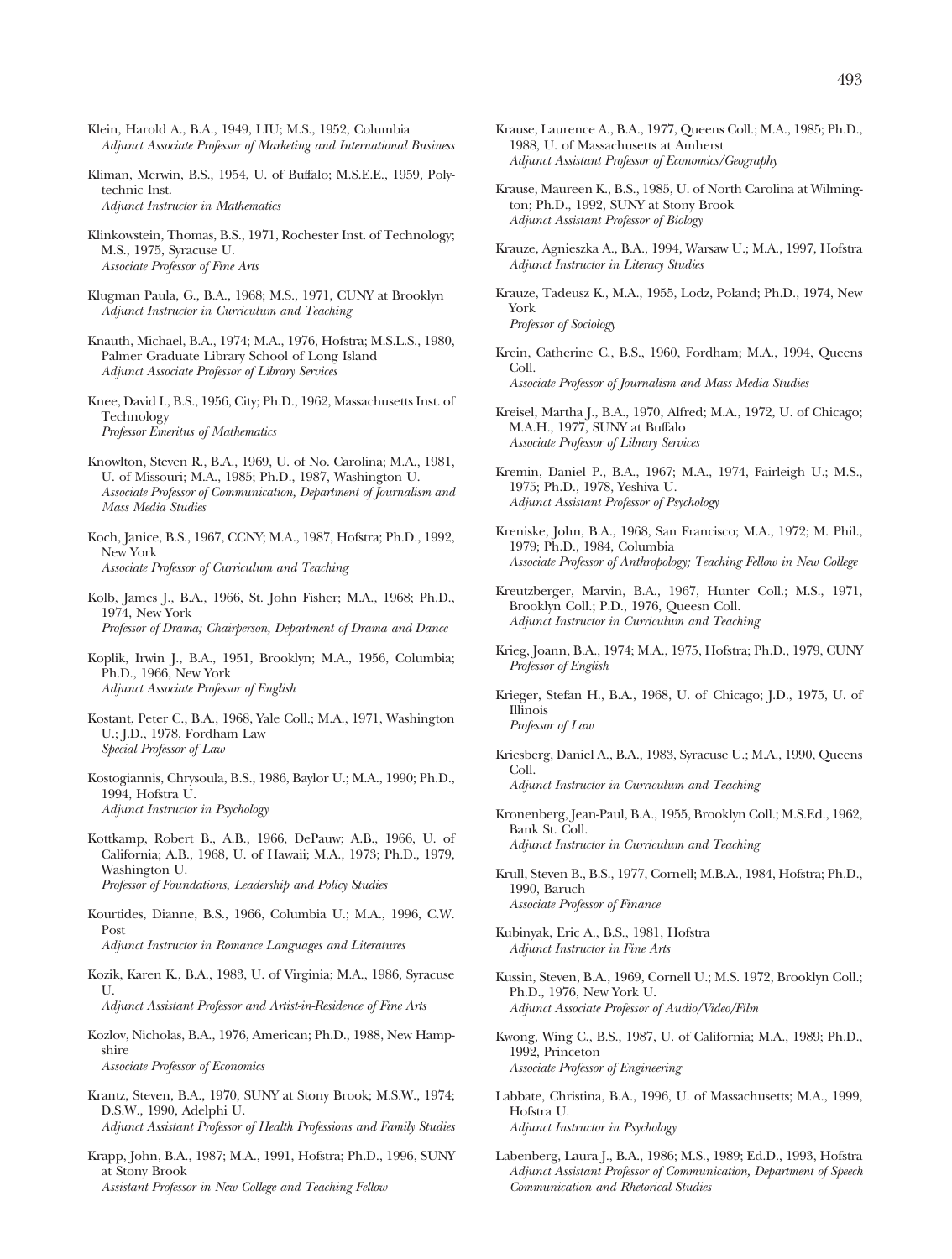- Labiento, Aleta I., B.S., 1989, SUNY at Old Westbury; M.S., 1991, Hofstra; Ph.D., 1996, Walden *Adjunct Assistant Professor of Health Professions and Family Studies*
- Lacattiva, Claire, B.A., 1952, St. John's U.; M.S., 1954; Ph.D., 1964, Fordham U. *Adjunct Associate Professor of Counseling, Research, Special Education, and Rehabilitation*
- Lago, Rinaldo, Bacc., 1953, U. of Havana, Cuba; M.A., 1970, Hofstra *Adjunct Assistant Professor of Spanish*
- Lalama, David, B.M., 1976, Youngstown State; M.A., 1983; D.A., 1998, New York U. *Professor of Music*
- Lally, Laura H., B.A., 1978, Queens; M.B.A., 1984, Baruch; M.Phil., 1987; Ph.D., 1992, New York *Associate Professor of Business Computer Information Systems and Quantitative Methods*
- LaMonica, Richard C., B.A., 1983, U. of Colorado; M.A., 1985; Ph.D., 1987, Hofstra U. *Adjunct Assistant Professor of Curriculum and Teaching*
- Landis, Mark, B.A., 1966, CCNY; Ph.D., 1973, Columbia *Professor and Chairperson, Department of Political Science*
- Lane, Eric, B.A., 1965, Brown; M.A., 1966, SUNY at Stony Brook; J.D., 1970, Fordham; LL.M., 1979, New York *Professor of Law; Eric J. Schmertz Distinguished Professor of Public Service and Public Law*
- Lanziolotta, Roseanna, A.A., 1972, Nassau Comm. Coll.; B.A., 1974, Queens Coll..; M.S., 2000, Hofstra U. *Adjunct Instructor in Literacy Studies*
- Lapidus, Naomi S., B.A., 1994, Oberelin Coll. *Adjunct Instructor in Comparative Literature and Languages*

Laraque, William Alain, B.A., 1969, St. John's U.; M.S., 1976, U. of Southern California *Adjunct Assistant Professor of Marketing and International Business*

- Larocca, James L., B.A., 1964, Hofstra U.; J.D., 1974, Catholic U. *Adjunct Professor of Political Science*
- Latzman, Gerald, B.A., 1966, Hunter Coll.; M.S., 1974, SUNY at Buffalo *Adjunct Instructor in Mathematics*
- Lawrence, Steven S., B.A., 1988, U. of Chicago; M.S., 1990; Ph.D., 1994, U. of Michigan *Assistant Professor of Physics*
- Lay, Ethna D., B.A., 1983, SUNY at Binghamton; M.A., 1987; M.Phil., 1995; Ph.D., 1998, New York U. *Adjunct Instructor in English*
- Lazar, Liliane, B.A., 1965; M.A., 1969, Hofstra; Ph.D., 1989, Columbia *Adjunct Assistant Professor of French*
- Lazar, Zachary L., B.A., 1990, Brown; M.F.A., 1993, U. of Iowa *Special Assistant Professor of English*
- Lazarus, Harold, B.A., 1949, New York; M.S., 1952; Ph.D., 1963, Columbia *Professor of Management; Mel Weitz Distinguished Professor of Business*
- Lazow, Robert B., B.A., 1972, Emerson Coll.; M.S.W., 1975, Fordham; Dr.P.H., 1985, Columbia *Associate Professor of Health Professions and Family Studies*
- LeBlanc, Bernadette K., B.S., 1968, New York; M.S., 1975, Long Island *Adjunct Instructor in Physical Education and Sport Sciences*
- Leboff, Irma, B.A., 1951, Queens; M.A., 1969, Hofstra *Adjunct Instructor in Curriculum and Teaching*
- Lechowicz, Joseph S., B.A., 1959, St. John's; M.A., 1966, Fordham; Ph.D., 1974, Georgia *Associate Professor of Counseling, Research, Special Education, and Rehabilitation*
- Lederer, Barbara, B.S., 1978, Ithaca; M.S., 1980, Columbia *Adjunct Assistant Professor of Speech-Language-Hearing Sciences*
- Lee, James W., B.A., 1993, Hope Coll.; M.F.A., 1996, U. of Delaware *Adjunct Assistant Professor of Fine Arts*
- Lee, Joong-Jae, B.S., 1992, Iowa State U.; B.A., 1994, Korea U. *Adjunct Instructor in History*
- Lee, Keun Sok, B.A., 1979, Hankuk U. of Foreign Studies, Seoul, Korea; M.B.A., 1983, U. of Northern Iowa; D.B.A., 1987, U. of Kentucky; M.A., 1990, Columbia *Associate Professor of Marketing and International Business*
- Lefkowitz, Amy B., B.A., 1975, New York; Ph.D., 1984, Hofstra *Adjunct Assistant Professor in New College*
- Legatt, Hadassa, B.A., 1945; M.A., 1962, Hunter Coll.; Ph.D., 1980, New York U. *Adjunct Associate Professor of Speech Communication and Rhetorical Studies*
- Lehman, Cheryl R., B.A., 1975, Queens; M.Phil., 1982; Ph.D., 1985, New York *Professor of Accounting*
- Lekatsas, Barbara, B.A., 1971; M.A., 1973, CCNY; Ph.D., 1985, NYU *Associate Professor of Comparative Literature and Languages*
- Lenaghan, Janet A., B.B.A., 1988, Adelphi U.; M.B.A., 1992, Hofstra U. *Instructor in Management and General Business*
- Lenz, Connie S., B.F.A., 1986, U. of California at Los Angeles; M.L.S., 1989; J.D., 1989, U. of California at Berkley *Adjunct Professor of Law*
- Lenzi, Christine, B.S., 1997, Hofstra U.; M.A., 1999, Columbia U. *Adjunct Instructor in Physical Education and Sport Sciences*
- Leonard, David C., B.A., 1979, U. of Massachusetts, M.Phil., 1988; Ph.D., 2001, City U. of New York *Assistant Professor of Sociology/Anthropology*
- Leonard, Robert A., B.A., 1970; M.A., 1973; M.Phil., 1973; Ph.D., 1982, Columbia *Professor of Linguistics*
- Leto, John, B.S., 1985, NY Inst. of Technology; M.S., 1988, Polytechnic U.; M.A., 1990; Ph.D., 1994, Hofstra *Adjunct Assistant Professor of Psychology*
- Levin, JoAnn, B.A., 1970; M.S.Ed., 1972, Brooklyn Coll.; M.A., 1996, Hofstra U. *Adjunct Instructor in Speech-Language-Hearing Sciences*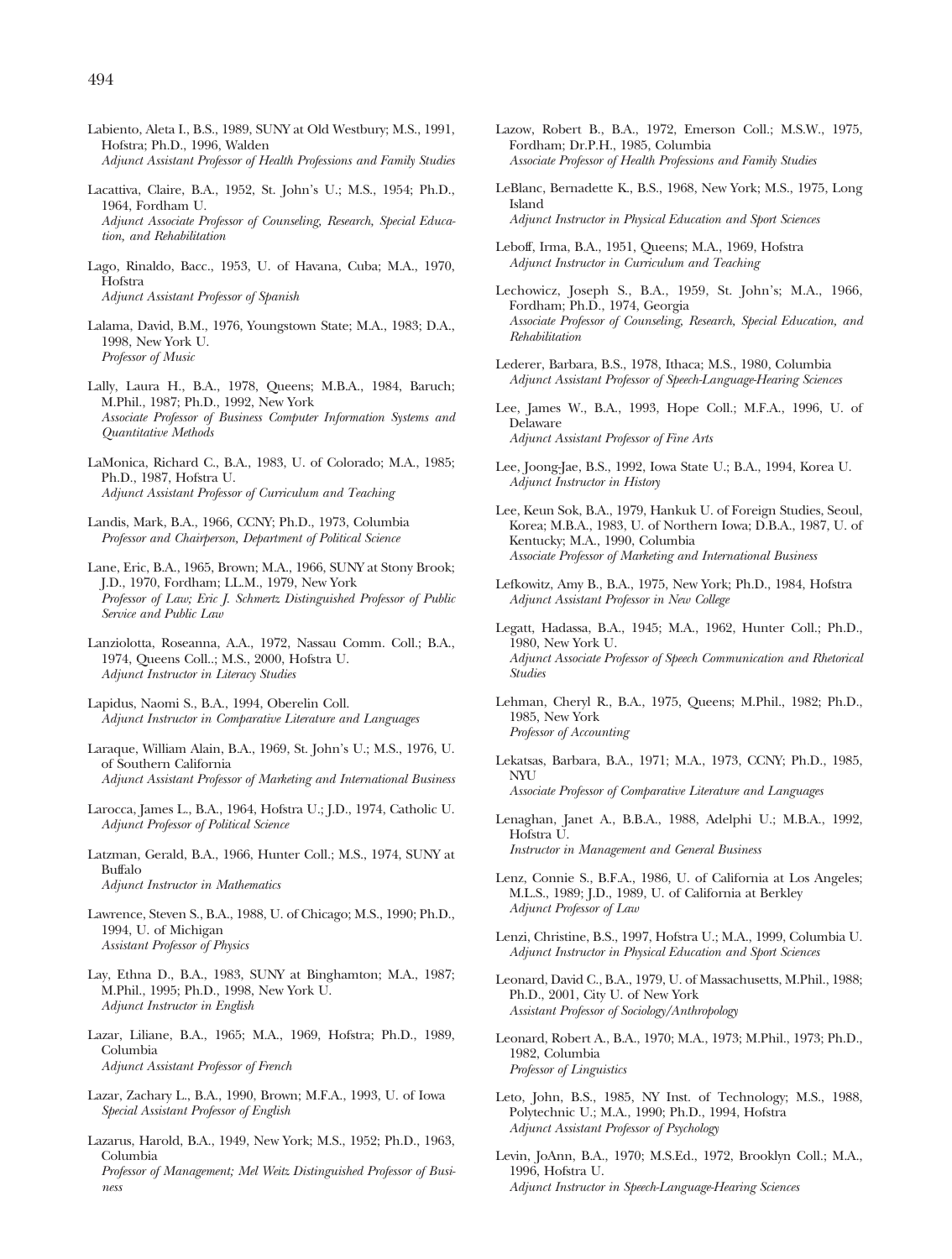- Levin, Phillis, B.A., 1976, Sarah Lawrence Coll.; M.A., 1977, Johns Hopkins U. *Professor and Poet-in-Residence of English*
- Levine, Alice, B.A., 1968, SUNY at Buffalo; M.A., 1972; Ph.D., 1979, Chicago *Associate Professor of English*
- Levine, David M., B.B.A., 1966; M.B.A., 1968, City Coll. of NY; Ph.D., 1973, New York U. *Adjunct Professor of Business Computer Information Systems and Quantitative Methods*
- Levine, Gregory C., B.A., 1983; M.A., 1985; Ph.D., 1989, Columbia *Associate Professor of Physics*
- Levine, Howard F., B.S., 1967, City Coll.; M.B.A., 1972, New York U. *Adjunct Assistant Professor of Computer Science*
- Levine, Joseph, B.S., 1969, Brooklyn; M.A., 1977, SUNY at Stony Brook *Adjunct Associate Professor of Physics*
- Levinthal, Charles, A.B., 1967, U. of Cincinnati; M.A., 1968; Ph.D., 1971, Michigan *Professor of Psychology*
- Levy, Brooke, B.S., 1977, Syracuse U.; M.A., 1978, Columbia U. *Adjunct Assistant Professor of Drama and Dance*
- Levy, Maurice A., B.A., 1998, U. of Wisconsin; M.A., 1999, Hofstra  $II$

*Adjunct Instructor in Psychology*

- Lewis, Stefanie, B.A., 1976, Hofstra; M.S., 1978, New York *Adjunct Instructor in Counseling, Research, Special Education, and Rehabilitation*
- Liang, Chuck C., B.S., 1989, U. of Oregon; Ph.D., 1995, U. of Pennsylvania *Assistant Professor of Computer Science*
- Libresco, Andrea, B.A., 1980, Swathmore Coll.; M.A.T., 1982, Brown U. *Special Assistant Professor of Curriculum and Teaching*
- Licata, Robert, A.A., 1979, Queensborough CC; B.F.A., 1981, New York U. *Adjunct Instructor in Journalism and Mass Media Studies*
- Lichtenberger, Diane C., B.F.A., 1967, Juilliard *Adjunct Assistant Professor of Drama and Dance*
- Lichtenstein, Eileen B., B.S., 1970, SUNY at Buffalo; M.S.Ed., 1974, Queens Coll. *Adjunct Instructor in Physical Education and Sport Sciences*
- Liebmann, Theo, B.A., 1990, Yale U.; J.D., 1995, Georgetown U. *Visiting Professor of Law*
- Lieblich, Myra, B.S., 1957, Jersey City State; M.S., 1969; Ed.D., 1980, Hofstra *Adjunct Assistant Professor of Curriculum and Teaching*
- Liebling, Richard S., B.A., 1960; M.A., 1961; Ph.D., 1963, Columbia *Adjunct Professor of Geology*
- Light, Gerald *Executive-in-Residence for Marketing and International Business*
- Liguori, Richard J., B.S., 1967, Hofstra U.; M.A., 1973, SUNY at Stony Brook; M.A., 1975, Hofstra U. *Adjunct Instructor in Curriculum and Teaching*
- Lindgren, Claire K., B.A., 1968, SUNY at Stony Brook; M.A., 1970; M.Phil., 1973; Ph.D., 1976, Columbia *Associate Professor of Art History*
- Lipacis, Amanda, B.A, 1990, Hofstra U. *Adjunct Instructor in Fine Arts*
- Lisi, Michelle J., B.S., 1989; M.S., 1991, Hofstra *Assistant Professor of Audio/Video/Film*
- List, Rachel, B.A., 1994, Empire State Coll. *Adjunct Assistant Professor of Drama and Dance*
- Little, Steven G., B.S., 1976, Tulane U.; M.S., 1979, New Orleans; Ph.D., 1987, Tulane U. *Associate Professor of Psychology*
- Lloyd, David, B.S., 1964, Illinois, Urbana; Ph.D., 1969, UC at Berkeley *Assistant Professor of Chemistry*
- Lockhart, Paul T., M.A., 1986, UCLA; Ph.D., 1990, Columbia *Assistant Professor of Mathermatics*
- Loeb, Hortense, B.A., 1947, Adelphi *Adjunct Instructor in Curriculum and Teaching*
- Loftus, Thomas, B.A., 1962, St. John's *Adjunct Instructor in New College*
- Lombardi, Robert J., B.A., 1980, U. of Buffalo; M.S., 1982, Hofstra *Adjunct Instructor in Counseling, Research, Special Education, and Rehabilitation*
- Longmire, Linda, B.A., 1972, UC at San Diego; M.A., 1988; Ph.D., 1988, CUNY *Associate Professor of Political Science and Teaching Fellow in New College*
- Looney, Joseph J., B.S., 1979, Queens; M.S., 1986, C.W. Post *Adjunct Assistant Professor of Accounting/Business Law*
- Lopate, Phillip, B.A., 1964. Columbia; Ph.D., 1979, Union *Professor of English; The John Cranford Adams Chair in the Humanities*
- Lopatin, Laurie, B.A., 1971, Wilson; M.S.L.S., 1973, Drexel; M.S.I.S., 1985, Palmer Graduate Library School of Long Island *Associate Professor of Library Services*
- LoPresti, William F., B.A., 1975, Hofstra; M.P.A., 1978, NYU *Adjunct Instructor in Sociology/Anthropology*
- Lorin, Harold, B.S., 1955, New York *Adjunct Senior Professor of Computer Science*
- Lorsch, Susan, B.A., 1972, SUNY at Stony Brook; A.M., 1975; Ph.D., 1977, Brown *Associate Professor of English*
- Loucif, Sabine, D.E.A., 1990, Sorbonne, Paris; M.A.Ed., 1991, Carthage Coll.; Ph.D., 1999, New University, Sorbonne *Assistant Professor of French*
- Love, Lewis, B.A., 1949, Brooklyn; M.A., 1951, New York; M.S., 1965, Adelphi *Adjunct Instructor in Curriculum and Teaching*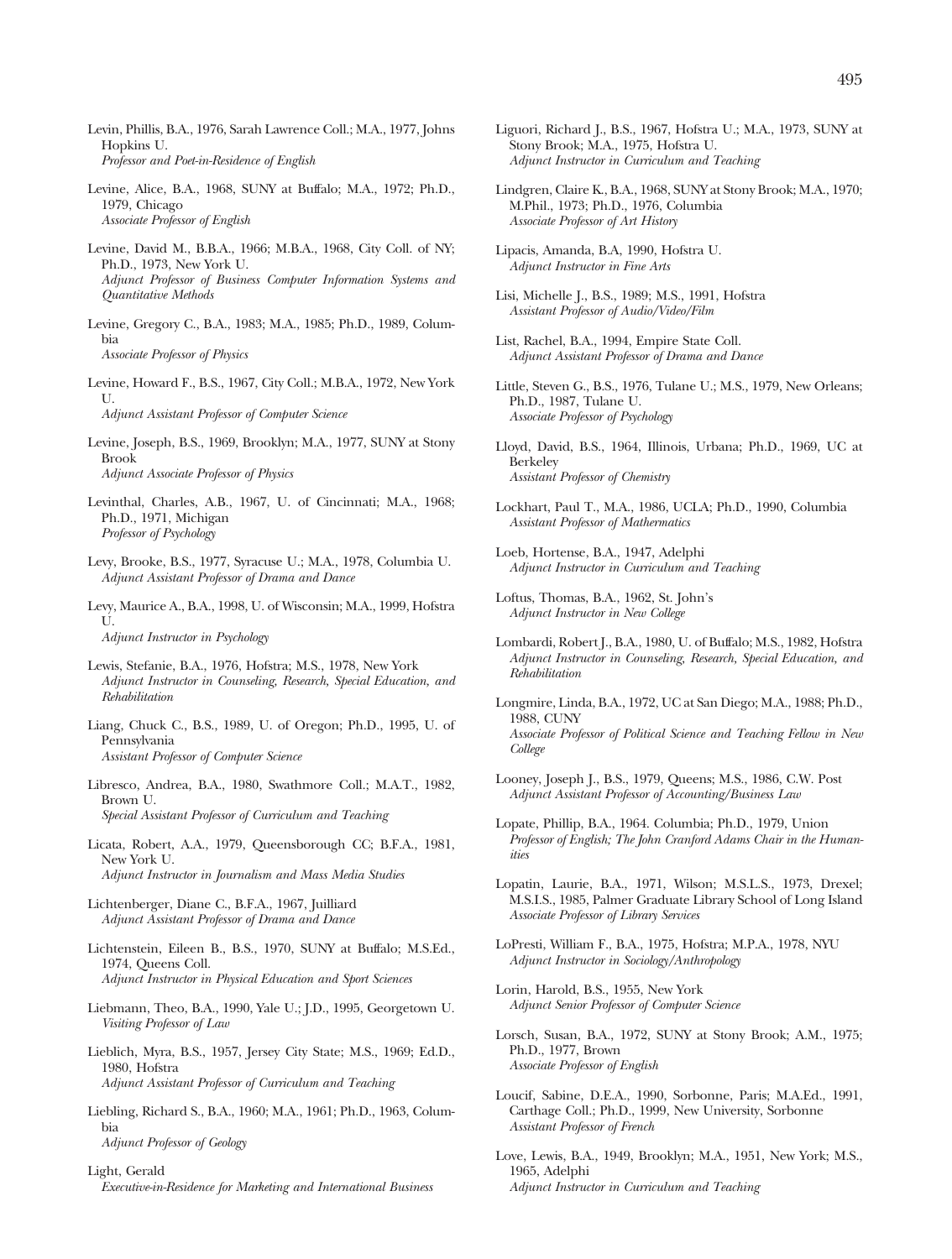- Lozny, Ludomir R., M.A., 1980, Warsaw U. *Adjunct Instructor in Sociology/Antropology*
- Lubowich, Donald A., B.A., 1970, Northwestern; M.S., 1977, New Mexico State; M.S.E., 1982, Columbia *Adjunct Associate Professor of Physics*
- Ludwig, Michael J., B.S., 1976; M.S., 1981, SUNY at Cortland; Ph.D., 1994, Pennsylvania State *Assistant Professor of Health Professions and Family Studies*
- Lufrano, Nancy, B.A., 1981, SUNY at Buffalo; M.A., 1983, Hofstra *Adjunct Instructor in Speech-Language-Hearing Sciences*
- Lukaschek, Richard, B.S., 1960, U. of Dayton; M.S., 1969, U. of Miami *Adjunct Associate Professor of Mathematics*
- Lukaszewski, Angela, B.A., 1969, Hofstra; M.A., 1973, Adelphi *Adjunct Assistant Professor of Physics*
- Lyn, Esmeralda O., B.S., 1969, St. Theresa's Coll., Philippines; M.B.A., 1972, St. John's; Ph.D., 1982, Baruch *Professor and Chairperson, Department of Finance*
- Lynch, Barbara L., B.A., 1970, SUNY at Oneonta; M.A., 1975, Columbia *Adjunct Instructor in Communication, Department of Speech Communication and Rhetorical Studies*
- Maccarrone, Eugene T., B.B.A., 1976, Hofstra; CPA, 1978, New York State; J.D., 1981, Hofstra Law *Associate Professor of Business Law*
- MacCary, W. Thomas, B.A., 1963, Dartmouth; M.A., 1965, Cambridge; Ph.D, 1969, Stanford *Associate Professor of English*
- MacDonald, Andrea F., A.A., 1973, Dutchess C.C.; B.A., 1975, SUNY at Oswego; M.F.A., 1989, U. of New Orleans *Adjunct Assistant Professor in Audio/Video/Film*
- Maggi-Frunda, Patricia, B.A., 1993, Hunter Coll.; M.S., 1996, St. John's U.

*Adjunct Instructor in Curriculum and Teaching*

Mahon, Malachy T., B.A., 1954, Manhattan; LL.B., 1960, Fordham

*Professor of Law; Siggi B. Wilzig Distinguished Professor of Banking Law*

- Maier, Thomas, B.A., 1978, Fordham; M.S., 1982, Columbia *Adjunct Associate Professor of Journalism and Mass Media Studies*
- Maizel, Richard D., B.S., 1976, U. of Pennsylvania; M.B.A., 1980, New York U. *Adjunct Assistant Professor of Finance*
- Malhotra, Mandeep Singh, M.Phil., 1995, Jawaharlal Nehru; M.B.A., 1995, International Mgmt. Inst.; M.A., 1999, St, Mary's U. *Adjunct Instructor in Economics/Geography*
- Malloy, Patrick, A.S., 1995, Suffolk C.C.; B.B.A., 1997; M.S., 1998, Adelphi U. *Adjunct Assistant Professor of Accounting, Taxation, and Business Law*
- Malone, Kristine R., B.A., 1992, U. of California; M.F.A., 1998, Sarah Lawrence Coll. *Adjunct Assistant Professor in New College*
- Maloney, Judith Mathers, B.A., 1981, Marymount, Manhattan; J.D., 1984, St. John's Law *Adjunct Assistant Professor of Accounting, Taxation, and Business Law*
- Mandair, Avind-pal Singh, M.A., 1994, U. of Warwick; Ph.D., 1989, Aston, U.; Ph.D., 1999, U. of Warwick *Assistant Professor of Philosophy; The Bindra Endowed Chair in Sikh Studies*
- Mandelbaum, Sarah, B.A., 1975, Queens Coll.; M.A., 1979, Brooklyn Coll.; M.A., 1985, Touro Coll. *Adjunct Instructor in New College*
- Mandery, Mathew M., B.S., 1965; M.A., 1971, Brooklyn Coll.; Ed.D., 1990, Fordham U. *Adjunct Associate Professor of Foundations, Leadership and Policy Studies*
- Maney, Gregory M., A.B., 1989, Brown U.; M.Sc., 1994, U. of Massachusetts; Ph.D., 2001, U. of Wisconsin *Assistant Professor of Sociology/Anthropology*
- Manion, Deborah, B.A., 1997; M.A., 2000, SUNY at Buffalo *Adjunct Instructor in English*
- Manning, Emily Susan, B.A., 1991, Evergreen St. Coll.; M.A., 1995, Johns Hopkins U. *Instructor in Sociology/Anthropology*
- Mannino, Vito P., B.S., 1998, Hofstra U.; M.A., 2001, New York U. *Adjunct Instructor in Health Professions and Family Studies*
- Manson, Mara L., B.S., 1981, SUNY at Brockport; M.S., 1989; C.A.S., 1990, Hofstra U. *Adjunct Assistant Professor of Physical Education and Sport Sciences*
- Manteen, Sabir, B.B.A., 1985; M.B.A., 1986, Wagner; M.S., 1987, Hofstra; J.D., 1994, CUNY School of Law *Assistant Professor of Accounting and Business Law*
- Marchesi, Donatella, B.A., 1987, Queens *Adjunct Instructor in Romance Languages and Literature*
- Marcus, Rebecca A., B.A., 1994; M.A., 1998, Hofstra U. *Adjunct Instructor in University Studies*
- Marino, Amy P., B.A., 1989, Hofstra U. *Adjunct Instructor in Computer Science*
- Marino, Marcie L., A.A., 1993, Suffolk CC.; B.A., 1995, Binghamton; M.A., 1997, SUNY at Stony Brook *Adjunct Instructor in Comparative Literature and Languages*
- Mark, Philip, B.A., 1964; M.S., 1966; Ph.D., 1972, Adelphi *Adjunct Professor of Chemistry*
- Markley, David, B.F.A., 1967; M.F.A., 1972, Pennsylvania State *Adjunct Assistant Professor of Drama*
- Marks, Melissa A., B.S., 1990; M.Ed., 1994, Temple U. *Adjunct Assistant Professor of Physical Education and Sport Sciences*
- Markus, Julia, B.A., 1961; M.A., 1962, Boston; Ph.D., 1976, Maryland *Professor of English*
- Marlow, Lenard, B.A., 1954, Colgate U.; J.D., 1958, Columbia U. *Adjunct Assistant Professor of Health Professions and Family Studies*
- Marshall, Frederick J., A.A.S., 1974, Mercer County C.C.; B.A., 1976, Montclaire State Coll.; M.F.A., 1979, Pratt Inst. *Adjunct Assistant Professor of Fine Arts*
- Marshall, John C., B.S., 1995; M.S., 1996, Hofstra U. *Adjunct Instructor in Music*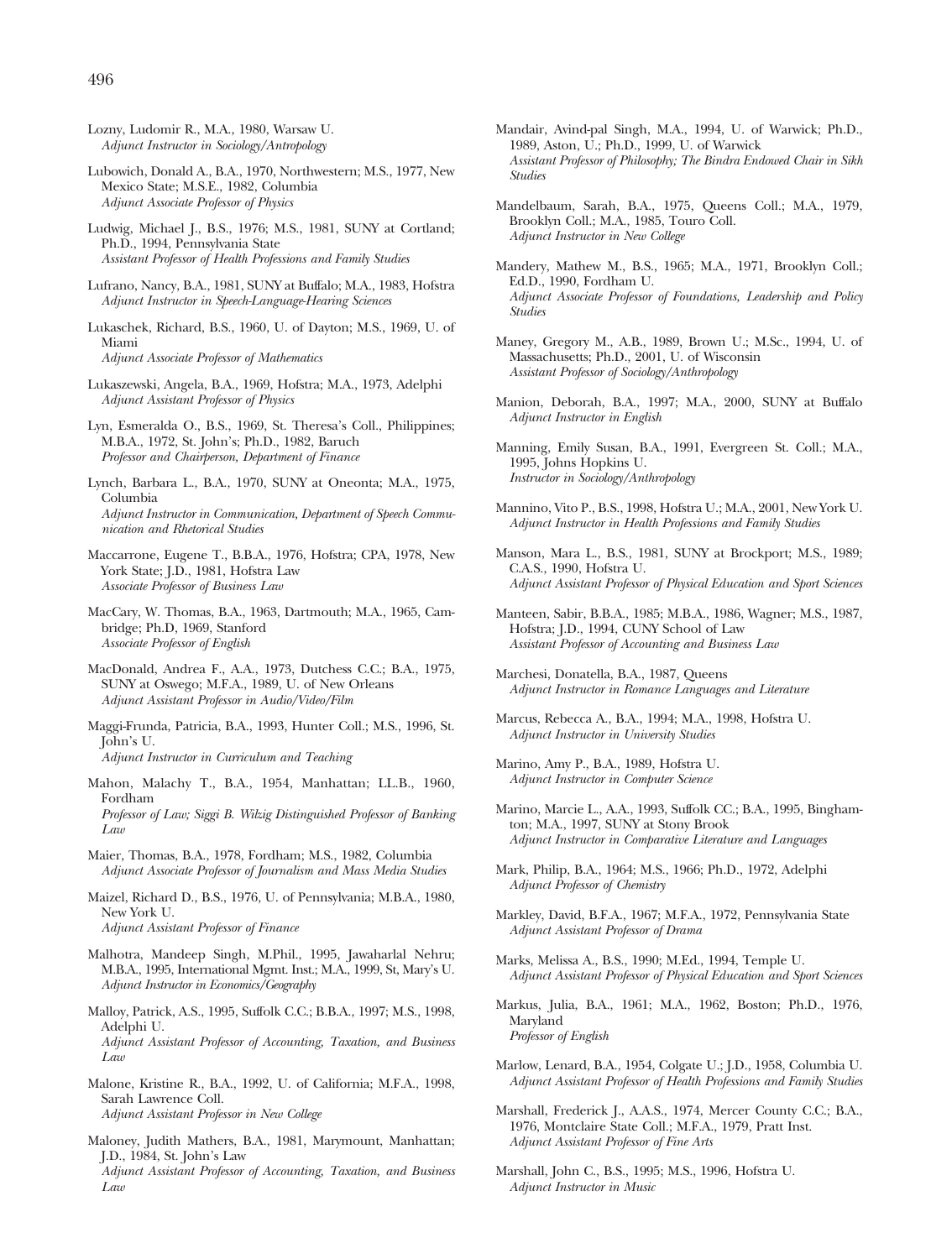- Marshall, Loretta S., B.A., 1965, Hampson U.; M.A., 1972, Hofstra U.; P.D., 1980, C.W. Post *Adjunct Instructor in Curriculum and Teaching*
- Marsicovetere, Dominic A., B.A., 1969, Queens; CPA, 1972, New York State; M.B.A., 1973, Pace *Assistant Professor of Accounting*
- Martin, Susan L., A.B., 1963, Barnard; J.D., 1987, Hofstra Law *Professor of Business Law*
- Martorella, Georgina, B.S., 1980; M.B.A., 1991, C.W. Post; M.L.S., 1996, Queens Coll. *Assistant Professor of Library Services*
- Masheck, Joseph D., A.B., 1963; M.A., 1965; Ph.D., 1973, Columbia; M.Litt., 2001, Dublin (Trinity) *Professor of Art History and Humanities*
- Mason-Egan, Pamela D., B.A., 1990, Hofstra; M.S., 1992, C.W. Post *Instructor in New College*
- Masrour, Mustapha, B.A., 1979, Mohamed 5, U. of Morocco; M.Ed., 1985, U. of Wales, United Kingdom *Adjunct Instructor in Comparative Literature and Languages; Director of the Foreign Language Laboratory*
- Massa, Nicholas, B.S., 1949; M.A., 1951; Ph.D., 1962, New York *Adjunct Professor of Psychology*
- Mathur, Anil, B.S., 1972, U. of Calcutta; M.S., 1975, U. of Delhi, India; M.B.A., 1978, Indian Inst. of Management; Ph.D., 1991, Georgia State *Associate Professor of Marketing and International Business; Associate Dean, Zarb School of Business*
- Matthews, Christopher N., B.A., 1989, George Washington U.; M.A., 1991; Ph.D., 1998, Columbia U. *Assistant Professor of Sociology/Anthropology*
- Matthews, William Evan, A.A., 1980, Walker Coll.; B.M.Ed., 1983, U. of Montevallo; M.A., 1997, Columbia Teachers Coll. *Adjunct Assistant Professor of Music*
- Maurer, Suanne S., B.S., 1986; M.S., 1988, Canisius *Assistant Professor of Physical Education and Sport Sciences*
- Mazzocco, Dennis M., B.A., 1976, Seton Hall U.; M.A., 1991, California State U.; Ph.D., 1996, U. of California at San Diego *Assistant Professor of Audio/Video/Film*
- Mazzoleni, Roberto, M.A., 1990, U. of Sussex; Ph.D., 1994, Stanford U. *Assistant Professor of Economics/Geography*
- McArdie-Brady, Babara, B.A., 1972; M.A., 1978, Hofstra U. *Adjunct Instructor in Comparative Literature and Languages*
- McCabe, Edward G., B.S., 1955, Fordham; LL.B., 1957, New York *Adjunct Associate Professor of Business Law*
- McCarthy, Jonathan, B.A, 1996, Sacred Heart Academy *Assistant Professor of Journalism/Mass Media Studies*
- McClain, Linda C., A.B., 1980, Oberlin; A.M., 1981, U. of Chicago; J.D., 1985, Georgetown *Professor of Law*
- McClarrin, E. Magalene, M.A., 1976, SUNY at Stony Brook; M.B.A., 1981, Dowling Coll.; P.D., 1986, Long Island U. *Adjunct Instructor in English*
- McClusky, Maureen E., B.A., 1977, SUNY at Stony Brook; M.A., 1982, New York U. *Adjunct Assistant Professor of Health Professions and Family Studies*
- McCoy, Bernadette, B.S., 1949; M.A., 1956, Fordham; Ph.D., 1971, New York *Adjunct Associate Professor of English*
- McDonald, Mary E., B.A., 1992; M.A., 1996, Queens Coll. *Adjunct Instructor in Counseling, Research, Special Education, and Rehabilitation*
- McDonald, Michael K., B.S., 1981, Boston; M.S., 1986, Hofstra *Adjunct Instructor in Counseling, Research, Special Education, and Rehabilitation*
- McDonald, Robert, B.A., 1977, New York U.; J.D., 1983, St. John's U. *Adjunct Special Professor of Law*
- McDonaugh, G. Renoir, B.A., 1982, San Diego St. U.; M.S., 1986; Ph.D., 1994, Purdue U. *Assistant Professor in New College*
- McElya, Michele P., B.A., 1994, Bryn Mawr *Adjunct Instructor in History*
- McFeely, Maureen Connolly, B.A., 1965, St. John's; M.A., 1967, Brown; Ph.D., 1981, CUNY *Adjunct Associate Professor of English*
- McGuire, Deirdre C., B.A., 1967, Hofstra; Dipl., 1968, Manchester; M.F.A., 1974, Pennsylvania State *Adjunct Associate Professor of Drama*
- McKeough, William J., A.B., 1957, Fordham; M.S., 1963, Adelphi; Ph.D., 1968, New York *Professor Emeritus of Secondary Education*
- McKnight-Taylor, Mary, B.S., 1967, Coppin State; M.Ed., 1969; Ed.D., 1974, Virginia *Professor Emerita of Counseling, Research, Special Education, and Rehabilitation*
- McLaren, Joseph, B.A., 1970, Queens; M.A., 1974, City; A.M., 1977, Ph.D., 1980, Brown *Professor of English*
- McLaughlin, Donna, B.S., 1996, Hofstra *Adjunct Instructor in Biology*
- McLaughlin, Terry R., A.S., 1989, Norwalk State Tech.; B.S., 1995, Temple U.; M.S., 2001, Hofstra U. *Adjunct Assistant Professor of Physical Education and Sport Sciences*
- McLean, Ron, B.A., 1982, Fayetteville State; M.S., 1989, U. of N. Carolina; Ph.D., 1999, St. Louis U. *Assistant Professor of Counseling, Research, Special Education, and Rehabilitation*
- McMellon, Charles A., B.B.A., 1968; M.B.A., 1994, Baruch Coll.; Ph.D., 1997, City U. *Assistant Professor of Marketing and International Business*
- McNair, Nora de Marval, LL.B., 1955, U. of Buenos Aires Law; A.M., 1970; Ph.D., 1977, New York *Professor of Spanish*
- Meiseles, Linda, B.A., 1977; M.A., 1982; M.L.S., 1985, C.W. Post *Associate Professor of Library Services*
- Melkonian, Martin, B.A., 1956, City; M.A., 1964, New School for Social Research *Adjunct Assistant Professor of Economics*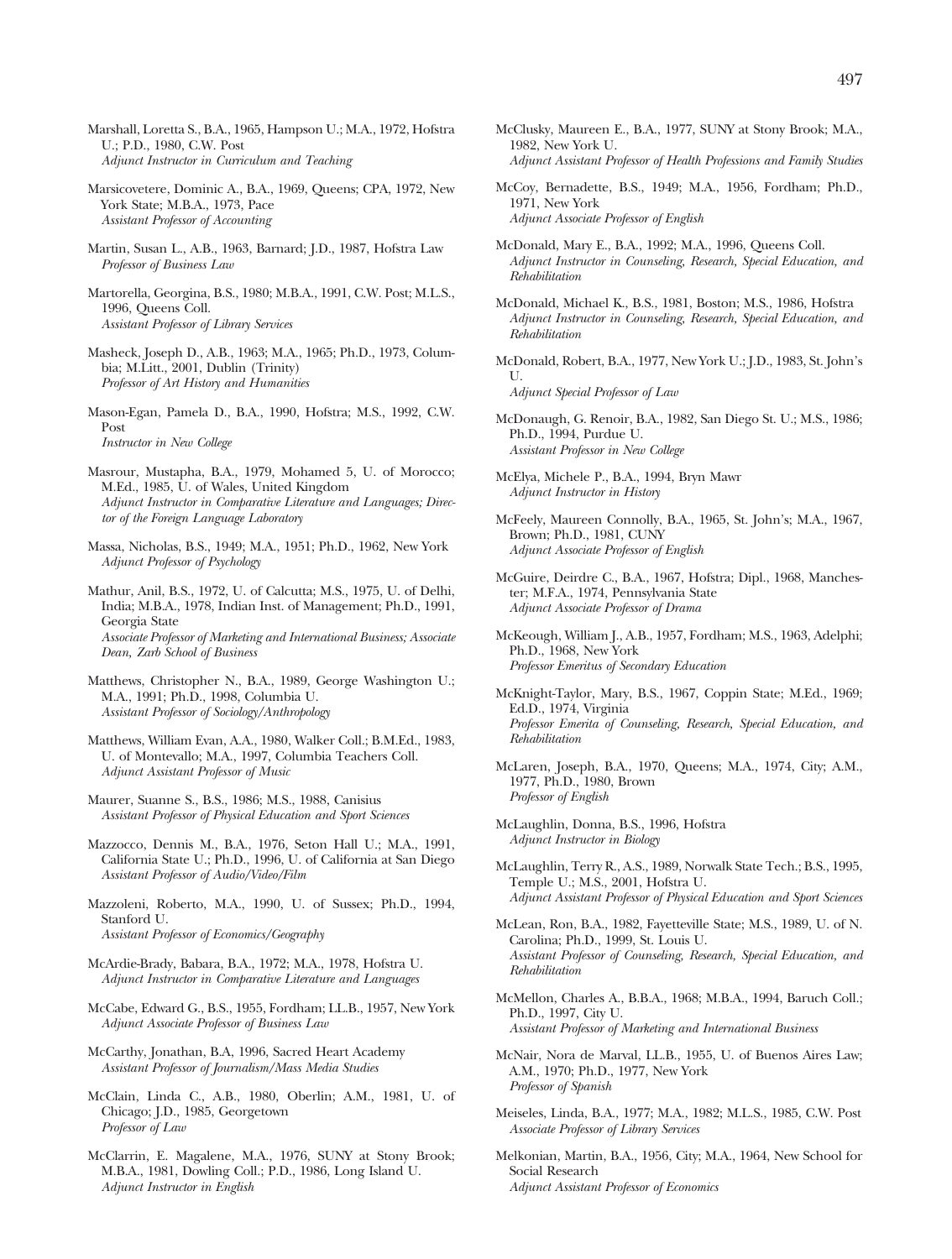- Meller, Paul J., B.A., 1982, SUNY at Stony Brook; M.A., 1984, Columbia; Ph.D., 1988, Syracuse *Associate Professor of Psychology*
- Melucci, Ranie W., B.A., 1973; M.A., 1975; C.A.S., 1979, Brooklyn Coll.; Ed.D., 1990, Fordham U. *Adjunct Asistant Professor of Foundations, Leadership and Policy Studies*
- Mendes, Rafaela, B.A., 1991, SUNY at Old Westbury; M.A., 1994, SUNY at Stony Brook *Adjunct Instructor in Spanish*
- Merguerian, Charles, B.S., 1972; M.A., 1977, CCNY; Ph.D., 1985, Columbia *Professor of Geology*
- Merrill, Lisa, B.A., 1976, CCNY; M.A., 1977; Ph.D., 1985, New York *Professor of Communication, Department of Speech Communication and Rhetorical Studies*
- Metlay, William, B.A., 1960, Southern Illinois; M.S., 1962; Ph.D., 1967, Lehigh *Professor of Psychology*
- Metzger, Edgar M., B.A. 1967, City Coll. of NY; M.A., 1973, New York U.; A. Cert., 1976, Brooklyn Coll. *Adjunct Instructor in Romance Languages and Literatures*
- Meyer-Gimpl, Elisabeth, A.A., 1991, Nassau CC.; B.A., 1993, Columbia *Adjunct Instructor in Comparative Literature and Languages*
- Michaels, Aileen, B.S., 1968, CCNY; M.S., 1970; Ph.D., 1973, Stevens Inst. of Technology *Associate Professor of Mathematics*
- Michelini, Brenda G., B.A., 1981; M.S., 1985, Queens Coll. *Adjunct Instructor in Curriculum and Teaching*
- Migdol, Donna, B.A., 1979, Oneonta; M.S., 1985, Hunter Coll. *Adjunct Instructor in Curriculum and Teaching*
- Mihailovic, Alexandar, B.A., 1981, Columbia; M.A., 1985; Ph.D., 1993, Yale *Associate Professor of Comparative Literature and Languages*
- Miletta, Maureen, B.A., 1950, Barnard; M.A., 1954; Ed.D., 1980, Columbia *Associate Professor of Curriculum and Teaching*
- Miller, Carol L., B.A., 1982, Empire State Coll.; M.A., 1992, Hofstra U. *Adjunct Instructor in Counseling, Research, Special Education, and Rehabilitation*
- Miller, Daisy, B.A., 1990, Hofstra U. *Adjunct Instructor in English*
- Miller, Ricki, B.A., 1970, Queens Coll.; M.Ed., 1971, Boston U. *Adjunct Instructor in Curriculum and Teaching*
- Miller, Solomon, B.S., 1949, Temple; Ph.D., 1964, Columbia *Adjunct Associate Professor of Anthropology*
- Milliken, George V., B.A., 1993, Kentucky State U. *Adjunct Instructor in Curriculum and Teaching*
- Millon, Anthony A., B.B.A., 1962; M.S., 1967, Hofstra *Adjunct Assistant Professor of Physical Education and Sport Sciences*
- Mills, Francine R., B.A., 1969, Brooklyn Coll.; M.S., 1985, C.W. Post *Adjunct Instructor in Curriculum and Teaching*
- Mince, John, B.A., 1967, Stony Brook; M.S., 1970, C.W. Post; Ph.D., 1980, St. John's *Adjunct Associate Professor of Health Professions and Family Studies*
- Mintz, Warren, B.A., 1958, Alfred; Ph.D., 1971, New York *Associate Professor of Sociology; Teaching Fellow in New College*
- Mitchell, Carmencita C., B.A., 1998, New York U.; M.A., 2001, St. John's U. *Adjunct Instructor in English*
- Mitchell, Winston F., B.S., 1979, SUNY at Brockport; M.MC., 1994, Arizona State U. *Adjunct Assistant Professor of Journalism and Mass Media Studies*
- Mitelman, Meir, B.A., 1968, Texas; M.S., 1976; M.S.W., 1982, Yeshiva *Adjunct Instructor in Judaica*
- Moghadam, Fatemeh, B.A., 1967, Barnard; M.A., 1968, Columbia; Ph.D., 1979, Oxford *Professor and Chairperson, Department of Economics/Geography*
- Molina, John F., B.S., 1973, Northeastern; Ph.D., 1977, U. of New Orleans *Adjunct Assistant Professor of Chemistry*
- Mollgaard, Eske, B.A., 1985; M.A., 1986, U. of Copenhagen; Ph.D., 1993, Harvard U. *Special Assistant Professor of Philosophy*
- Mondello, Joseph, B.A., 1962, Hofstra U.; J.D., 1969, New England Sch. of Law *Adjunct Professor of Political Science*
- Mondschein, Marcia R., A.B., 1959, Hunter; M.S., 1977, Hofstra *Adjunct Instructor in Curriculum and Teaching*
- Montana, Patrick J., B.S., 1958; M.S., 1959, Long Island; Ph.D., 1966, New York; M.B.A., 1974, U. of Cincinnati; C.L.P., 1987, New York State *Professor of Management*
- Montemurro, Silvia A., B.A., 1972; M.A., 1976, Queens *Adjunct Associate Professor of English*
- Moody, Dianne K., B.A., 1963; M.A., 1992, Adelphi U. *Adjunct Instructor in Curriculum and Teaching*
- Moore, Rusty M., B.S., 1963, Northwestern; M.A., 1964; M.A.L.D., 1965; Ph.D., 1969, Fletcher School at Tufts *Associate Professor of Marketing and International Business*
- Moreland, Rawleigh E., B.F.A., 1976, Valdesta State; M.F.A., 1981, U. of Cincinnati *Adjunct Assistant Professor Drama and Dance*
- Moriarty, Peter A., B.A., 1974, U. of New Hampshire; M.F.A., 1978, Rochester Inst. of Technology *Adjunct Associate Professor of Fine Arts*
- Morris, David O., B.A., 1982, Hunter; M.A., 1984; Ph.D., 1991, New York; M.A., 1996, Bank Street Coll. *Adjunct Assistant Professor of Curriculum and Teaching*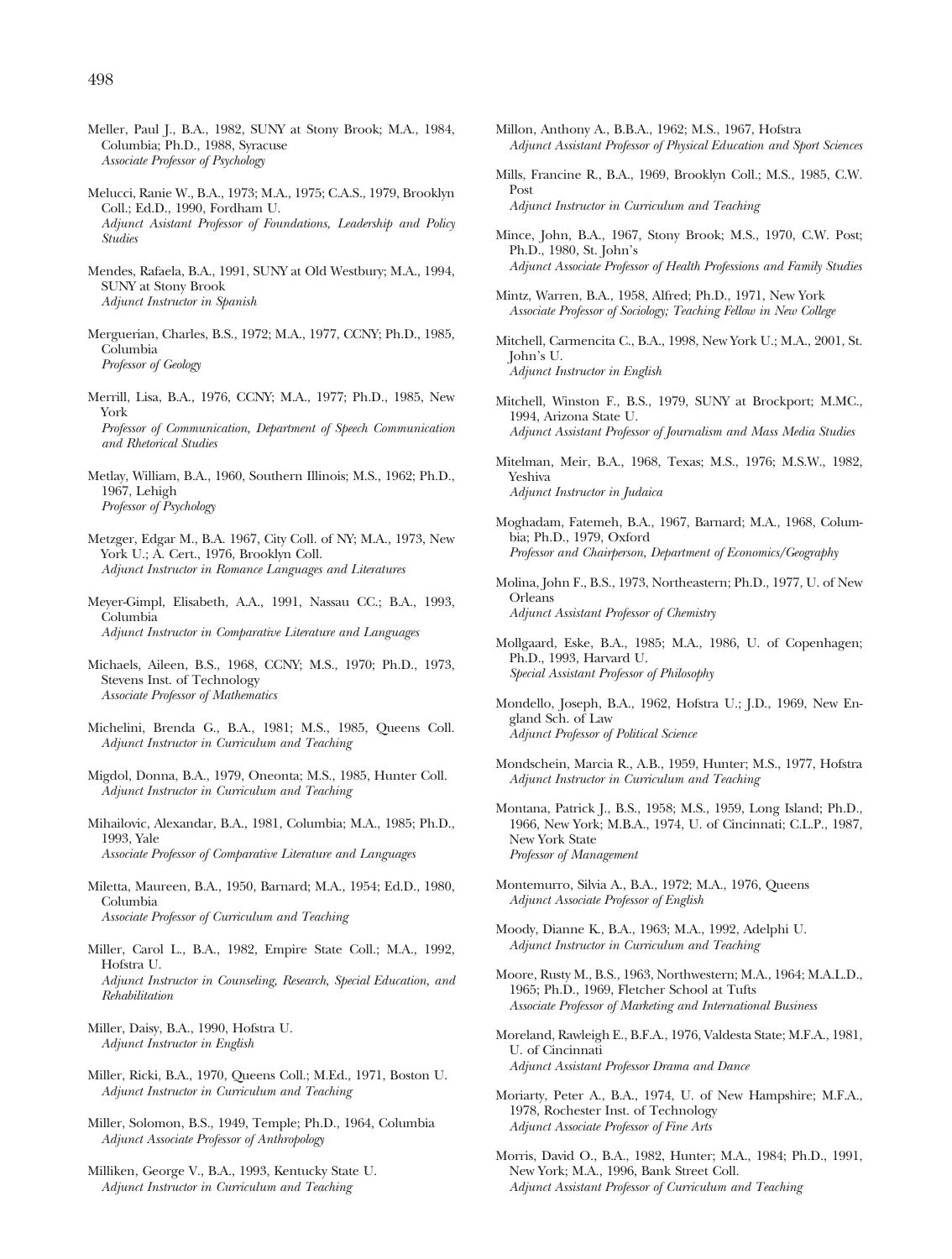- Morrissey, John F., B.A., 1982; M.A., 1985, Hofstra; Ph.D., 1991, U. of Miami *Associate Professor of Biology*
- Morrow, Douglas A., B.A., 1987; M.B.A., 1990, New York Inst. of Technology *Special Assistant Professor of Communication, Department of Audio/ Video/Film*
- Moser, Zelda, B.A., 1955, Adelphi; M.A., 1956, New York *Adjunct Instructor in Spanish*
- Mosselson, Jacqueline R., B.A., 1994, Tufts U.; M.I.A., 1997; M.Ed., 2000, Columbia U. *Adjunct Instructor in Counseling, Research, Special Education, and Rehabilitation*
- Motta, Robert, B.A., 1969, Northeastern; M.A., 1973; Ph.D., 1975, Hofstra *Professor of Psychology*
- Movsesian, Mark L., A.B., 1985, Harvard; J.D., 1988, Harvard Law *Professor of Law*
- Murillo, Mario A., B.A., 1988, New York U. *Assistant Professor of Audio/Video/Film*
- Muro, Don, B.S., 1973, Hofstra U.; M.A., 1981, Queens Coll. *Assistant Professor of Music*
- Murphy, Maureen O., B.S., 1962, SUNY at Cortland; M.A., 1968; Ph.D., 1970, Indiana U. *Professor of Curriculum and Teaching*
- Murphy, Raymond, B.A., 1983, Hofstra U.; M.S., 2000, Manhattanville Coll. *Adjunct Assistant Professor of Computer Science*
- Murphy, Susan M., B.A., 1977, Temple U. *Adjunct Instructor in Audio/Video/Film*
- Mwaria, Cheryl Benoit, B.A., 1970, Pennsylvania; M.A., M. Phil., 1974; Ph.D., 1985, Columbia *Associate Professor of Anthropology*
- Myers, Christine, B.S., 1994, Messiah Coll.; M.M., 1996, Bowling Green State U. *Instructor in Music*
- Naaman, Mara, B.A., 1996, Wesleyan U.; M.A., 2001, Columbia U. *Adjunct Instructor in University Studies*
- Nagel, Paul J., B.S., 1981, SUNY at Oneonta; M.S., 1982, SUNY at Binghamton; M.S., 1987, Long Island U. *Adjunct Assistant Professor of Accounting, Taxation, and Business Law*
- Nagin, Paul A., B.S., 1972, Antioch Coll.; M.S., 1975; Ph.D., 1979, U. of Massachusetts *Adjunct Professor of Computer Science*
- Namdar, Reuben, B.A., 1994; M.A., 2000, Hebrew U. of Jerusalem *Adjunct Instructor in Comparative Literature and Languages*
- Narine, Kenneth, B.A., 1980; M.A., 1986, Queens Coll.; M.Phil., 1996; Ph.D., 1999, City U. of N.Y. *Adjunct Assistant Professor of Economics/Geography*
- Nasri, Farrokh, B.S., 1974, Iranian Inst. of Advanced Accounting, Tehran, Iran; M.B.A., 1977, St. John's; M.B.A., 1982; M. Phil., 1986; Ph.D., 1986, Baruch *Professor of Business Computer Information Systems and Quantitative Methods*
- Nass, Barry N., A.B., 1974; M.A., 1976; Ph.D., 1978, Princeton *Associate Professor of English; Associate Dean, Hofstra College of Liberal Arts and Sciences*
- Nathan, Suriyan, B.A., 1983, Queens Coll.; M.A., 1989, Hunter Coll.

*Adjunct Instructor in Mathematics*

- Navaie-Waliser, Maryam, B.A., 1990; M.Ph., 1993, U. of California; Ph.D., 1999, U. of North Carolina *Adjunct Assistant Professor of Health Professions and Family Studies*
- Navarra, Patricia Cregan, A.A., 1977, Nassau C.C.; B.A., 1979, SUNY at Buffalo; M.A., 2000, Queens Coll. *Adjunct Instructor in English*
- Naveh, Sharon, B.A., 1992, Lehigh U.; M.A., 1998, Villanova U.; M.A., 2000, Jewish Theological Sem. *Adjunct Instructor in Comparative Literature and Languages*
- Naymark, Aleksandr, M.A., 1982, Moscow U.; Ph.D., 2001, Indiana U. *Assistant Professor of Fine Arts*
- Neary, Donna, B.A., 1990, John Jay Coll.; M.S., 1993, St. John's U.; Psy.D., 2000, Hofstra U. *Adjucnt Assistant Professor of Psychology*
- Neelankavil, James P., B.Sc., 1961, St. Thomas Coll.; M.B.M., 1972, Asian Inst. of Management; Ph.D., 1976, New York *Professor of Marketing and International Business*
- Neer, Toba C., B.A., 1950, American; M.S., 1969, Adelphi; C.A.S., 1990, C.W.Post *Adjunct Instructor in Curriculum and Teaching*
- Ner, Sylvia E., B.A., 1999, Hofstra U. *Adjunct Instructor in Biology*
- Nester, Daniel M., B.A., 1991, Rutgers U.; M.F.A., 1997, NYU *Adjunct Instructor in English*
- Neumann, Richard, B.A., 1969, Pomona; Dipl., 1971, University of Stockholm; J.D., 1975, American; LL.M., 1978, Temple *Professor of Law*
- Neville, Diane, B.A., 1969, C.W. Post; M.S., 1975, Hofstra *Adjunct Instructor in Counseling, Research, Special Education, and Rehabilitation*
- Newman, Alina M., B.A., 1972, Pace U.; M.S., 1975, Conolly Coll. *Adjunct Instructor in Literacy Studies*
- Newman, Laurence J., B.A., 1963, Long Island; C.A.S., 1977; M.S., 1990, Hofstra *Adjunct Assistant Professor of Foundations, Leadership and Policy Studies*
- Newman, Michael B., B.S., 1965, City Coll. of N.Y.; M.A., 1966, Syracuse U. *Adjunct Instructor in Mathematics*
- Newman, Rosyln H., B.A., 1967; M.A., 1973; C.A.S., 1982, Hofstra  $U$ .

*Adjunct Instructor in English*

- Neziroglu, Fugen, B.A., 1974; M.A., 1976; Ph.D., 1977, Hofstra *Adjunct Professor of Psychology*
- Ng, Luke C., B.B.A., 1975, Hofstra U.; M.B.A., 1977, Harvard Business Sch. *Adjunct Associate Professor of Marketing and International Business*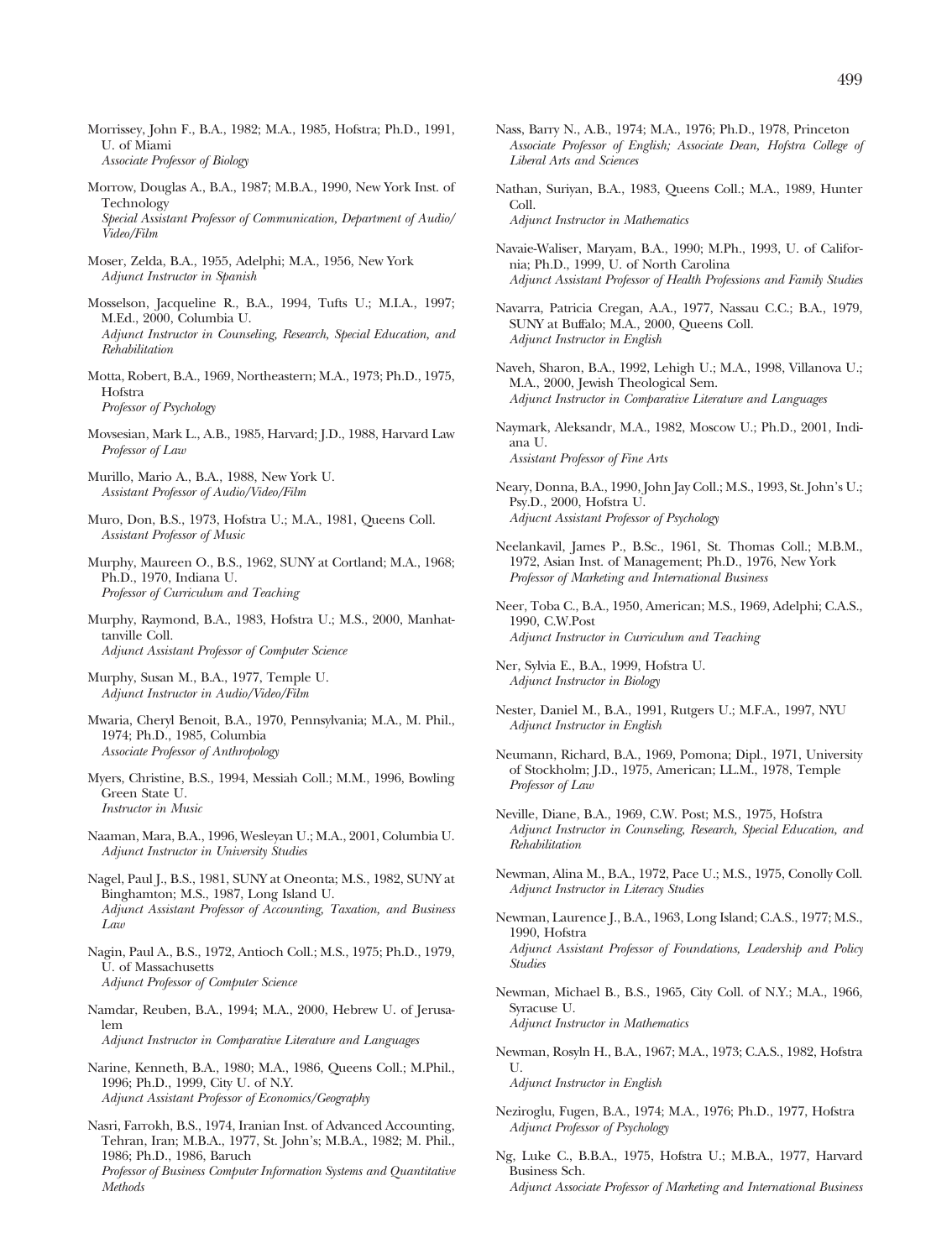- Nguyen, A. Minh, B.A., 1991; M.A., 1992; M.Phil., 1994; Ph.D., 1999, Columbia U. *Adjunct Assistant Professor of Philosophy*
- Nien, Nancy C., B.A., 1995, U. of California at Berkeley; Ed.M., 1997, Harvard U. *Adjunct Instructor in Political Science*
- Nikbakht, Ehsan, B.B.A., 1972, Tehran Coll.; M.B.A., 1975, Iran Center; D.B.A., 1981, Geo. Washington U. *Professor of Finance; Editor, Hofstra University Business Review*
- Nimmo, Kristi K., B.A. 1987; M.A., 1988, Washington U.; Ph.D., 1993, Lehigh *Adjunct Assistant Professor of English*
- Nirode, William F., B.A., 1995, Baldwin Wallace Coll. *Instructor in Chemistry*
- Nocella, Richard A., B.S., 1961, Queens; M.A., 1969, Adelphi *Adjunct Assistant Professor of Physics*
- Norris, Fredi L., B.S., 1972, Adelphi U.; M.A., 1974, Hofstra U. *Adjunct Instructor in Literacy Studies*
- O'Brien, Richard, B.A., 1967, Franklin; M.A., 1969; Ph.D., 1972, West Virginia *Professor of Psychology*
- O'Brien, Timothy A., B.A., 1966, Michigan State U.; M.A., 1972, U. of Maryland; J.D., 1976, Loyola U. Law *Adjunct Professor of Law*
- O'Byrne, Anne E., B.A., 1991, U. of Warwick; M.A., 1993, U. of Virginia *Assistant Professor of Philosophy*
- Ocko, Beth S., B.A., 1977, Oberlin; M.F.A., 1988, Yale *Assistant Professor of Fine Arts*
- O'Dwyer, Terry F., B.S., 1960, Hofstra; Ph.D., 1967, Polytechnic Inst. of Brooklyn *Adjunct Professor of Physics*
- Ohr, Phyllis S., B.A., 1976, SUNY at Buffalo; M.A., 1979, Columbia; P.D., 1983; Ph.D., 1990, St. John's *Associate Professor of Psychology*
- Olin, Jill A., B.S., 1997, U. of New Hampshire *Adjunct Instructor in Biology*
- Oliveri, Vito O., B.A., 1997, Hofstra U. *Adjunct Instructor in Biology*
- O'Loughlin, Michael, B.A., 1977, University College, Dublin; M.A., 1981; Ph.D., 1988, Columbia *Associate Professor of Literacy Studies*
- Olsen, David S., B.A., 1984, Cedarville Coll.; M.A., 1987, U. of Virginia; Ph.D., 1993, Northwestern U. *Adjunct Associate Professor of Speech Communication and Rhetorical Studies*
- Orion, Loretta L., B.A., 1974, Adelphi; M.A., 1986; Ph.D., 1990, SUNY at Stony Brook *Adjunct Assistant Professor of Sociology/Anthropology*
- Orlic, Ivan Dean, B.B.A., 1993; M.B.A., 1998, Hofstra U. *Adjunct Instructor in Finance*
- Orr, William F., B.S., 1966, California Inst. of Technology; M.S., 1967; Ph.D., 1974, Wisconsin *Associate Professor of Mathematics; Teaching Fellow in New College*
- Ortiz, Jr., Socrates R., B.A., 1992, Dowling Coll.; M.S.W., 1998, SUNY at Stony Brook *Adjunct Assistant Professor of Physical Education and Sport Sciences*
- Ortof, Robert E., B.A., 1977, Queens *Adjunct Instructor in Physical Education and Sport Sciences*
- Osterman, Karen F., B.A., 1967, Emmanuel; Ph.D., 1984, Washington *Professor and Chairperson, Department of Foundations, Leadership and Policy Studies*
- Ostheimer, Getchen, B.A., 1979, Wellesley Coll.; Ph.D., 1996, Rutgers U. *Assistant Professor of Computer Science*
- Ostling, Edward G., B.A., 1964, St. John's; M.S., 1966, Purdue; Ph.D., 1971, Lehigh *Professor and Chairperson, Department of Mathematics*
- Ostrick, Barbara G., B.A., 1963, Connecticut; M.A., 1983, Columbia Teacher College *Adjunct Instructor in Mathematics*
- Ostroske, Walter *Adjunct Instructor in Physical Education and Sport Sciences*
- O'Sullivan, Virginia, A.S., 1982, Nassau C.C.; B.A., 1966, St. John's U.; M.A., 1997, C.W. Post *Adjunct Instructor in Literacy Studies*
- Otis, Laura C., B.S., 1983, Yale; M.A., 1988, U. of California; M.A., 1989; Ph.D., 1991, Cornell *Associate Professor of English*
- Otto, Christiana G., B.A., 1985, Coll. Econ/Politics; M.A., 1990; Ph.D., 1997, U. of Hamburg *Adjunct Assistant Professor of Sociology/Anthropology*
- Owens, Shane Gregory, B.A., 1997, Drew U.; M.A., 1998, Hofstra U. *Adjunct Instructor in Psychology*
- Pace, Darra A., B.S., 1971, Boston U.; M.S., 1972, Adelphia U.; C.A.S., 1997; Ed.D., 2000, Hofstra U. *Assistant Professor of Counseling, Research, Special Education, and Rehabilitation*
- Packard, Rae M., B.A., 1973, Rosemont; M.S., 1996, C.W. Post *Adjunct Assistant Professor of Library Services*
- Paknejad, M. Javad, B.S., 1975, Tehran College of Insurance, Tehran, Iran; M.B.A., 1978, U. of Bridgeport; M.B.A., 1982, Baruch; M.Phil., 1986; PhD., 1986, CUNY *Professor of Business Computer Information Systems and Quantitative Methods*
- Panayotakis, Konstantinos, B.A., 1993, Stanford U.; M.Phil., 1997, **CUNY** *Adjunct Instructor in Sociology/Anthropology*
- Papa, Louis J., B.A., 1980, SUNY at Buffalo; J.D., 1984, Brooklyn Law; M.B.A., 1989, Baruch *Special Assistant Professor of Accounting, Taxation, and Business Law*
- Papaioannou, George J., B.S., 1971, Sch. of Economics and Business, Athens; M.B.A., 1973, Duquesne U.; Ph.D., 1979, Pennsylvania State *Professor of Finance*
- Papazahariou, Pelagia, B.A., 1986, Hunter Coll.; M.A., 1992, Queens Coll. *Adjunct Instructor in Sociology/Anthropology*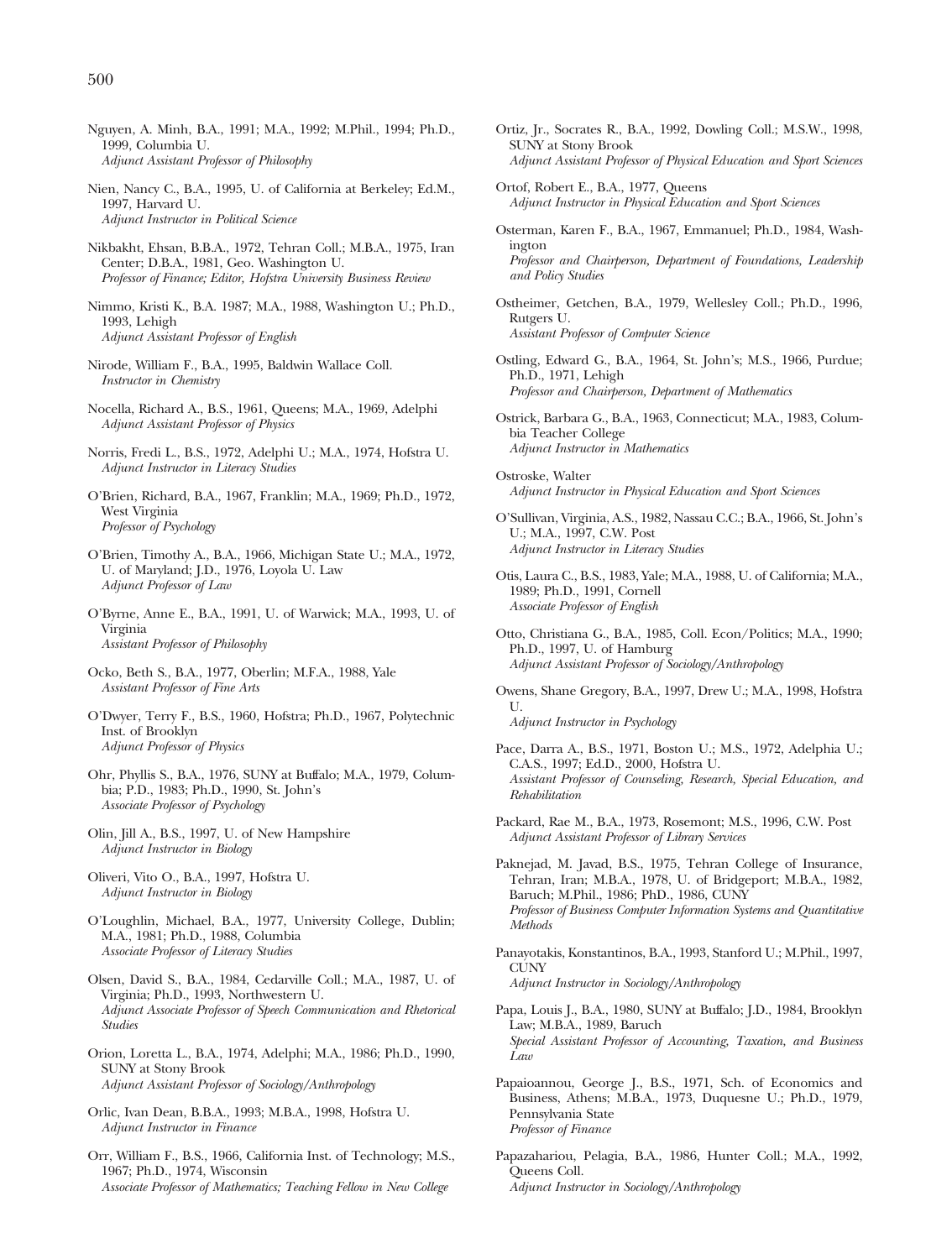- Parisi, Lisa A., B.S., 1985, SUNY at Oneonta; M.S., 1988, C.W. Post *Adjunct Instructor in Curriculum and Teaching*
- Parker, Heather, B.A., 1990; M.A., 1993; Ph.D., 1996, UCLA *Assistant Professor of History*
- Parkoff, Linda S., B.A., 1965, SUNY at Albany; M.A., 1968, Northestern *Adjunct Assistant Professor of English*
- Parry, Douglas M., B.F.A., 1988, U. of Washington; M.F.A., 2000, Pratt Inst. *Adjunct Assistant Professor of Fine Arts*
- Parvulescu, Adrian, M.A., 1966; Ph.D., 1976, U. of Bucharest *Adjunct Associate Professor of Comparative Literature and Languages*
- Pascale, Barbarann, B.A., 1994, St. Joseph's Coll.; M.A.L.S., 1995, SUNY at Stony Brook *Adjunct Instructor in English*
- Paskus, Robert, B.S., 1971; M.S., 1975, CUNY at City; M.B.A., 1982, Hofstra *Adjunct Associate Professor of Business Computer Information Systems and Quantitative Methods; Computer Science*
- Pastrana, Gabriel B., B.A., 1961, Santo Tomas; M.A., 1977, Georgetown U. *Adjunct Assistant Professor of Romance Languages and Literatures*
- Paternostro, RoseMarie, B.S., 1961; M.S., 1963, SUNY at Cortland *Adjunct Instructor in Curriculum and Teaching*
- Patten, Lynn M., B.S.Ed., 1972, Hofstra; M.S.Ed., 1993 Dowling *Adjunct Instructor in Literacy Studies*
- Paul, Hadassah, B.A., 1961, Hebrew U.; Ph.D., 1966, Wayne State *Professor of Psychology*
- Pauzano, Nicole M., B.S., 1997, Allentown Coll.; M.A., 1998, Hofstra
- *Adjunct Instructor in the School for University Studies*
- Pecan, David E., B.A., 1989, Bennington Coll.; M.A., 1999, Long Island U. *Adjunct Instructor in English*
- Pedersen, Frederick, O., B.A., 1961, Gettysburg Coll.; M.A., 1966, Adelphi U. *Adjunct Instructor in Curriculum and Teaching*
- Pelaez, Alexander, B.A., 1992; M.S., 1997, New York U. *Adjunct Instructor in Computer Science*
- Pellegrino, Patrick P., B.A., 1969, Rutgers, U.; M.S., 1978, SUNY at Stony Brook *Adjunct Instructor in Mathematics*
- Pelligrino, Vincent P., B.A., 1973, SUNY at Oswego; M.A., 1975; Ph.D., 1992, New York *Adjunct Assistant Professor of Communication, Department of Speech Communication and Rhetorical Studies*
- Peoples, Peg L., B.A., 1988, U. of Alaska; M.F.A., 1994, U. of **Massachusetts** *Adjunct Assistant Professor of English*
- Perez, Carman M., B.A., 1985; M.A., 1989, Wichita State U. *Adjunct Instructor in Romance Languages*
- Perotti, Rosanna, B.A., 1982, Point Park; Ph.D., 1989, U. of Pennsylvania *Associate Professor of Political Science*
- Perrone, Rosella, A.A., 1987, Queensborough Comm. Coll.; B.A., 1990, Queens Coll. *Adjunct Instructor in Romance Languages and Literatures*
- Peterson, Cie, B.S., 1981; M.A., 1999, St. John's U. *Adjunct Instructor in English*
- Petruzzi, Leon T., B.M., 1981, SUNY at Fredonia; M.S., 1986, C.W. Post; Ph.D., 1993, New York U. *Adjunct Assistant Professor of Music*
- Pianfetti, Alice Thor, B.A., 1952, Middlebury Coll.; M.A., 1969, Fairleigh Dickinson; Ph.D., 1975, Fordham U. *Adjunct Professor of Romance Languages*
- Pierangelo, Roger, B.S., 1968, St. John's U.; M.S., 1973, Queens Coll.; Ph.D., 1980, Yeshiva U. *Adjunct Associate Professor of Counseling, Research, Special Education, and Rehabilitation Counseling*
- Pierce, Ilona, B.F.A., 1988, Ithaca Coll.; M.F.A., 1993, National Theatre Conserv. *Assistant Professor of Drama and Dance*
- Pierse, Joseph E., B.A., 1999, Hofstra U. *Adjunct Instructor in Biology*
- Pietro, David A., B.M., 1987, U. of North Texas; M.A., 2001, New York U. *Adjunct Assistant Professor of Music*
- Pietromonaco, Peter A., B.S., 1991, Binghamton U.; M.S., 2000, SUNY at Stony Brook *Adjunct Instructor in Computer Science*
- Pillaipakkamnatt, Krishnan, B.E., 1989, Andhra U., India; Ph.D., 1995, Vanderbilt *Associate Professor of Computer Science*
- Piltch, Benjamin, B.A., 1962, Hunter; M.S., 1967, Brooklyn; Ed.D., 1980, Hofstra *Adjunct Assistant Professor of Curriculum and Teaching*
- Pilweski, Susan, B.A., 1999, Queens Coll.; M.F.A., 1999, Sarah Lawrence Coll. *Adjunct Instructor in English*
- Pinhasi-Vittoria, Limor, B.Ed., 1995, State Teachers Coll.; M.A., 1998, New York U. *Adjunct Instructor in Literacy Studies*
- Pinti, Rosanne Alicia, B.A., 1996, Hofstra U.; M.A., 1998, John Jay Coll.; M.S., 1999, Hofstra U. *Adjunct Instructor in Psychology*
- Pinto, Anthony, B.A., 1997; M.A., 1998, Hofstra U. *Adjunct Instructor in Psychology*
- Pinzone, Caterina, B.A., 1988, Queens Coll.; B.S., 1990, Touro; M.A., 1996, Hofstra *Adjunct Instructor in Health Professions and Family Studies*
- Pinzone, Judy A., A.A., 1978, Nassau CC.; M.A., 1980; M.S., 1982, Queens Coll.; Ed.M., 1986; Ed.D., 1987, Columbia *Adjunct Associate Professor of Curriculum and Teaching*
- Pioreck, Richard J., B.A., 1980, Adelphi; M.A., 1986, Queens *Adjunct Assistant Professor of English*
- Pirone, James J., Dipl., 1959, Juilliard *Adjunct Assistant Professor of Music*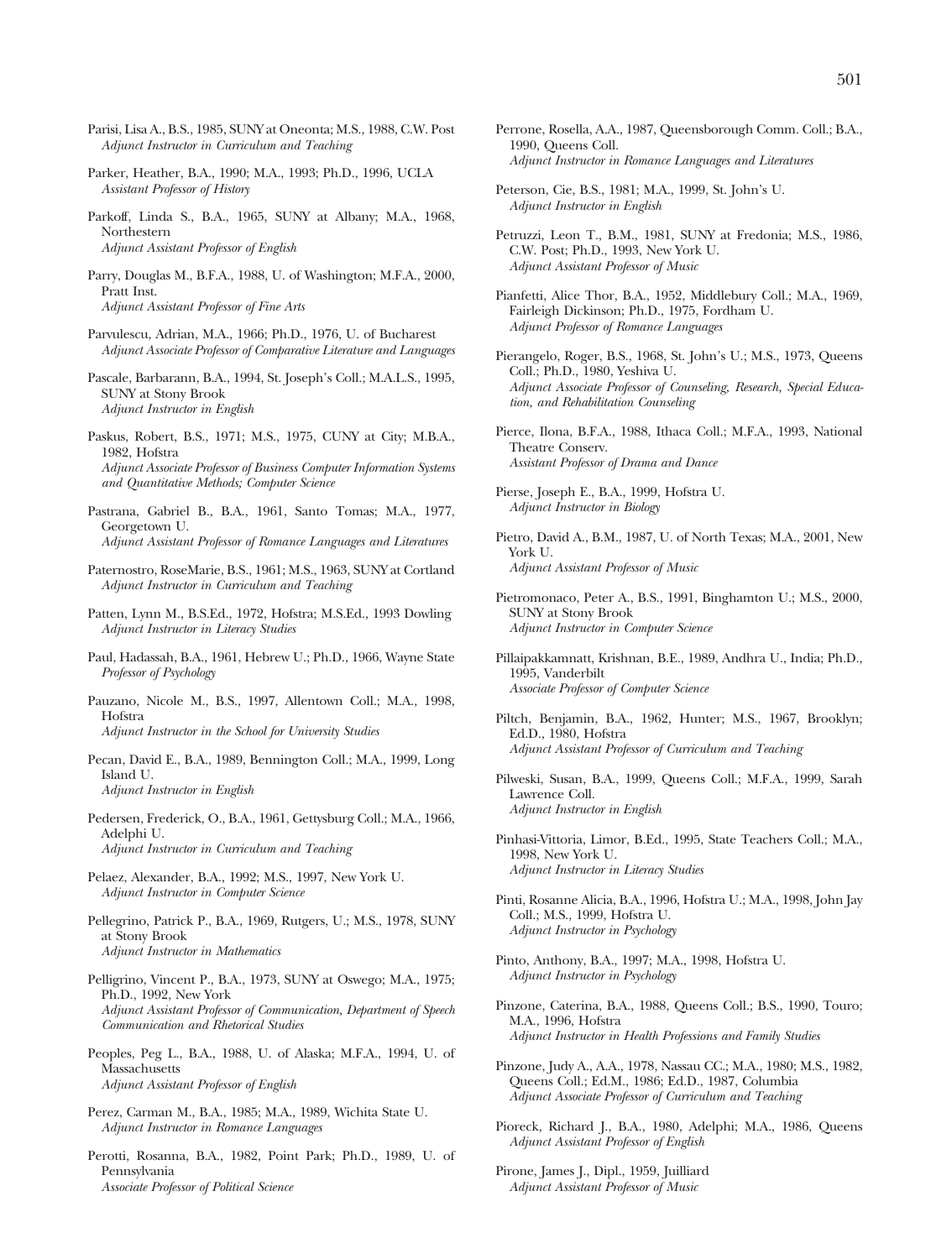- Plath, Robert, B.A., 1995, SUNY at Stony Brook; M.F.A., 1997, Brooklyn Coll. *Adjunct Instructor in English*
- Porr, Carol J., A.A., 1987, Nassau CC, B.A., 1991; M.A., 1995, Hofstra *Adjunct Instructor in English*
- Posin, Daniel, M.A., 1967, Yale; L.L.M., 1975, NYU Law; J.D., 1967, Yale Law *Special Professor of Law*
- Posner, Beth S., B.A., 1995, Yeshiva U.; M.A., 1997, New York U. *Adjunct Instructor in Political Science*
- Post, Deborah W., B.A., 1971; J.D., 1978, Harvard Law *Adjunct Professor of Law*
- Pounds, Keith C., B.A., 1995, So. Western U.; M.S., 1996, Illinois  $II$ *Instructor in Speech Communication and Rhetorical Studies*
- Powell, David A., B.A., 1973, West Virginia; M.A., 1978, Pennsylvania State; Ph.D., 1985, Pennsylvania *Professor of French*
- Price, Eloise, B.A.:Ed., 1950; M.A.:Ed., 1954, Havana, Cuba; B.A.:Ed., 1963, Brooklyn *Adjunct Assistant Professor of Spanish*
- Price, Julie E., B.S., 1980, St. John's U.; M.A., 2000, New York Inst. of Technology *Adjunct Assistant Professor of Journalism and Mass Media Studies*
- Prigozy, Ruth M., B.A., 1951, Brooklyn; M.A., 1962, New York; Ph.D., 1969, CUNY *Professor of English Adjunct Assistant Professor in New College*
- Puerzer, Richard, B.S., 1989; M.S., 1991; Ph.D., 1997, U. of Pittsburgh *Assistant Professor of Engineering*
- Pugliese, Stanislao G., B.A., 1987, Hofstra; M.A., 1990, City; Ph.D., 1995, CUNY *Associate Professor of History*
- Puglisi, Matthew T., B.A., 1999, Queens Coll. *Adjunct Instructor in Philosophy*
- Pulis, John W., B.A., 1972, SUNY at Stony Brook; M.A., 1979; Ph.D., 1990, New School for Social Research *Assistant Professor of University Studies*
- Pumo, Dorothy E., B.S., 1973; M.S., 1974; Ph.D., 1976, U. of Michigan *Professor and Chairperson, Department of Biology*
- Pusateri, Angelo, A.A.S., 1968; B.B.A., 1972; M.B.A., 1977, Baruch Coll. *Adjunct Instructor in Management and General Business*
- Pushkin, David S., B.F.A., 1985, San Francisco Art; M.F.A., 1990, Columbia *Assistant Professor in New College and Teaching Fellow*
- Pustovoit, Igor V., B.A., 1985, Kiev State U., M.A., 1992, Kiev Inst. of Intn'l. Relations; D.A., 2000, SUNY at Stony Brook *Adjunct Instructor in Comparative Literature and Languages*
- Quick, Karen A., B.A., 1992; M.A., 1993; Ph.D., 1997, Hofstra *Adjunct Assistant Professor of Psychology*
- Quirk, Michael J., B.A., 1976; M.A., 1980; Ph.D., 1984, Fordham *Adjunct Assistant Professor of Philosophy*
- Rabbany, Sina, B.S., 1985; M.S., 1986; Ph.D., 1991, U. of Pennsylvania *Professor of Engineering*
- Rabino, Linda, B.A., 1962, City Coll.; M.A., 1967, City U.; M.A., 1985; Ph.D., 1992, SUNY at Stony Brook *Adjunct Assistant Professor of Curriculum and Teaching*
- Radcliffe, Dennis, B.S., 1960, U. of Durham, England; M.S., 1964, U. of Alberta, Canada; Ph.D., 1966, Queen's U. of Ontario, Canada *Professor and Chairperson, Department of Geology*
- Radin, Tara J., B.A., 1989; M.B.A./J.D., 1993; Ph.D., 1999, U. of Virginia *Assistant Professor of Management and General Business*
- Rahim, Habibeh, B.A., 1978, U. of Toronto; M.T.S., 1980; A.M., 1982; Ph.D., 1989, Harvard *Adjunct Assistant Professor of Philosophy*
- Rai, Anoop, B.A., 1975; M.A., 1977, U. of Delhi, India; M.B.A., 1980, U. of Notre Dame; Ph.D., 1987, Indiana *Professor of Finance*
- Ramsey, Wayne T., B.A., 1974; M.A., 1981, SUNY at Stony Brook *Adjunct Assistant Professor of Physics*
- Rao, Ambati, DH Ed., 1978, Madras U., India; M.S., 1983, SUNY at Buffalo; M.S., 1999, New York U. *Adjunct Assistant Professor of Computer Science*
- Raship, Manush, B.E., 1956; M.E., 1959; Engg. Sci. Dr., 1964, New York *Associate Professor of Engineering*
- Rau, Christina M., B.S., 1999, SUNY at Oneonta; M.A., 2001, Hofstra U. *Adjunct Instructor in English*
- Rauch, Eric, B.A., 1989, Cornell U.; M.S., 1995; M.S., 1999, Hofstra U. *Adjunct Instructor in Literacy Studies*
- Rauch, Joan, A.B., 1952, Indiana; M.S., 1976; P.D., 1979; P.D., 1981, Long Island *Adjunct Instructor in Counseling, Research, Special Education, and Rehabilitation*
- Raymond, Beth J., B.S., 1963, Jackson; Ph.D., 1968, New York *Associate Professor Emerita of Psychology*
- Rear, Michael C., B.A., 1982, Hofstra; M.A., 1985, CUNY *Adjunct Instructor in Political Science*
- Reesman, Linda L., B.S., 1972, New York U.; M.S., 1974, Columbia; M.A., 1991, C.W. Post; D.A., 1997, St. John's *Adjunct Instuctor in English*
- Reilly, Elizabeth T., B.A., 1952, D'Youville Coll.; M.A., 1955, Queens; M.S., 1979, C.W. Post *Adjunct Instructor in Literacy Studies*
- Reinfeld, Barbara, B.A., 1958, Carleton; A.M., 1959; M.Phil., 1977; Ph.D., 1979, Columbia *Adjunct Professor of History*
- Reiter, Levi, B.A., 1970, Hunter; M.A., 1972, Connecticut; Ph.D., 1978, U. of Rochester *Professor of Speech-Language-Hearing Sciences*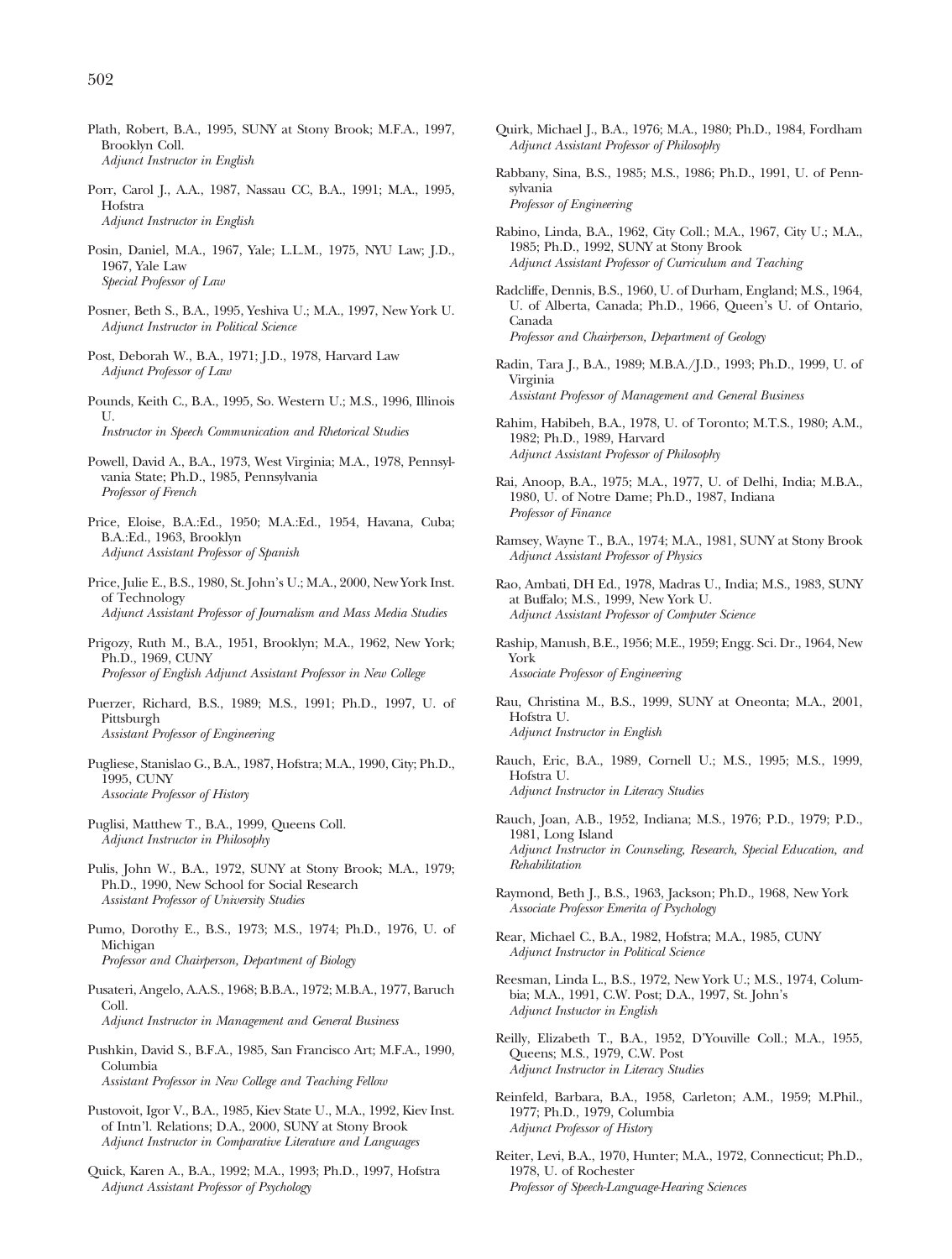- Reither, Barbara B., B.S., 1969, U. of Bridgeport; M.S., 1973, New Rochelle Coll. *Adjunct Instructor in Curriculum and Teaching*
- Remsen, James F., A.S., 1984, Nassau C.C.; B.S., 1986; M.A., 1991, Hofstra U. *Adjunct Instructor in Biology*
- Renner, Margaret A., B.A., 1984, Molloy Coll.; M.S., 1987, Hofstra U.; M.A., 1991, Immaculate Conception Seminary; Ph.D., 1999, Fordham U. *Adjunct Assistant Professor of Curriculum and Teaching*
- Resnick, Alan N., B.S., 1969, Rider; J.D., 1972, Georgetown; LL.M., 1974, Harvard *Professor of Law; Benjamin Weintraub Distinguished Professor of Bankruptcy Law*
- Reyer, Lillian C., B.S. Ed., 1972; M.S. Ed., 1980, Hofstra *Adjunct Assistant Professor of Fine Arts*
- Reynolds-Gilmore, Mary K., B.A., 1993, Molloy Coll.; M.S., 1995, Syracuse U. *Adjunct Instructor in Speech-Language-Hearing Sciences*
- Richardson, Jeanita W., B.S., 1985, Temple U.; M.Ed., 1997, U. of Virginia

*Assistant Professor of Foundations, Leadership and Policy Studies*

- Rieppi, Pablo, B.A., 1992, George Mason U.; M.A., 1994, The Juilliard School *Adjunct Assistant Professor of Music*
- Rigby, Ethel M., B.S., 1959, Nyack Coll.; M.S., 1962, Oneonta State *Adjunct Assistant Professor of Foundations, Leadership and Policy Studies*
- Rios, Joanna M., B.A., 1994, Cornell U.; M.A., 1997, U. of Virginia *Adjunct Instructor in Comparative Literature and Languages*
- Risk, Mark D., B.A., 1978, Swartmore; M.A., 1981, U. of Chicago; J.D., 1984, New York U. *Special Professor of Law*
- Rivera-Hurst, Irene, B.A., 1976, Hofstra; M.A., 1983, SUNY at Stony Brook *Adjunct Associate Professor of Curriculum and Teaching*
- Roberson, Gloria Grant, B.S., 1981, Adelphi; M.L.S., 1984, Palmer Graduate Library School of Long Island; M.S., 1988, Adelphi *Adjunct Assistant Professor of Library Services*
- Roberts, Jr., Marty P., B.A., 2000, Fordham Coll.; M.A., 2001, Hofstra U. *Adjunct Instructor in Psychology*
- Robin, Michael, B.S., 1964, City; M.S., 1970, New York *Adjunct Assistant Professor of Computer Science*
- Robinson, Nathalie G., B.S., 1976, Western Connecticut State U.; M.S., 1980, Temple U.; Ed.D., 1995, Teachers Coll. *Assistant Professor of Music*
- Rockwell, Charles, B.A., 1952, Hofstra; M.S., 1957, U. of Oklahoma; Ph.D., 1974, Cornell *Adjunct Professor of Geology*
- Rodrigue, Jean-Paul, B.S., 1989; M.Sc., 1991; Ph.D., 1994, U. of Montreal *Assistant Professor of Economics/Geography*
- Rodriguez, Maureen Brady, B.A., 1991, Queens Coll.; M.A., 1992, Adelphi U. *Adjunct Instructor in Curriculum and Teaching*
- Rogers, Lori D., B.A., 1982, Queens Coll.; M.A., 1995, SUNY at Stony Brook *Adjunct Instructor in English*
- Roland, William S., B.A., 1967, Mt. St. Mary's Coll.; M.S., 1978, Hofstra U.; M.A., 1985, SUNY at Stony Brook *Adjunct Instructor in English*
- Romano, Jeffrey L., B.A., 1991, Hofstra *Adjunct Instructor in New College*
- Romeo, Thomas J., B.S., 1959; M.S., 1960, Springfield, Ed.D., 1991, New York U. *Adjunct Assistant Professor and Chairperson, Department of Physical Education and Sport Sciences*
- Rooney, David M., B.S., 1974; M.S., 1976; Ph.D., 1978, No. Carolina State. *Associate Professor and Chairperson, Department of Engineering*
- Rosati, Robert J., B.A., 1980, SUNY at Stony Brook; M.A., 1981; Ph.D., 1985, Hofstra *Adjunct Associate Professor of Psychology*
- Rosendale, Lori A., B.A., 1978, Queens Coll.; M.S.Ed., 1991, Hofstra U. *Adjunct Instructor in Literacy Studies*
- Rosen, Daniel, B.A., 1974; M.A., 1973, Queens *Adjunct Assistant Professor of Mathematics*
- Rosen, Efrem, B.Sc., 1957, Brooklyn; M.Sc., 1961, Long Island; Ph.D., 1966, Rutgers *Professor of Biology; Teaching Fellow in New College*
- Rosenfeld, Jeffrey P., A.B., 1968, U. of Rhode Island; M.A., 1970, Amherst; Ph.D., 1977, SUNY at Stony Brook *Adjunct Professor of Sociology*
- Roseman, Beth I., B.S., 1984, Adelphi U.; M.S., 1986, C.W. Post *Adjunct Instructor in Curriculum and Teaching*
- Rosenthal, Cindy D., B.A., 1976, Tufts; M.A., 1989; Ph.D., 1997, New York U. *Assistant Professor in the School for University Studies*
- Ross, Holli W., B.Mus., 1979, Mannes Coll. of Music *Adjunct Assistant Professor of Music*
- Rostan, Susan M., B.A., 1970, SUNY at Stony Brook; M.F.A., 1986, C.W. Post; Ed.D., 1991, Columbia *Adjunct Assistant Professor of Counseling, Research, Special Education, and Rehabilitation*
- Rowley Jr., Martin, B.S., 1969, St. John's; M.A., 1975, SUNY at Stony Brook; M.B.A., 1981, New York Inst. of Tech. *Adjunct Instructor in Curriculum and Teaching*
- Rundel, Judith A., B.A., 1961, Coll. of St. Rose; M.A., 1963, John Carroll *Adjunct Assistant Professor of English*
- Russell, Larry E., B.A., 1965, Purdue U.; M.Div., 1969, Harvard U.; Ph.D., 2001, U. of So. Illinois *Assistant Professor of Speech Communication and Rhetorical Studies*
- Rustici, Craig M., A.B., 1986, Lafayette; M.A., 1987; Ph.D., 1992, U. of Chicago *Associate Professor of English*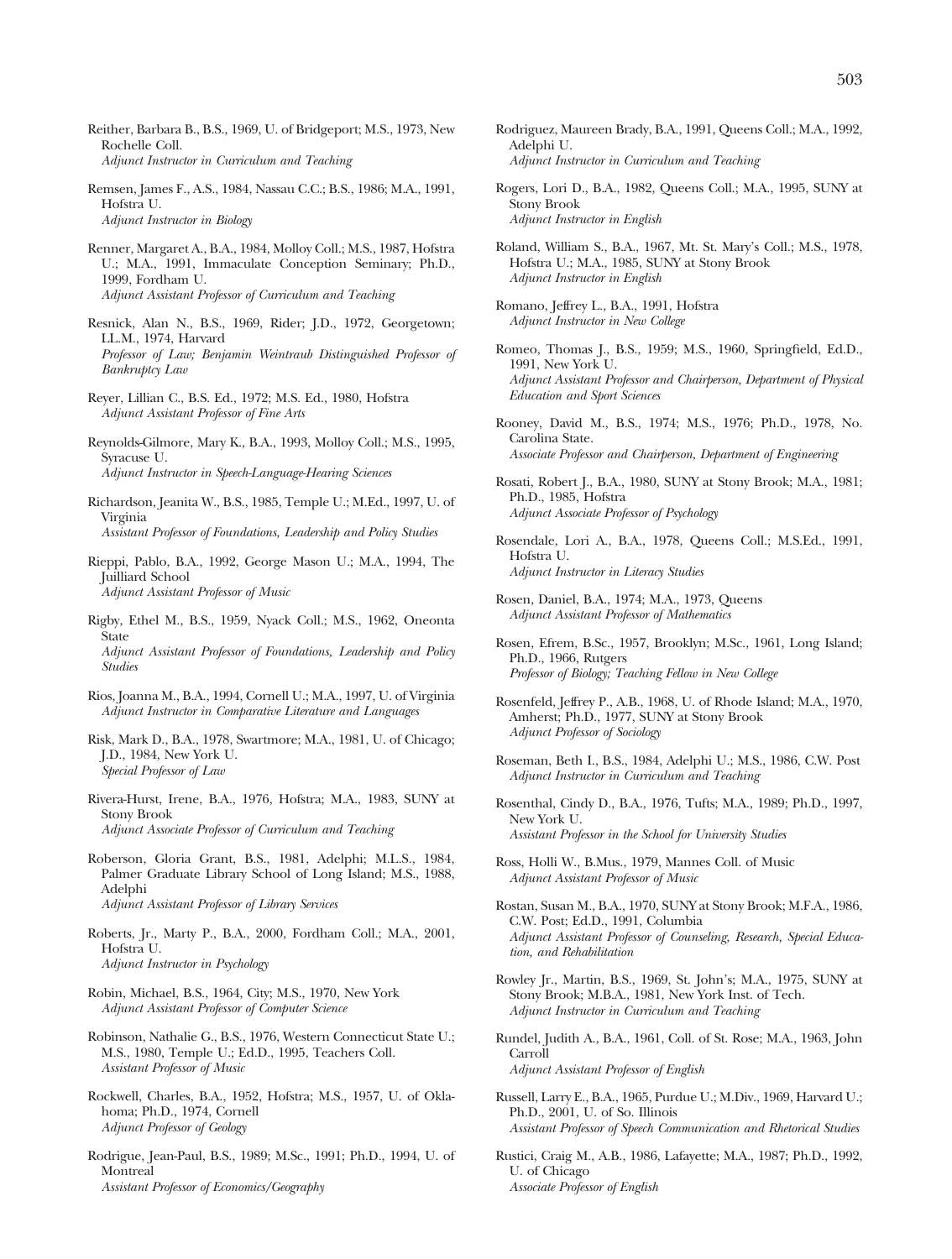- Ryan, Dennis, B.S., 1968, Harvey Mudd; M.S., 1972; M.Phil., 1974; Ph.D., 1977, Yale *Professor of Chemistry*
- Ryan, Jean G., B.S., 1967; M.Ed., 1972, Shippensburg; Cert., 1980, Millersville *Adjunct Instructor in Literacy Studies*
- Saarikangas, Salla, B.A., 1991, SUNY at Empire State; M.A., 1993, City Coll. *Adjunct Assistant Professor of Drama and Dance*
- Saborido, Juan M., B.S., 1988, U. de Compostela; B.A., 1992, Jersey City St. Coll.; M.A., 1995, St. John's *Adjunct Instructor in Spanish*
- Saff, Grant, B.A., 1984; B.A., 1986; Post-Grad Dipl. in Ed., 1987, U. of Cape Town, So. Africa; M.Sc., 1989, U. of Witwatersrand; Ph.D., 1996, Rutgers *Assistant Professor of Economics/Geography*
- Saladino, Charles, B.A., 1965; M.A., 1966, Hofstra; Ph.D., 1971, Iowa State *Adjunct Professor of Biology*
- Salerno, Judith, B.S., 1966, Adelphi U.; M.S., 1970, Hofstra U. *Adjunct Assistant Professor of Physical Education and Sport Sciences*
- Salottolo, Mark D., B.S., 1972, Temple U.; M.S., 1978, Fordham U.
	- *Adjunct Assistant Professor of Physical Education and Sport Sciences*
- Salts, Nigel J., M.A., 1985, Brooklyn Coll.; M.A., 1989, City Coll. of NY; M.Sc., 1993, Rutgers U. *Adjunct Instructor in Mathematics*
- Salzman, Michael J., B.M., 1983, Indiana; M.M., 1985, Mannes Coll. of Music *Adjunct Assistant Professor of Music*
- Sampedro, Benita, Bacc., 1989, U. of Santiago; M.A., 1990, U. of Colorado; Ph.D., 1997, New York U. *Assistant Professor of Spanish*
- Sampson, Benjamin, B.A., 1998, Hofstra U. *Adjunct Instructor in English*
- Sander, Peter, A.B., 1957, Brandeis; M.F.A., 1962, Carnegie-Mellon *Professor of Drama*
- Sanford, Christopher P.J., B.Sc., 1982, U. of London/Queen Mary College; Ph.D., 1988, U. of London/Birkbeck College *Associate Professor of Biology*
- Sankary, Carole, B.A., 1992, SUNY at Stony Brook; M.A., 2000, Hofstra U. *Adjunct Instructor Health Professions and Family Studies*
- Sansone, Roseann, B.A., 1973, Queens Coll. *Adjunct Instructor in Comparative Literature and Languages*
- Santoro, Doris A., B.A., 1994, U. of Rochester *Adjunct Instructor in Foundations, Leadership and Policy Studies*
- Sarabia, Teresa, B.A., 1975; M.A., 1978, Queens *Adjunct Assistant Professor of Spanish*
- Sargent, Robert B., B.A., 1961, Davidson; M.A., 1963; Ph.D., 1972, New York *Associate Professor of English*
- Satler, Gail R.,, B.A., 1972, SUNY at Stony Brook; M.A., 1976, Queens; Ph.D., 1985, CUNY *Associate Professor and Teaching Fellow in New College*
- Saul, Stephanie, B.A., 1975, U. of Mississippi *Adjunct Associate Professor of Journalism and Mass Media Studies*
- Sawhney, Sabina, B.A., 1982; M.A., 1984; U. of Delhi, New Delhi; Ph.D., 1993, Bryn Mawr *Associate Professor of English*
- Sawyer, Janice M., B.A., 1968, Marymount; M.S., 1978, C.W. Post; P.D., 1993; C.A.S., 1993; Ed.D., 1994, Hofstra *Adjunct Assistant Professor of Foundations, Leadership and Policy Studies*
- Saylani, Najib, B.S., 1991, York Coll.; M.A., 1996, Hunter Coll.; Ph.D., 2000, City U. of N.Y. *Adjunct Assistant Professor of Business Computer Information Systems and Quantitative Methods*
- Scalingi, Vera, B.A., 1971, City; M.P.S., 1974, Pratt Inst. *Adjunct Instructor in Communication, Department of Speech Communication and Rhetorical Studies*
- Scavelli, Cynthia, B.A., 1976, SUNY at Stony Brook; M.S., 1978, Hofstra *Adjunct Instructor in New College*
- Schaffer, Risa, B.A., 1993, Binghamton State U.; M.A., 1994, Hofstra U. *Adjunct Instructor in English*
- Schare, Mitchell L., B.A., 1978, SUNY at Stony Brook; M.A., 1982; Ph.D., 1985, SUNY at Binghamton *Associate Professor of Psychology*
- Schatten, Heide, M.A., 1994; Ph.D., 1977, U. of Heidelberg *Associate Professor of Biology*
- Scheffler, Frances L., B.S., 1968, SUNY at Albany; M.S., 1974, Columbia U.; M.Ph., 1998, CUNY *Assistant Professor of Speech-Language Pathology*
- Schepard, Andrew, B.A., 1968, City; M.A., 1969, Columbia; J.D., 1972, Harvard *Professor of Law*
- Scherr, Barry, B.A., 1973; M.A., 1979, Brooklyn Coll.; Ph.D., 1991, SUNY at Buffalo *Adjunct Assistant Professor of English*
- Schlegel, Susann P., B.S., 1965, Adelphi *Adjunct Instructor in Physical Education and Sport Sciences*
- Schmelkin, Liora Pedhazur, B.A., 1971; M.A., 1974; Ph.D., 1979, New York *Professor of Psychology; Distinguished Professor of Teaching Excellence*
- Schmidt, George, B.I.D., 1963, Pratt Institute *Adjunct Assistant Professor of Fine Arts*
- Schmitt, Lois, B.A., 1968; M.S., 1969, Hofstra U. *Adjunct Instructor in Health Professions and Family Studies*
- Schnepf, Christopher M., B.A., 1994; M.S., 1997, St. John's *Adjunct Instructor in Psychology*
- Schneider, Sharon L., B.S., 1974, Long Island U.; M.S., 1997, Hofstra U. *Adjunct Instructor in Curriculum and Teaching*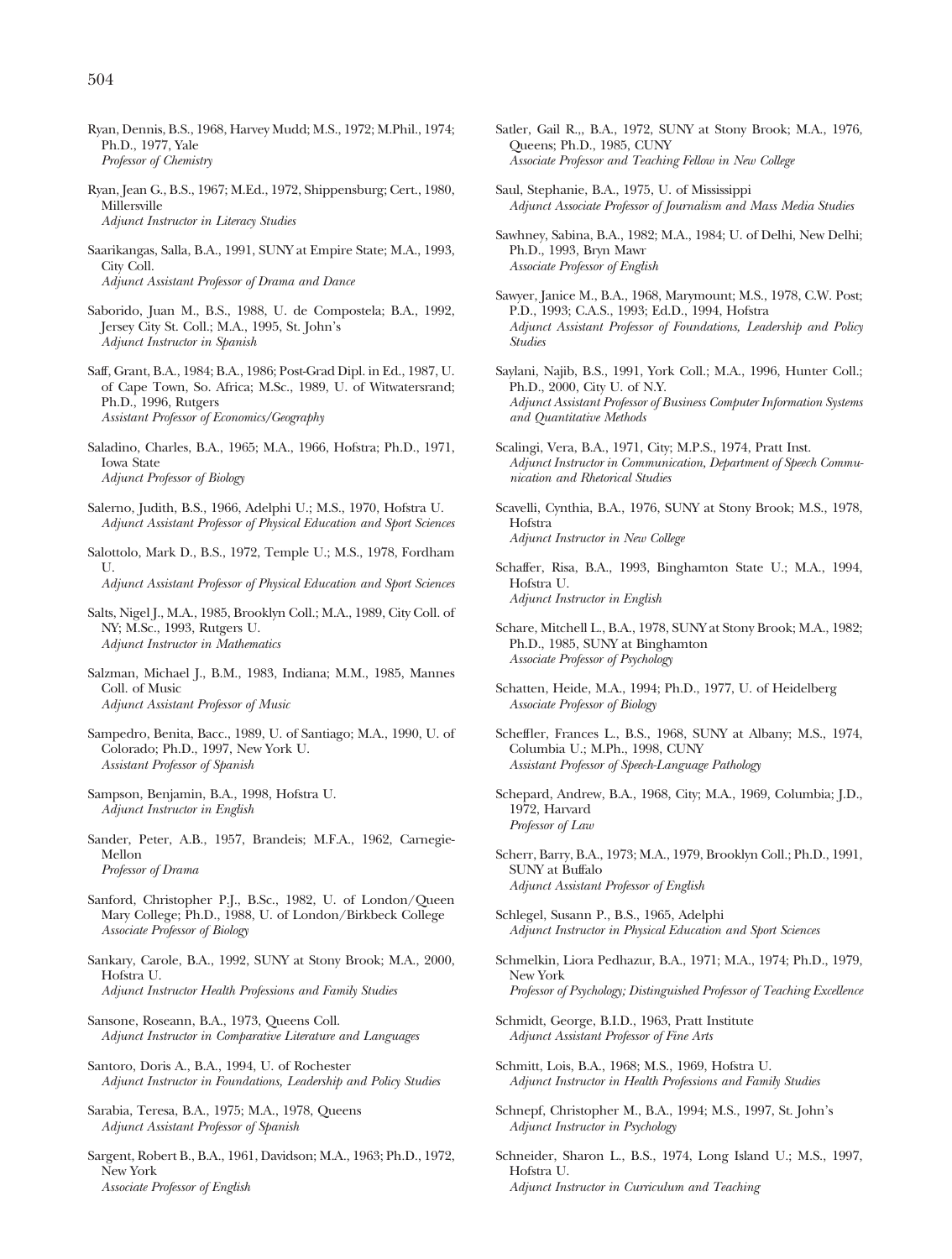- Schneider, Shelia, B.A., 1974, Hunter Coll.; M.S., 1977, Queens Coll. *Adjunct Instructor in Curriculum and Teaching*
- Schneiderman, Jason A., B.A., 1998; B.A., 1999, U. of Maryland; M.F.A., 2001, New York U. *Adjunct Instructor in English*
- Schreiber, Emil G., B.S., 1965, Hofstra U.; M.S., 1988, C.W. Post; M.A., 1995, Hofstra U. *Adjunct Instructor in Curriculum and Teaching*
- Schoen, Rosanne, B.A., 1968, Brooklyn; M.A., 1970, New York *Adjunct Instructor in Speech-Language-Hearing Sciences*
- Schottenfeld, Lorraine, B.A., 1949, Brooklyn; M.S., 1964, Adelphi; Ed.D., 1976, Teachers College, Columbia *Adjunct Associate Professor of Curriculum and Teaching*
- Schuster, Leslie, B.A., 1966; M.A., 1968, Queens; Ph.D., 1979, **CCNY** *Adjunct Associate Professor of Political Science*
- Schwab, Gail M., B.A., 1972, Syracuse; M.A., 1974, Hunter; Ph.D., 1982, Bryn Mawr *Professor of French*
- Schwaeber, Henry T., B.S., 1955; J.D., 1959, New York U. *Special Professor of Law*
- Schwartz, Diane C., B.A., 1964, Brooklyn; M.S., 1967, Hunter; P.D., 1989; Ed.D., 1992, St. John's *Associate Professor of Counseling, Research, Special Education, and Rehabilitation*
- Schwartz, Israel M., B.A., 1975, Brooklyn; M.A., 1987, Hunter; Ph.D., 1991, New York *Associate Professor of Health Professions and Family Studies*
- Schwartz, Laurence C., B.F.A., 1983, Boston U. *Adjunct Instructor in Speech Communication and Rhetorical Studies*
- Schwartz, Maria M., B.A., 1995; J.D., 1995, Hofstra *Special Professor of Law*
- Schwartzberg, Michael L., B.S., 1994, Hofstra *Adjunct Instructor in Physical Education and Sport Sciences*
- Schwartzman, Kenneth, B.A., 1949, Brooklyn Coll.; M.S., 1974, Hofstra U. *Adjunct Assistant Professor of University Studies*
- Sciarra, Daniel, B.A., 1973, Fairfield U.; M.A., 1987, Boston Coll.; Ph.D., 1994, Fordham *Associate Professor of Counseling, Research, Special Education, and Rehabilitation*
- Scott, Charles, B.A., 1966, Adelphi U.; M.A., 1972; C.A.S., 1983, Hofstra U. *Adjunct Instructor in English*
- Scott, Kimberly A., B.A., 1991, Smith Coll.; M.S., 1995, Long Island U. *Assistant Professor of Foundations, Leadership and Policy Studies*
- Scricca, Diane B., B.S., 1972; M.A., 1975; Ph.D., 1980, St. John's U.

*Adjunct Instructor in Foundations, Leadership, and Policy Studies*

Seabold, Daniel E., B.A., 1988, Western Maryland Coll.; Ph.D., 1996, U. of California at Berkeley *Assistant Professor of Mathematics*

- Seagull, Robert W., B.Sc., 1973; M.Sc., 1975, University of Windsor; Ph.D., 1979, York *Professor of Biology*
- Sebel, Sheldon J., B.S., 1965, City Coll. of NY; M.B.A., 1975, Baruch Coll. *Adjunct Instructor in Curriculum and Teaching*
- Secter, Charles, B.S., 1975; M.A., 1979, John Jay; M.L.S., 1991, C.W.Post *Adjunct Assistant Professor of Library Services*
- Seeley, William P., B.A., 1988; M.F.A., 1992, Columbia U. *Adjunct Instructor in Philosophy*
- Seidman, Seth, B.S., 1983; M.S., 1986, Queens Coll. *Adjunct Instructor in Physical Education and Sport Sciences*
- Selinger, Evan M., B.A., 1996, Binghamton U.; M.A., 1998, U. of Memphis *Adjunct Instructor in Philosophy*
- Seltzer, Jeffrey L., B.S., 1978, U. of Pennsylvania; J.D., 1981, Georgetown U. *Adjunct Special Professor of Law*
- Semel, Susan F., A.B., 1963, Wheaton; M.A., 1965; Ed.M., 1979; Ed.D., 1984, Columbia *Associate Professor of Curriculum and Teaching*
- Serper, Mark R., B.A., 1985; M.A., 1989; Ph.D., 1991, SUNY at Binghamton *Associate Professor of Psychology*
- Sessions, David N., B.Sc., 1970, London; M.B.A., 1979, Adelphi; M.Phil., 1984; Ph.D., 1987, New York *Associate Professor of Business Computer Information Systems and Quantitative Methods*
- Sexton, John T., B.B.A., 1967, Iona Coll.; M.B.A., 1969, SUNY at Buffalo *Adjunct Assistant Professor of Curriculum and Teaching*
- Sferlazza, Victoria, B.A., 1976, Queens Coll.; M.A., 1978, U. of Southern California *Adjunct Instructor in Comparative Literature and Languages*
- Sganga, Fred S., B.S., 1981, Hunter; M.P.H., 1984, Columbia *Adjunct Assistant Professor of Health Professions and Family Studies*
- Shaham, Meira, B.Sc., 1965; M.Sc., 1968; Ph.D., 1983, Hebrew, Israel *Adjunct Assistant Professor of Biology*
- Shahani-Denning, Comila, B.A., 1983, St. Xavier's, Bombay, India; M.A., 1986; Ph.D., 1988, Rice *Associate Professor of Psychology*
- Shakeshaft, Charol, B.A., 1972, Nebraska; M.S., 1978; Ph.D., 1979. Texas A & M *Professor, Department of Foundations, Leadership and Policy Studies*
- Shanies, Stanley A., B.A., 1962, Hofstra; M.D., 1967, U. of Bologna *Adjunct Associate Professor of Biology*
- Shapiro, Evelyn, B.A., 1967; M.S., 1971, Brooklyn Coll. *Adjunct Instructor in Curriculum and Teaching*
- Shapiro, June, B.A., 1956, Hunter; M.S. in Ed., 1964, Hofstra; Ph.D., 1979, Union *Adjunct Associate Professor of Curriculum and Teaching*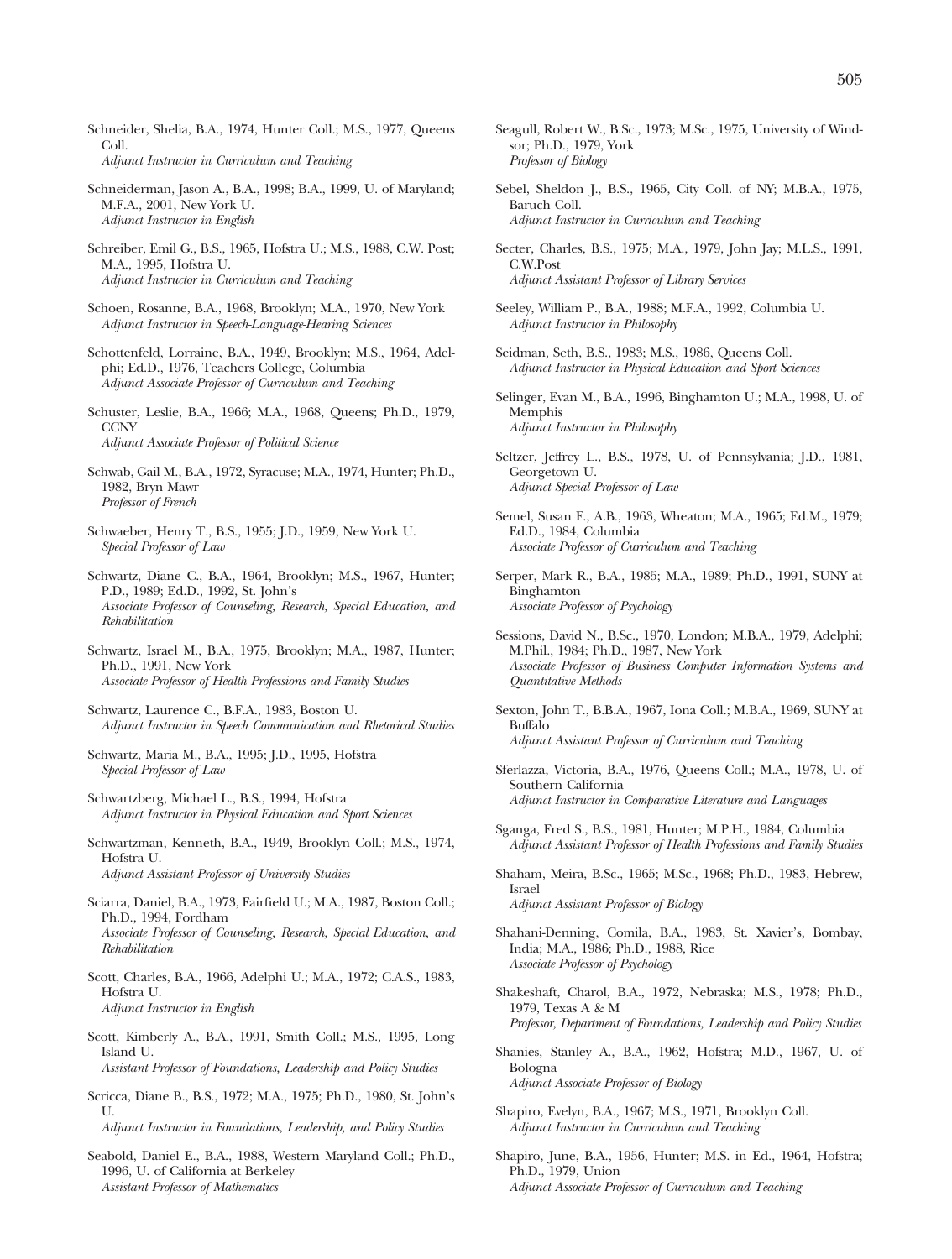- Shapiro, Terri C., B.A., 1986; M.A., 1988; Ph.D., 1994, Hofstra *Special Assistant Professor of Psychology*
- Sharland, Alexander P., B.A., 1981, U. of Stirling; M.B.A., 1983, Virginia Polytechnic Inst.; D.B.A., 1993, Florida State U. *Assistant Professor of Marketing and International Business*
- Sharpe, Alexander E., B.M., 1991, Mannes Coll. of Music; M.M., 1994, Juilliard; D.M.A., 1996, Suny at Stony Brook *Adjunct Assistant Professor of Music*
- Shatz, Steven, B.A., 1996, Queens Coll.; Psy.D., 2000, Hofstra U. *Adjunct Assistant Professor of Psychology*
- Shaw, Keith V., B.A., 1983, U. of Kentucky; Ph.D., 1994, U. of Pennsylvania *Adjunct Assistant Professor of Fine Arts*
- Shea, Jennifer L., B.A., 1996; B.F.A., 1996; M.F.A., 2000, C.W. Post *Adjunct Instructor in Fine Arts*
- Sheehan, Julie A., B.A., 1986, Yale U. *Adjunct Instructor in English*
- Shen, Richard, B.A., 1986, Pratt Inst. *Adjunct Instructor in English*
- Shenker, Caroline, B.A., 1958, Cornell U.; M.S., 1968, Queens Coll.; M.B.A., 1989, Adelphi U. *Adjunct Instructor in Curriculum and Teaching*
- Sherman, Elaine, B.A., 1961, Brooklyn; M.B.A., 1978, Hofstra; M.Phil. 1982; Ph.D., 1983, CUNY *Professor of Marketing and International Business*
- Sherman-Lehman, Marilyn J., B.S., 1975, Hofstra U.; M.M., 1977, Manhattan School of Music *Adjunct Assistant Professor of Music*
- Shieh, Frances, B.A., 1964, National Cheng-Chi; M.L.S., 1968, Atlanta U. *Adjunct Instructor in Library Services*
- Sichko, Michael, B.S., 19963, CUNY at City; M.A., 1966; M.A., 1970, CUNY at Brooklyn *Adjunct Associate Professor of Geology*
- Sidoti, Joseph, B.A., 1963; M.S., 1965, St. John's U. *Adjunct Instructor in Economics/Geography*
- Sieber, Mena B., B.S., 1964, SUNY at Buffalo; M.A., 1968, Adelphi U.; M.L.S., 1980, C.W. Post *Associate Professor of Library Services*
- Sigda, Pamela D., B.A., 1961, U. of Virginia; M.A., 1974, SUNY at Stony Brook; M.S., 1985; P.D., 1991, Long Island *Adjunct Instructor in Counseling, Research, Special Education, and Rehabilitation*
- Sikorski, Henry, B.A., 1970, U. of Miami; M.A., 1975, Hofstra; Ph.D., 1992, U. of New Mexico *Adjunct Assistant Professor of English*
- Silber, Norman I., B.A., 1972, Washington; M.A., 1978; Ph.D., 1986, Yale; J.D., 1986, Columbia *Professor of Law*
- Silberfeld, Jeffrey, B.A., 1969, Princeton U.; J.D., 1975, Hofstra U. *Adjunct Professor of Law*
- Silberger, Sylvia, B.A., 1992, SUNY at New Paltz; Ph.D., 1998, Wesleyan U. *Assistant Professor of Mathematics*
- Silver, Alvin M., B.S.I.E., 1958, Columbia; M.S.I.E., 1962, Stevens Inst. of Tech.; Eng. Sc.D., 1972, Columbia *Professor of Business Computer Information Systems*
- Silver, Marc L., B.A., 1973, SUNY at Binghamton; M.A., 1974, Georgia State; Ph.D., 1981, Columbia *Professor of Sociology*
- Silverberg, Elaine, B.A., 1968, Hunter Coll.; M.A., 1973; M.S., 1985, Queens Coll. *Adjunct Instructor in Foundations, Leadership and Policy Studies*
- Silverman, Mark, B.A., 1981, SUNY at Binghamton; J.D., 1984, Union U. *Adjunct Special Professor of Law*
- Silverman, Ronald H., B.A., 1961, Michigan; J.D., 1964, Chicago *Professor of Law; Peter S. Kalikow Distinguished Professor of Real Estate Law*
- Silverstone, Leo E., B.A., 1953; M.S., 1959, Columbia; M.S., 1967, **Queens** *Adjunct Instructor in Curriculum and Teaching*
- Silverstone, Robert, B.S., 1962, SUNY at Stony Brook; M.S., 1966, Adelphi *Adjunct Assistant Professor of Mathematics*
- Simmons, Randy K., B.A., 1979, Missouri; M.A., 1983, SUNY at Stony Brook *Adjunct Instructor in Sociology*
- Simon, Roy D., B.A., 1973, Williams; J.D., 1977, New York *Professor of Law*
- Simons, Eileen, B.A., 1962, Marymount; M.A., 1986, Hofstra *Adjunct Instructor in Curriculum and Teaching*
- Singer, Alan J., B.A., 1971, CCNY; M.A., 1973; Ph.D., 1982, **Rutgers** *Associate Professor of Curriculum and Teaching*
- Singer, Ira J., A.B., 1983, Princeton; Ph.D., 1990, U. of California at Berkeley *Assistant Professor of Philosophy*
- Singh, Annemarie B., B.A., 1990, LaSalle U.; M.L.S., 1996, Drexel U.
	- *Instructor in Library Services*
- Sipos, Astrid, B.B.A., 1967; M.B.A., 1971, Hofstra U.; M.S., 1976, C.W. Post; M.S., 1983, New School; M.A., 1997, Hofstra U. *Adjunct Assistant Professor of Psychology*
- Siracusa, Frank, B.A., 1960; M.S., 1961, Columbia *Adjunct Instructor in Curriculum and Teaching*
- Sisson, Patricia A., B.A., 1982, St. Francis; M.A., 1985, Fordham *Adjunct Instructor in Communication, Department of Speech Communication and Rhetorical Studies*
- Skehan, William M., B.A., 1961, Holy Cross Coll.; M.B.A., 1963, Rutgers U.; J.D., 1968, Fordham Law *Adjunct Professor of Law*
- Slavin, Nathan S., B.S., 1969, Brooklyn; M.B.A., 1971, Baruch; CPA, 1974, New York; Ph.D., 1980, CUNY *Associate Professor of Accounting*
- Sloan, Richard, B.A., 1967; M.S., 1969, Hofstra *Adjunct Assistant Professor of Counseling, Research, Special Education, and Rehabilitation*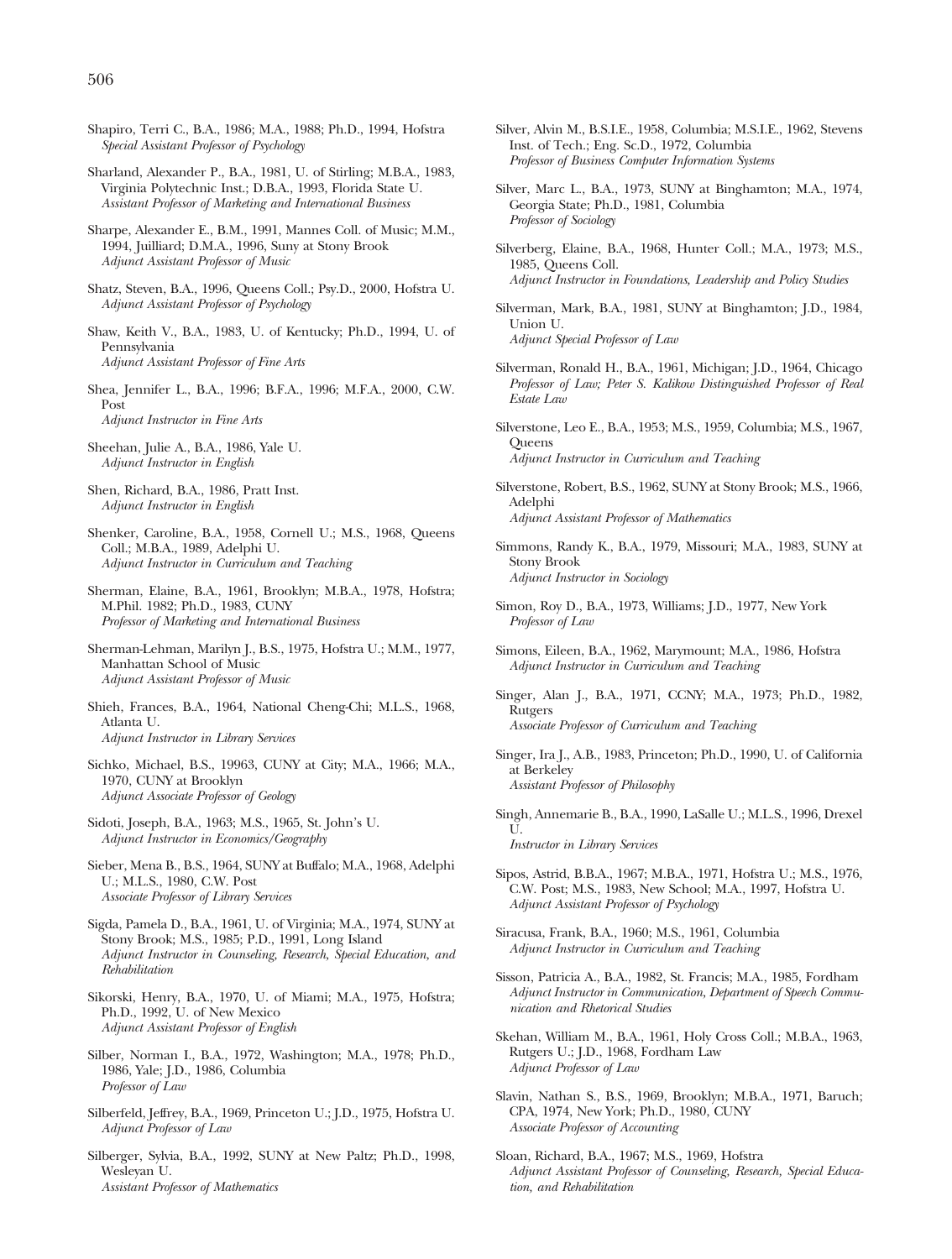- Slottow, Stephen P., B.A., 1989, Cleveland State U.; M.A., 1998, **CUNY** *Adjunct Assistant Professor of Music*
- Sloyer, Shirlee, B.A., 1946; M.A., 1966; Ed.D., 1979, New York *Associate Professor of Communication, Department of Speech Communication and Rhetorical Studies*
- Smagler, Diana D., B.B.A., 1981; M.B.A., 1984, Hofstra *Adjunct Assistant Professor of Marketing*
- Smith, Amanda L., B.A., 1985; M.A., 1970, Pennsylvania State U.; M.A., 1972, U. of Michigan *Adjunct Assistant Professor of Drama and Dance*
- Smith, Barbara J., B.A., 1969; M.A., 1976, Hofstra U. *Adjunct Instructor in Curriculum and Teaching*
- Smith, Charles H., B.S., 1968, LaSalle; M.B.A., 1972; Ph.D., 1985, Syracuse *Associate Professor of Management and General Business*
- Smith, Craig, B.F.A., 1996, U. of Oklahoma; M.F.A., 1998, U. of Buffalo *Adjunct Assistant Professor of Fine Arts*
- Smith, Kathleen, B.A., 1977, Molloy; M.A., 1978, Adelphi; Ph.D., 1993, City *Adjunct Associate Professor of Sociology*
- Smith, Patricia, B.A., 1986, California State U.; M.A., 1991; Ph.D., 1995, University of California at Los Angeles *Assistant Professor of English*
- Smith, Sally A., B.A., 1965, Coll. of New Rochelle; M.S.Ed., 1972; M.S., 1978, Bank Street Coll; Ph.D., 1998, New York U. *Assistant Professor of Curriculum and Teaching*
- Smith, Timothy H., A.B., 1957, Princeton; Ed.M., 1961; Ed.D., 1968, Rutgers *Professor of Foundations, Leadership and Policy Studies*
- Smitten, Carole, B.A., 1960; M.S., 1980; P.D., 1982, Hofstra *Adjunct Instructor in Counseling, Research, Special Education, and Rehabilitation*
- So, Gerald T., B.A., 1996, Hofstra; M.A., 1998, Queens Coll. *Adjunct Instructor in English*
- Sobel, Carolyn, B.A., 1960, Swarthmore; M.A., 1977, Hunter; Ph.D., 1981, CUNY *Professor of Linguistics; Teaching Fellow in New College*
- Sobel, Ronald, B.A., 1962; M.S., 1963, Hofstra; Ed.D., 1975, Yeshiva U. *Adjunct Assistant Professor of Counseling, Research, Special Educa-*
- *tion, and Rehabilitation* Sobel, Sabrina, B.A., 1987, Pomona; Ph.D., 1993, U. of California at Berkley

*Associate Professor of Chemistry*

- Soliman, Khalid S., B.S., 1986, Ain Shams U.; M.B.A., 1993, Murray State U. *Special Assistant Professor of Business Computer Information Systems*
- Soll, Beth, B.S., 1965, U. of Wisconsin; Ph.D., 1999, Boston U. *Adjunct Assistant Professor of Drama and Dance*
- Solomon, Marilyn R., B.S., 1964, New York U.; M.S., 1968, Queens Coll.

*Adjunct Instructor in Curriculum and Teaching*

- Soloway, Jerome, B.A., 1973, Fairleigh Dickinson; M.S., 1995, Adelphi U. *Adjunct Instructor in Curriculum and Teaching*
- Sonfield, Matthew C., A.B., 1964, Cornell; M.B.A., 1966, Harvard; Ph.D., 1976, New York *Professor of Management and General Business; Robert F. Dall Distinguished Professor of Business*
- Sorkin, Debra E., B.A., 1982, SUNY at Stony Brook; M.A., 1986, Hofstra U. *Adjunct Assistant Professor of Health Professions and Family Studies*
- Souchet, Theresa Ann, B.A., 1986, SUNY at Binghamton; M.A., 1989, Pennsylvania State; M.S., 1994, Purdue U. *Adjunct Instructor in Foundations, Leadership and Policty Studies*
- Spar, Lisa, B.A., 1985, SUNY at Binghamton; J.D., 1988, Harvard Law; M.S.L.S., 1992, Columbia U. *Adjunct Professor of Law*
- Spencer, Patricia L., B.M., 1965, Oberlin *Adjunct Associate Professor of Music*
- Spero, Jan N., B.A., 1955, Sarah Lawrence Coll.; M.S., 1982, C.W. Post *Adjunct Instructor in Curriculum and Teaching*
- Spiegel, Kevin M., B.A., 1978, SUNY at New Paltz; M.B.A., 1987, Adelphi *Adjunct Assistant Professor of Health Professions and Family Studies*
- Spieler, Andrew C., B.S., 1991; M.B.A., 1993, SUNY at Binghamton; M.S., 1996, Indiana U.; Ph.D., 2001, SUNY at Binghamton *Assistant Professor of Finance*
- Spiro, Peter J., B.A., 1982, Harvard; J.D., 1987, U. of Virginia *Professor of Law*
- Stacki, Sandra L., B.A., 1979; M.A., 1981, U. of Idaho; M.S., 1992, U. of So. Maine; Ph.D., 1997, Indiana U. *Assistant Professor of Curriculum and Teaching*
- Stambuk, Andrew M., B.A., 1978, Creighton U.; M.A., 1980, U. of Chicago *Adjunct Instructor in English*
- St. Angelo, Carol J., B.S., 1981, Mississippi U. for Women, Ph.D., 1988, Cornell *Adjunct Assistant Professor of Biology*
- Stanley, Barbara E., B.S., 1979; M.P.H., 1984, Indiana U. *Adjunct Instructor in Health Professions and Family Studies*
- Stanton, Robin M., B.A., 1976; M.A., 1980, SUNY at Stony Brook *Adjunct Instructor in New College*
- Stark, Elias, B.A., 1959, City Coll. of NY; M.S., 1964, Adelphi U. *Adjunct Instructor in Mathematics*
- Starr, Darryn M., B.S., 1993; M.S.E., 1994, Cornell U. *Adjunct Instructor in Business Computer Information Services and Quantitative Methods*
- Starykh, Oleg, M.S., 1988, Moscow Institute of Physics and Tech.; Ph.D., 1991, Russian Academy of Sciences *Assistant Professor of Physics*
- Staudt, John G., B.A., 1991, Hofstra U.; M.Phil., 1999, George Washington U. *Adjunct Instructor in History*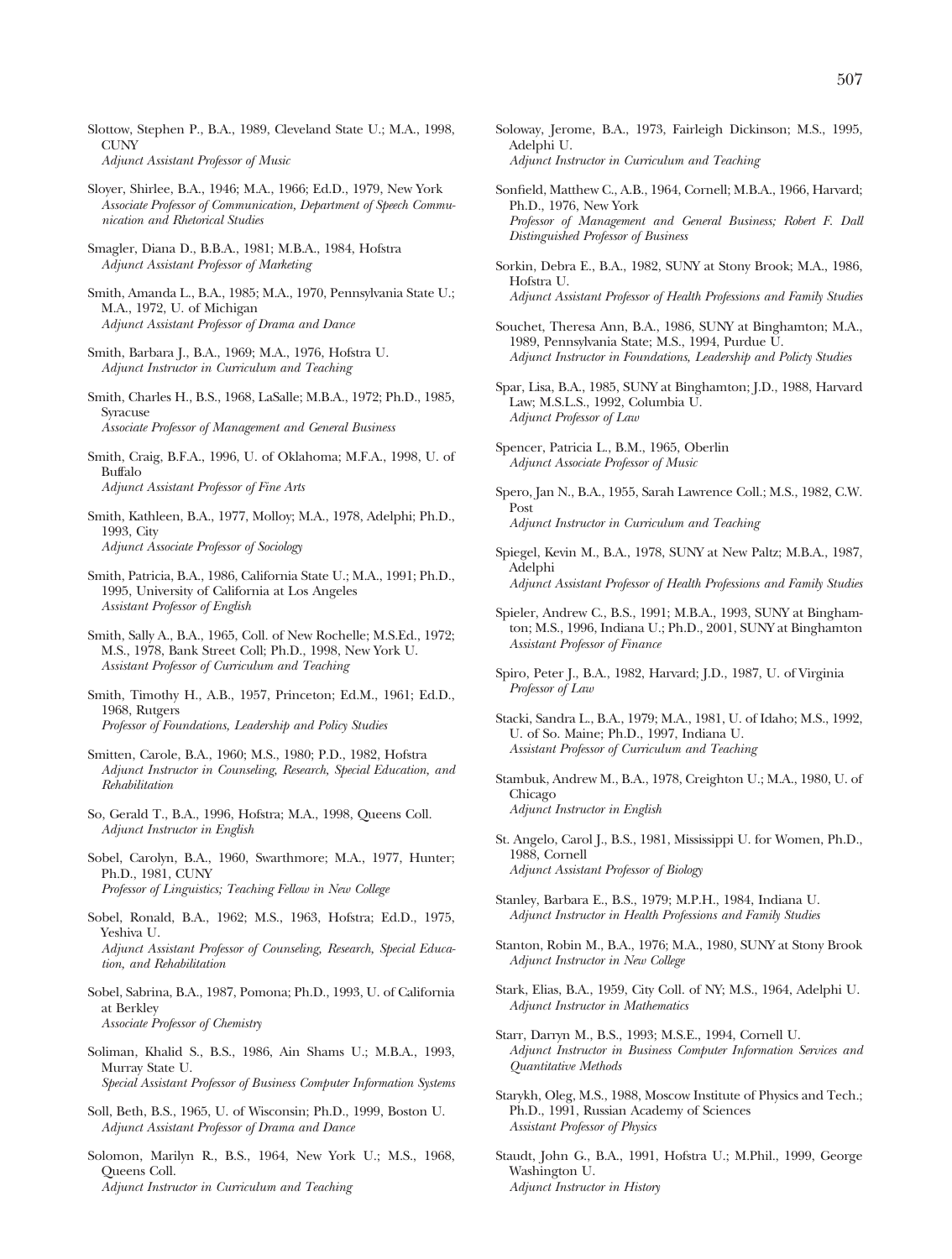- Steiker, Jordan, B.A., 1984, Wesleyan U.; J.D., 1988, Harvard U. *Adjunct Professor of Law*
- Stein, Amy R., B.A., 1985, Tufts U.; J.D., 1988, Fordham U. *Legal Writing Instructor, School of Law*
- Stein, Margaret, B.A., 1977, Brooklyn Coll.; M.P.A., 1979, New York U.; M.A., 1994, Hofstra *Adjunct Instructor of English*
- Steinhart, Shawn E., B.A., 1998, Drew U. *Adjunct Instructor in University Studies*
- Steinman, Maxine, B.F.A., 1985, Adelphia U.; M.F.A., 1995, Teachers Coll. *Adjunct Assistant Professor of Drama and Dance*
- Stern, Jeannette, B.A., 1970, SUNY at Albany; M.A., 1973, Hofstra U.; P.D., 1990, C.W. Post; M.Ed., 1992; Ed.D., 1994, Teachers Coll.

*Adjunct Assistant Professor of Curriculum and Teaching*

- Stern, Nancy, B.A., 1981, William and Mary; M.Phil., 1997, CUNY *Adjunct Instructor in Comparative Literature and Languages*
- Stertz, Stephen A., B.S., 1968, Columbia; Ph.D., 1974, U. of Michigan *Adjunct Associate Professor of History*
- Stevans, Lonnie K., B.S., 1978, Hofstra; M.S., 1980; Ph.D., 1983, Oklahoma State *Associate Professor of Business Computer Information Systems and Quantitative Methods*
- St. Jean, Patricia, B.S., 1982, SUNY at Oneonta; M.S., 1987, Dowling Coll. *Adjunct Instructor in Curriculum and Teaching*
- Stoecker, Philip S., B.A., 1995, Ohio State; M.A., 1997, U. of **Ottawa** *Adjunct Instructor in Music*
- Stollwerk, Susan S., B.A., 1971, Hofstra; M.S.L.S., 1972, Palmer Graduate Library School of Long Island; M.A., 1975, Hofstra *Adjunct Assistant Professor of Library Services*
- Straub, Terri A., B.S., 1986; M.B.A., 1990, Iona Coll. *Adjunct Assistant Professor of Health Professions and Family Studies*
- Straus, Hillary, B.A., 1986, U. of Michigan; M.A., 1988, Northwestern U. *Adjunct Assistant Professor of Journalism*
- Storch, Robert L., B.A., 1965; M.S., 1970, Queens Coll. *Adjunct Instructor in Curriculum and Teaching*
- Stork, Diane T., A.A.S., 1984, Nassau C.C.; B.S., 1986, SUNY at Old Westbury; M.S., 1998, Hofstra U. *Adjunct Instructor in Counseling, Research, Special Education, and Rehabilitation*
- Strothkamp, Ronald, B.S., 1971, CCNY; M. Phil., 1975; Ph.D., 1977, Columbia *Associate Professor of Chemistry*
- Subramaniam, Prithwi Raj, B.S., 1988, U. of Malaysia; M.S., 1994, Purdue U.; Ph.D., 1998 U. of Illinois *Assistant Professor of Physical Education and Sport Sciences*
- Sukhodolsky, Denis G., M.S., 1991, St. Petersberg State U.; M.A., 1993; Ph.D., 1997, Hofstra *Adjunct Assistant Professor of Psychology*
- Sulcer Jr., Robert P., B.A., 1990, So. Illinois U.; M.A., 1992; Ph.D., 1997, U. of Texas *Assistant Professor of English*
- Sullivan, Daniel M., B.A., 1975, Notre Dame; J.D., 1978, Syracuse U. *Adjunct Professor of Law*
- Summers, Marc D., B.A., 1967; M.A., 1968; Ph.D., 1974, Hofstra *Adjunct Associate Professor of Psychology*
- Super, Reed W., B.A., 1985, Duke U.; M.B.A., 1992, U. of Virginia at Darden; J.D., 1992, U. of Virginia Law *Adjunct Professor of Law*
- Sushman, Reuben L., B.A., 1985, Rutgers U., M.B.A., 1994, New York U. *Adjunct Instructor in Finance*
- Sutterlin, Beth, B.A., 1983, Augustana; J.D., 1987, Hamline *Adjunct Assistant Professor in New College*
- Swift, William, B.A., 1960, Valparaiso; A.M., 1962; Ph.D., 1969, Washington U. *Adjunct Professor of Economics*
- Sylver, Peter T., B.S., 1994, John Jay Coll.; J.D., 1997, Hofstra Law *Adjunct Professor of Accounting, Taxation, Business Law*
- Tabb, Jenny, B.A., 1991, SUNY at New Paltz; M.A., 1996, Hofstra U. *Adjunct Instructor in English*
- Tafti, Mohammed H.A., B.S., 1970; M.S., 1975, Pahlavi U.; D.B.A., 1984, George Washington *Professor of Business Computer Information Systems and Quantitative Methods*
- Tahl, Marilyn H., B.A., 1955, Cornell; M.S., 1971, C.W.Post; C.A.S., 1987, Bankstreet Coll. *Adjunct Instructor in Curriculum and Teaching*
- Takahashi, Yoshie, B.A., 1975, Seijo U. Tokyo; M.A., 1991, New York U. *Adjunct Instructor in Comparative Literature and Languages*
- Tanacredi, John T., B.S., 1972, Richmond Coll.; M.S., 1974, Hunter; Ph.D., 1988, Polytechnic U. *Adjunct Professor of Engineering*
- Tartell, Lottie, B.A., 1947, Manitoba; A.M., 1949, Columbia *Adjunct Associate Professor of Economics*
- Taylor, Denalene C., M.Ed., 1977, Rutgers; M.A., 1980; D.Ed., 1981, Columbia *Professor and Chairperson, Department of Literacy Studies*
- Taylor, Eunice J., B.A., 1965, William and Mary; M.A., 1975, Goddard; Ph.D., 1984, U. of No. Carolina *Adjunct Associate Professor of Anthropology*
- Teehan, John, P., B.A., 1984, St. Joseph's Coll.; M.A., 1987, Queens Coll. *Assistant Professor in School for University Studies and Teaching Fellow*
- Teich, Ira, A.A.S., 1970, Nassau CC; B.S., 1972; M.B.A., 1973, Long Island *Adjunct Assistant Professor of Marketing and International Business*
- Tepper, Arthur, B.S., 1968, Brooklyn; M.S., 1971, Columbia *Adjunct Assistant Professor of Computer Science*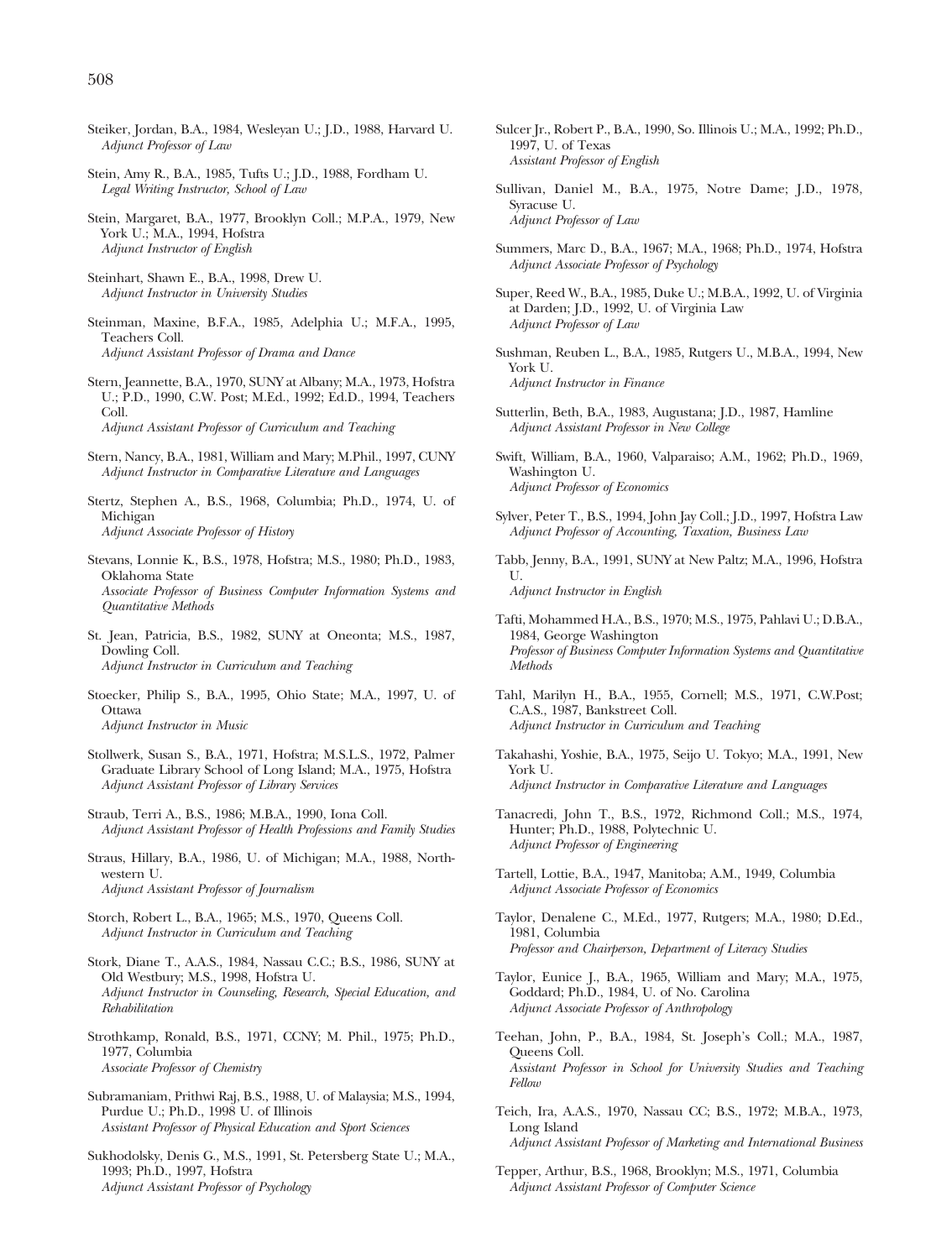- Terens, Thelma, B.A., 1948, New York; M.S., 1977, Hofstra *Adjunct Instructor in French*
- Tersigni, Delfina E., B.A., 1990, Adelphi *Adjunct Instructor in Romance Languages and Literatures*
- Thomas, Maxine L., B.A., 1985, Wilberforce U.; M.Dv. 1991, Princeton Theologica *Adjunct Assistant Professor of Speech Communication and Rhetorical Studies*
- Thronson, David B., B.S., 1985, U. of Kansas; M.A., 1990, Columbia; J.D., 1994, Harvard Law *Adjunct Professor of Law*
- Tiedemann, Edwin, B.A., 1971, Queens Coll. *Adjunct Assistant Professor of Physical Education and Sport Sciences*
- Timmins, Heather L., B.A., 1985, U. of Pennsylvania; M.A., 1988, Hofstra *Adjunct Instructor in Speech-Language-Hearing Sciences*
- Toher, Gertrude R., B.A., 1969, Rhode Island Coll.; M.A., 1970, Columbia U.; Ph.D., 1995, Indiana U. *Assistant Professor of Curriculum and Teaching*
- Toledo, Wanda M., B.A., 1983; M.S., 1986, Queens; P.D., 1990; C.A.S., 1991; Ph.D., 1998, Hofstra *Adjunct Assistant Professor of Curriculum and Teaching*
- Toren, Peter J., B.A., 1981, Bowdoin Coll.; J.D., 1985, U. of San Francisco; M.I.A., 1988, Columbia U. *Adjunct Professor of Law*
- Torff, Bruce A., B.G.S., 1981, U. of Iowa; M.M., 1984, New England Conserv.; Ed.M., 1990; Ed.M., 1991; Ed.D., 1995, Harvard *Assistant Professor of Curriculum and Teaching*
- Torras-Baumgarten, Gladys M., B.A., 1977, U. of Pennsylvania; M.B.A., 1981, Columbia *Assistant Professor of Marketing and International Business*
- Toscano, Angela, B.S., 1998, Coll. of Staten Island *Adjunct Instructor in Romance Languages*
- Tran, Thuan, B.A., 1996; M.A., 1998, Queens Coll. *Adjunct Instructor in English*
- Trasciatti, Mary Anne, B.A., 1985, Providence Coll.; M.A., 1991, Emerson Coll.; Ph.D., 1999, U. of Maryland *Assistant Professor of Speech Communication and Rhetorical Studies*
- Troisi, Thomas J., B.A., 1983, Temple; M.S., 1989, Queens; Ed.D., 1995, Hofstra *Adjunct Assistant Professor of Curriculum and Teaching*
- Tropp, Laura, B.A., 1994, Hunter Coll.; M.A., 1996, New York U. *Adjunct Assistant Professor of Journalism/Mass Media Studies*
- Trubiano, Frank M., B.A., 1973, Queens Coll.; M.S., 1990, Fordham; M.L.S., 1994, Queens Coll. *Adjunct Assistant Professor of Library Services*
- Truman-Nielsen, Pamela, B.S., 1994, SUNY at Oswego; M.S., 1998, Hofstra U. *Adjunct Instructor in Curriculum and Teaching*
- Tsytsarev, Sergei, Bacc., 1977, Leningrad (USSR); Ph.D., 1982, VMB Psych. Inst. (USSR) *Associate Professor of Psychology*
- Tucker, Vicki L., B.A., 1985, Rollins Coll.; M.S., 1988, Florida Inst. of Technolgoy *Adjunct Assistant Professor of Health Professions and Family Studies*
- Tudor, Doyna S., M.S., 1968, U. of Bucharest *Adjunct Instructor in Physics*
- Turoff, Barbara S., B.A., 1977, U. di Bologna; Ph.D., 1990, New York U. *Adjunct Associate Professor of Romance Languages and Literatures*
- Twible, Deidre A., B.A. 1997; M.A., 1999, St. John's U. *Adjunct Instructor in Curriculum and Teaching*
- Uddin, Mohammed N., M.S., 1980, Dhaka U.; M.S., 1987, Queens Coll. *Adjunct Instructor in Business Computer Information Systems and Quantitative Methods*
- Udolf, Roy, B.E.E., 1950, New York; J.D., 1954, Brooklyn Law; M.A., 1963, Hofstra; Ph.D., 1971, Adelphi *Professor of Psychology; Teaching Fellow in New College*
- Ultsch, Lori J., B.S., 1987, U. of Rhode Island; M.A., 1989, Rutgers U.; Ph.D., 1996, U. of California *Assistant Professor of Romance Languages*
- Unruh, Elizabeth, B.A., 1971, Molloy; M.S., 1981; Ed.D., 1986, Hofstra *Associate Professor in School for University Studies*
- Urgo, Rosetta, B.A., 1975; M.A., 1979, Queens *Adjunct Instructor in Italian*
- Uruburu, Paula M., B.A., 1979; Ph.D., 1983, SUNY at Stony Brook *Associate Professor and Chairperson, Department of English*
- Valenti, S. Stavros, B.S., 1978, Georgetown; M.A., 1981; Ph.D., 1983, U. of Connecticut *Associate Professor of Psychology*
- Valerius, Karyn M., B.A., 1991, Villanova U.; Ph.D., 2000, SUNY at Stony Brook *Assistant Professor at New College*
- Van Wie, Paul D., B.A., 1978; M.A., 1986, C.W. Post; Ph.D., 1989, **CUNY** *Adjunct Associate Professor of Political Science*
- Varisco, Daniel M., B.A., 1973, Wheaton; M.A., 1975; Ph.D., 1982, U. of Pennsylvania *Associate Professor of Sociology/Anthropology*
- Vecchiarelli, Theresa A., B.A., 1993; M.S., 1995, Hofstra U. *Adjunct Instructor in Mathematics*
- Venuti, Elizabeth K., B.S., 1986, Cornell U.; M.Ph., 1996; Ph.D., 1997, Columbia U. *Assistant Professor of Accounting*
- Verbit, Adina; B.A., 1995, Queens; M.A., 1998, New York U. *Adjunct Instructor in English*
- Verbsky, Franklin, B.A., 1965, Queens; M.A., 1981, Hofstra *Adjunct Instructor in Music*
- Vestigo, Robert, B.A., 1977; M.A., 1982, SUNY at Stony Brook *Adjunct Instructor in English*
- Vichengrad, Kirk T., B.A., 1992, SUNY at Binghamton; M.F.A., 1995, U. of Connecticut *Adjunct Assistant Professor of Drama and Dance*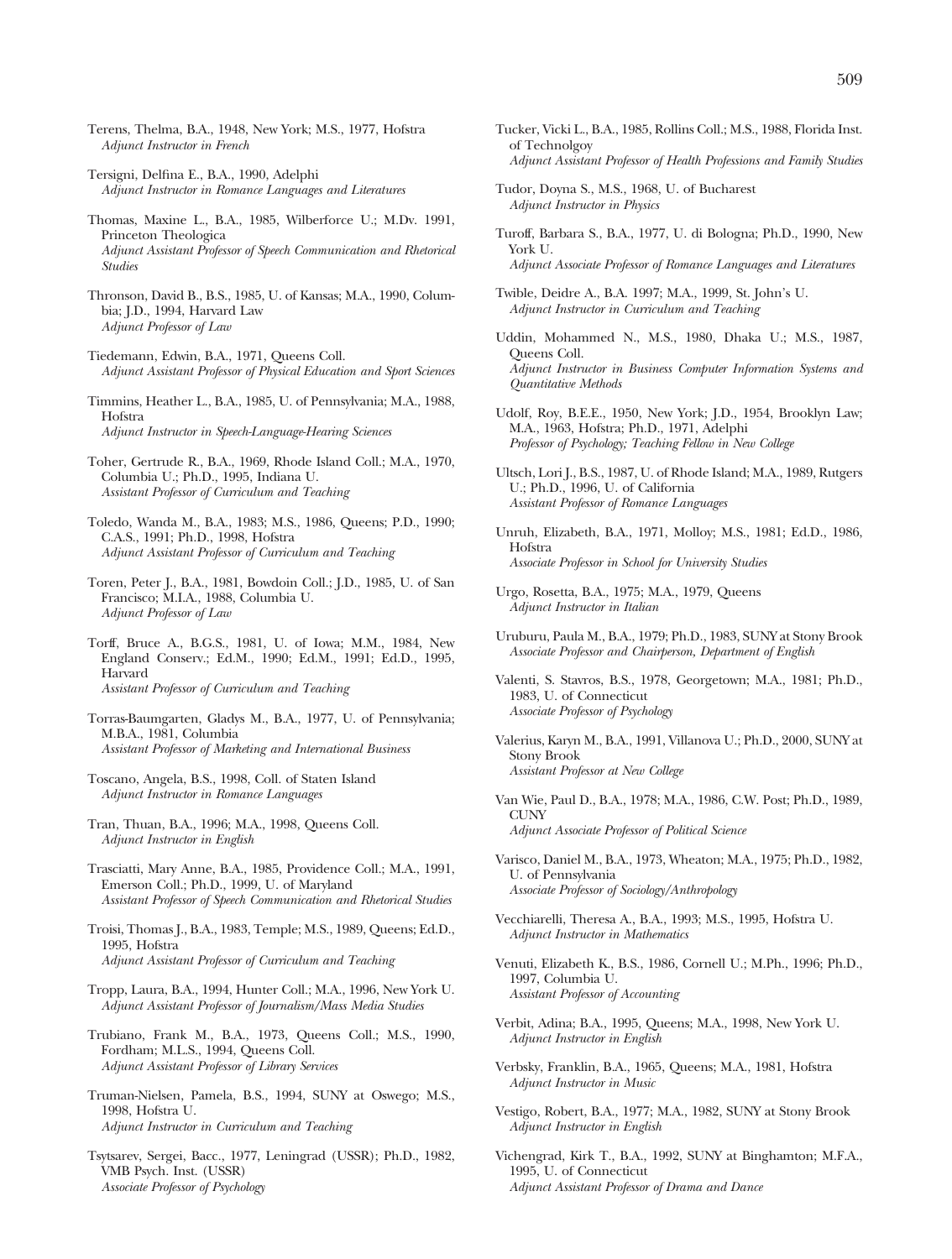- Viswanathan, K.G., B.E., 1984, Regional Engg. Coll., India; M.B.A., 1986, West Michigan; Ph.D., 1991, U. of Tennessee *Associate Professor of Finance*
- Vogel, Richard, B.A., 1978, Florida Atlantic U.; M.A., 1991, Georgia State U.; Ph.D., 1996, Florida Intl. U. *Adjunct Assistant Professor of Economics/Geography*
- Vomacka, Jill E., B.S., 1976, Cortland; M.A., 1980, Adelphi *Adjunct Assistant Professor of Physical Education and Sport Sciences*
- Wachter, Ann-Mari, B.S., 1957, Technical Coll., Helsinki; B.A., 1979, C.W. Post; Ph.D., 1988, SUNY at Stony Brook *Adjunct Assistant Professor of Philosophy*
- Wachter-Jurcsak, Nanette M., B.S., 1982, St. Lawrence; M.S., 1990, Old Dominion; Ph.D., 1995, U. of Connecticut *Associate Professor of Chemistry*
- Wade, Cheryl L., B.A., 1976, SUNY at Stony Brook; M.A., 1980, St. John's; J.D., 1988, Hofstra *Professor of Law*
- Wagner, Janet, B.A., 1959, Queens; M.L.S., 1975, Palmer Graduate Library School of Long Island; M.A., 1982, Hofstra *Associate Professor of Library Services*
- Wagner, Thomas E., B.S.Ed., 1954; M.S., 1960, Hofstra *Adjunct Assistant Professor of Curriculum and Teaching*
- Wahba, Mohamed A., B.A., 1956, Ain-Shams U., Cairo; M.A., 1974, American U. in Cairo; M.S., 1977; Ph.D., 1980, Pennsylvania State *Associate Professor of Management*
- Waldinger, Barbara, M.S., 1973, Queens; M.A., 1987, Hunter *Adjunct Assistant Professor in New College*
- Waldman, Lawrence J. B.A., 1968; M.B.A., 1974, Hofstra; CPA, New York State *Adjunct Associate Professor of Accounting/Business Law*
- Walker, Vern R., B.A., 1967, U. of Detroit; M.A., 1969; Ph.D., 1975, Notre Dame; J.D., 1980, Yale *Professor of Law*
- Wallace, Kathleen A., B.A., 1972, Rosemont; Ph.D., 1983, SUNY at Stony Brook *Professor of Philosophy*
- Wallach, Lori A., B.A., 1989; M.A., 1996, Adelphi U. *Adjunct Instructor in English*
- Walsh, John A., B.A., 1968, Holy Cross at Worcester, Maine; M.A., 1978; Ph.D., 1984, Texas *Associate Professor of History*
- Walsh, John M., B.A., 1958, St. John's; M.A., 1966; Prof'l. Cert., 1970, Brooklyn Coll. *Adjunct Instructor in Curriculum and Teaching*
- Walter, Kathleen Z., B.A., 1970, SUNY at Brockport; M.A., 1973, Adelphi; P.D., 1988, LIU *Adjunct Assistant Professor of Health Professions and Family Studies*
- Wanderman, Miriam, B.A., 1970, Herbert Lehman; M.L.S., 1972, Pratt Inst.; M.A., 1975, Herbert Lehman *Adjunct Assistant Professor of Library Services*
- Waner, Stefan, B.S., 1971, U. of the Witwatersrand; B.S., 1975, Liverpool; M.S., 1976; Ph.D., 1978, Chicago *Professor of Mathematics*
- Ward, Laviece C., B.A., 1972, North Carolina at Wilmington; M.A., 1978; Ph.D., 1987, Colorado at Boulder *Associate Professor of English*
- Warner, Paul D., B.S., 1951; M.B.A., 1954; CPA, 1957, New York State; J.D., 1958; LL.M., 1961; Ph.D., 1981, New York *Professor and Chairperson, Department of Accounting and Business Law*
- Warren, Barbara, B.S., 1974, St. John's; M.A., 1977; Ed.D., 1988, Hofstra *Adjunct Assistant Professor of Foundations, Leadership and Policy Studies*
- Warren, Dorothea, B.A., 1978; M.S., 1990, Coll. of New Rochelle *Adjunct Instructor in Curriculum and Teaching*
- Waters, Winston S., B.A., 1978, Syracause; J.D., 1981, Seton Hall *Adjunct Associate Professor of Accounting/Business Law*
- Watts, Charles P., B.A., 1960, Macalester; M.A., 1965, New York *Adjunct Assistant Professor of Spanish*
- Waxman, Geffrey M., B.A., 1972, Brooklyn Coll.; M.S., 1975, Richmond Coll.; P.D., 1981, St. John's U. *Adjunct Assistant Professor of Computer Science*
- Waxman, Saul J., B.B.A., 1977, Hofstra; M.B.A., 1979, Rutgers *Adjunct Instructor in Finance*
- Weaver, Daniel, B.A., 1962, Earlham Coll. *Adjunct Associate Professor of English*
- Weber, Gerard J., A.B., 1960, Fordham U.; M.A., 1962, Columbia U.; M.P.A., 1977, New York U. *Adjunct Associate Professor of History*
- Weeks, Edisa, B.F.A., 1987, Brown U. *Adjunct Assistant Professor of Drama and Dance*
- Weidenbaum, Jonathan, B.A., 1996, SUNY at Albany *Adjunct Instructor in Philosophy*
- Weiner, Dena L., B.A., 1996, Brandeis U.; M.S., 1998, Bank Street Coll. *Adjunct Instructor in Curriculum and Teaching*
- Weiner, Joan, B.A., 1969, Hunter Coll.; M.A. 1974, Adelphi U. *Adjunct Instructor in Curriculum and Teaching*
- Weinstein, Dianne, B.A., 1974, New York U.; M.B.A., 1983, Hofstra U. *Adjunct Instructor in Management and General Business*
- Weinstein, Estelle, B.S., 1958, Brooklyn; M.A., 1977, Adelphi; Ph.D., 1983, Hofstra *Professor and Chairperson, Department of Health Professions and Family Studies*
- Weintraub, Joel, A.B., 1961, Hofstra; M.D., 1965, Columbia; J.D., 2000, Hofstra U. *Special Professor of Law*
- Weisel, Martha S., B.A., 1967; M.A., 1969, Queens; J.D., 1981, St. John's *Associate Professor of Business Law*
- Weiss, David M., B.A., 1964, Long Island U.; M.A., 1967, Vanderbilt U.; Ph.D., 1977, U. of Pittsburgh *Associate Professor of Health Professions and Family Studies*
- Weissman, David E., B.A., 1960; B.E.E., 1960; M.E.E., 1961, New York; Ph.D., 1968, Stanford *Professor of Engineering*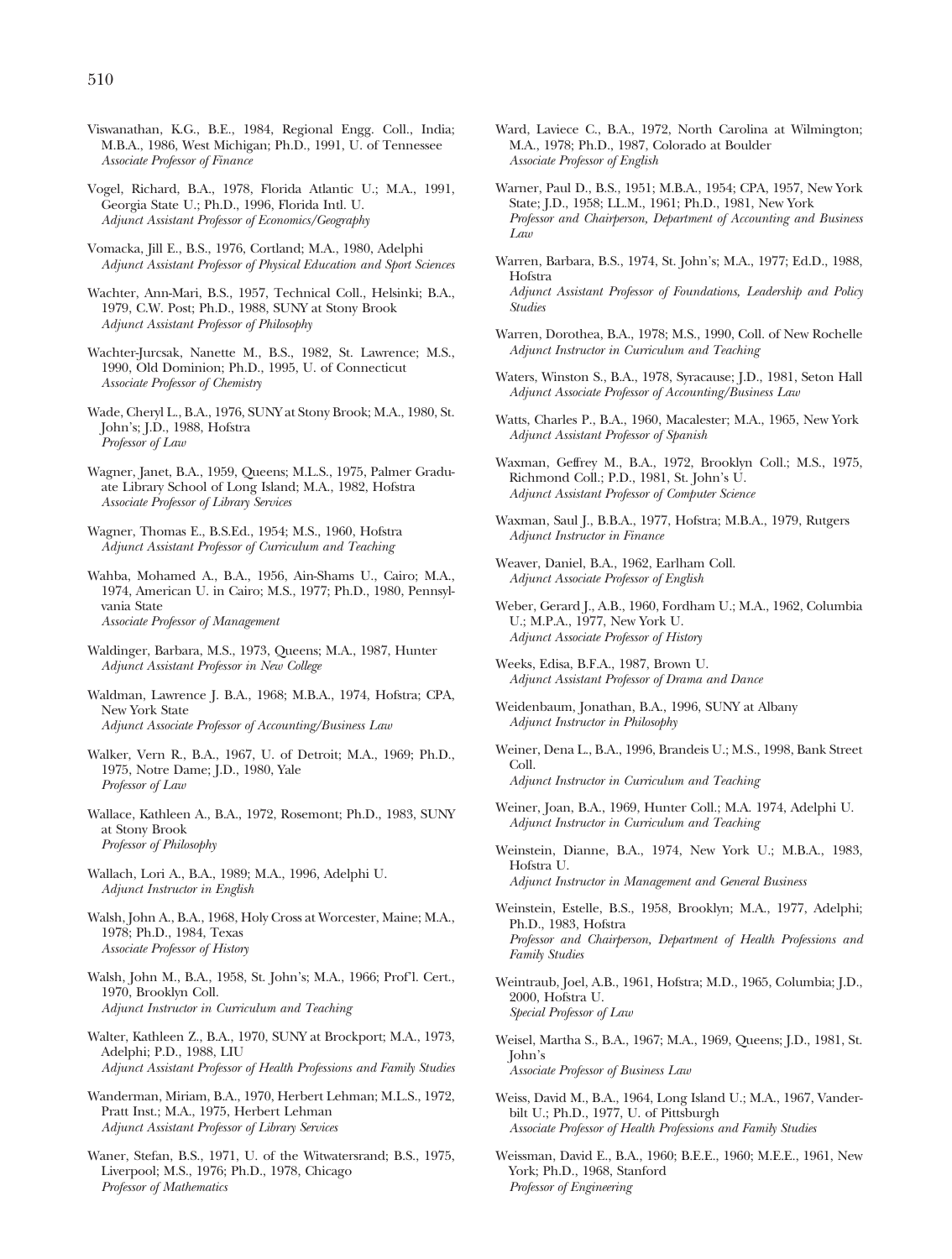- Welch, Patricia M., B.A., 1983, Smith Coll.; A.M., 1991; Ph.D., 1998, U. of Michigan *Assistant Professor of Comparative Literature and Languages*
- Wenderoff, Alan J., B.A., 1974, SUNY at Stony Brook; M.A., 1979, Hunter Coll.; M.S.Ed. 1982, Pace U.; Ph.D., 1998, Walden U. *Adjunct Assistant Professor of Curriculum and Teaching*
- Westergard, Lance, B.F.A., 1967, Juilliard *Associate Professor of Dance*
- Westlake, Tuula A., B.S., 1993, SUNY at Old Westbury; M.B.A., 1997, Baruch Coll. *Adjunct Instructor in Marketing and International Business*
- Wetter, Felicitas, B.F.A., 1976, North Texas State; M.F.A., 1979, Columbia *Adjunct Associate Professor of Fine Arts*
- Whitaker, Linda Hobbs, B.S., 1978, Russell Sage Coll.; M.A., 1997, SUNY at Stony Brook *Adjunct Instructor in Counseling, Research, Special Education, and Rehabilitation*
- White, Harvey, B.S., 1950, New York; M.S., 1957, SUNY at New Paltz; Ph.D., 1963, New York *Professor of Speech-Language-Hearing Sciences*
- Whittelsey, Frances Cerra, B.S., 1967, Queens Coll.; M.S., 1968, Columbia U. *Adjunct Assistant Professor of Journalism and Mass Media Studies*
- Whitton, Sharon, B.S., 1966, Florida State; M.A., 1973, Emory; Ed.S., 1975; Ph.D., 1976, Georgia State *Professor and Chairperson, Department of Curriculum and Teaching*
- Wiley, James E., B.A., 1970, Ruters; M.A., 1972, Ohio State; Ph.D., 1991, Rutgers *Associate Professor of Economics/Geography*
- Wilkowski, Kenneth, B.S., 1976, York Coll.; M.A., 1981; Ph.D., 1981, John's Hopkins *Adjunct Associate Professor of Chemistry*
- Willens, Howard, B.S., 1954, City Coll. of NY; M.S., 1957, Columbia U. *Adjunct Associate Professor of Marketing and International Business*
- Willey, Joanne M., B.A., 1981, U. of Pennsylvania; Ph.D., 1988, Massachusetts Inst. of Tech. *Associate Professor of Biology*
- Williams, Jason D., B.A., 1995, Franklin & Marshall Coll.; M.S., 1997; Ph.D., 2000, U. of Rhode Island *Assistant Professor of Biology*
- Williams, Joylette E., B.A., 1992, Johnson C. Smith U.; M.A., 1995, Howard U.; M.Ed., 1998, Teachers Coll. Columbia *Adjunct Assistant Professor of University Studies*
- Williams, Patricia M., B.A., 1977; M.A., 1981; Ph.D., 1986, SUNY at Stony Brook; Cert., 1987, Pace; Cert., 1993, Hofstra *Adjunct Assistant Professor of Psychology*
- Williams, Princess L., B.S., 1995; M.S., 1998, Syracuse U. *Adjunct Assistant Professor of Speech Communication and Rhetorical Studies*
- Wilson-Corzen, Vondora, B.A., 1996, Skidmore Coll.; M.A., 1998, SUNY at Stony Brook *Instructor in Sociology/Anthropology*
- Wilson, Gloria Lodato, B.A., 1973; M.S., 1977, Hofstra U.; Ph.D., 1993, New York U. *Assistant Professor of Counseling, Research, Special Education, and Rehabilitation*
- Wilson, Lucy J., B.S., 1977, SUNY at Plattsburgh; M.S., 1979, Clarkson Coll.; J.D., 1997, St. John's U. *Adjunct Assistant Professor of Accounting, Taxation, Business Law*
- Wink, Jr., Wayne H., B.A., 1991, Hofstra; J.D., 1996, St. John's *Adjunct Assistant Professor of Political Science*
- Winston, Elaine R., B.S., 1981, Syracuse U.; M.B.A., 1987, Fordham U.; M.Phil., 1998, Baruch Coll. *Special Assistant Professor of Business Computer Information Systems and Quantitative Methods*
- Wissner, Aileen, B.A., 1948, Queens; M.A., 1962, New York; M.E., 1982, Columbia *Adjunct Instructor in Curriculum and Teaching*
- Witkowski, Peter A., B.A., 1996, Fordham; M.A., 1968; Ph.D., 1981, Indiana U. *Adjunct Associate Professor of History*
- Wolf, Jonathan, B.A., 1980, Queens Coll.; M.A., 1982, U. of Rochester; Ed.M., 1996, Teachers Coll. *Adjunct Assistant Professor of Physics*
- Wolf, Karin A., B.A., 1980, Queens; M.A., 1990, Hunter *Adjunct Instructor in English*
- Wolfangle, Karla *Adjunct Assistant Professor of Drama and Dance*
- Wolfert, Kristina N., B.S., 1998; M.S., 2000, Hofstra U. *Adjunct Instructor in Mathematics*
- Wolff, Manfred P., B.S., 1961, Hofstra; M.S., 1963, Rochester; Ph.D., 1967, Cornell *Professor of Geology*
- Wondolowski, Christine R., B.A., 1972, Emmanuel; M.M., 1979, Ithaca; M.L.S., 1983, Geneseo *Associate Professor of Library Services*
- Wong, Daniel W., B.A., 1979; M.S., 1981, U. of North Texas; Ph.D., 1987, U. of N. Colorado *Associate Professor, Department of Counseling, Research, Special Education, and Rehabilitation*
- Wong-Hernandez, Lucy, B.S., 1992, York Coll.; M.S., 1995, Hofstra *Adjunct Instructor in Counseling, Research, Special Education, and Rehabilitation*
- Wood, Vivian F., B.A., 1967, Howard; M.A., 1969, Catholic; M.L.S., 1974, Rutgers *Assistant Professor of Library Services*
- Woodbury, Susan C., B.A., 1972, Stonehill Coll.; M.S., 1976, C.W. Post *Adjunct Instructor in Literacy Studies*
- Wright, Denise D., B.A., 1985, Marymount; M.S., 1987; ASHA Cert., 1989, Brooklyn *Adjunct Instructor in Curriculum and Teaching*
- Wright, John R., B.A., 1995, Bradley U.; M.A., 1997; Ph.D., 2000, SUNY at Stony Brook *Adjunct Assistant Professor of Philosophy*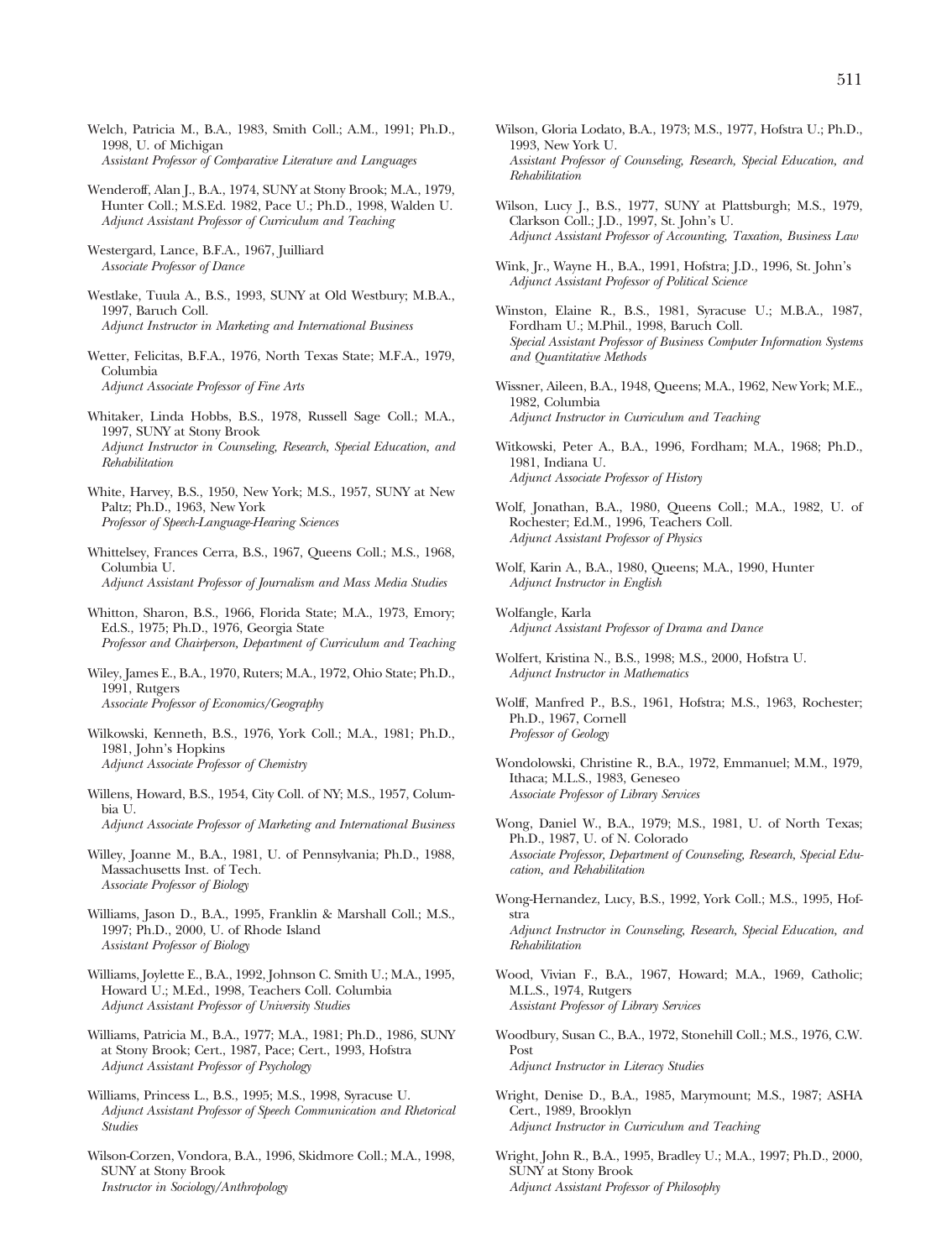- Wu, Yihren, B.A., 1977; M.A., 1977, CCNY; Ph.D., 1982, Massachusetts Inst. of Technology *Professor of Mathematics*
- Wurm, Robert C., B.A., 1973; M.A., 1976, SUNY at Stony Brook; M.A., 1993, Hofstra *Adjunct Instructor in Computer Science*
- Wyatt, Kenneth C., B.S., 1986, Norfold St. U.; M.F.A., 1999, Temple U. *Assistant Professor of Audido/Video/Film*
- Yerys, Scott D., B.S., 1997, Ithaca Coll.; M.A., 1999, Adelphi U.; M.S., 2001, N.Y. Inst. of Technology *Adjunct Instructor in Physical Education and Sport Sciences*
- Yohn, Susan M., B.A., 1979, Mt. Holyoke; M.A., 1986; Ph.D., 1987, New York *Associate Professor of History*
- Yoo, Boonghee, B.A., 1987, Korea, Dongguk U.; M.S., 1992, U. of Illinois; Ph.D., 1996, Georgia State U. *Associate Professor of Marketing and International Business*
- Zajac, Alfred, B.S., 1948, St. Andrews; M.S., 1952, New York; Ph.D., 1957, Polytechnic Inst. *Adjunct Professor of Physics*
- Zaki, Mahfouz H., M.P.H., 1959, Alexandria U.; M.D., 1949, Cairo, U.; Dr.P.H., 1962, Columbia *Adjunct Professor of Counseling, Research, Special Education, and Rehabilitation*
- Zalayet, Arlene, B.A., 1978, St. John's U.; J.D., 1981, U. of Miami *Adjunct Professor of Law*
- Zaleski, Joan M., B.A., 1967, Hunter Coll.; M.L.S., 1979, Queens Coll.; Ph.D., 1997, New York U. *Assistant Professor of Literacy Studies*
- Zapata, Miguel-Andel, B.A., 1985, California State U.; M.A., 1990, U. of California; Ph.D., 1995, Washington U. *Assistant Professor of Romance Languages and Literatures*
- Zappala, Sheri B., B.S., 1986, U. of Delaware; M.Ed., 1989, East Stroudsburg U. *Adjunct Assistant Professor of Physical Education and Sport Sciences*
- Zhang, Yong, B.A., 1982; M.A., 1984, Beijing Inst. of Foreign
- Trade; M.B.A., 1988; Ph.D., 1992, U. of Houston *Associate Professor of Marketing*
- Zhou, Zuyan, B.A., 1982; M.A., 1984, Fudan U. of China; Ph.D., 1996, Washington U. *Assistant Professor of Comparative Literature and Languages*
- Zilbert, Allen B., B.A., 1978, Queens; M.B.A., 1980, St. John's; Ed.M., 1986; Ed.D., 1988, Columbia *Adjunct Assistant Professor of Business Computer Information Systems and Quantitative Methods*
- Zimmerman, Beverly T., B.A., 1966, Hunter Coll.; M.A., 1978, C.W. Post; P.D., 1992, Coll. of New Rochelle *Adjunct Instructor in Curriculum and Teaching*
- Zimmerman, Lee, B.A., 1977; Ph.D., 1984, UCLA *Associate Professor of English*
- Zimmerman, Paul, B.A., 1977, Bennington Coll.; M.F.A., 1991, Yale School of Drama *Adjunct Instructor in English*
- Zimmerman, Randee L., B.A., 1995, Hofstra U.; M.S., 1997, Coll. of New Rochelle *Adjunct Instructor in Literacy Studies*
- Zimmerman, Shari A., B.A., 1978, SUNY at Binghamton; M.A., 1981; Ph.D., 1984, SUNY at Buffalo *Associate Professor of English*
- Zito Finn, Mary, B.A., 1993; M.A., 1995, Hofstra U. *Adjunct Instructor in Speech-Language-Hearing Sciences*
- Zito, William, B.S., 1974, Hofstra *Adjunct Associate Professor of Music*
- Zuccaro, Frank A., B.B.A., 1972, Hofstra; M.A., 1976, Columbia *Adjunct Assistant Professor of Management and General Business; Marketing*

Zucker, Anita B., B.A., 1976, Queens; M.A., 1980, St. John's; M.B.A., 1987, Adelphi *Adjunct Instructor in Political Science*

- Zucker, Marc, B.A., 1995, Queens Coll. *Adjunct Instructor in Mathematics*
- Zwiren, Linda D., B.A., 1968, Queens; M.S., 1970, Pennsylvania State; Ph.D., 1981, U. of Georgia *Professor of Physical Education and Sport Sciences*
- Zwirn, Susan, B.A., 1972, Clark; MAT., 1974, Rhode Island School of Design *Special Assistant Professor of Curriculum and Teaching*
- Zychowicz, Edward J., B.A., 1981, Syracuse; M.B.A., 1984; Ph.D., 1989, SUNY at Binghamton *Associate Professor of Finance*

## EMERITI

- Ackerman, Carolyn S., B.A., 1938, Hunter; M.A., 1940, Columbia; M.S.L.S., 1966, Palmer Graduate Library School of Long Island *Associate Professor Emerita of Library Services*
- Adkinson, Bruce, B.A., 1943, Pomona; M.A., 1949, Princeton *Associate Professor Emeritus of Political Science*
- Agnello, Eugene J., A.B., 1941, SUNY at Albany; Ph.D., 1950, Rochester

*Professor Emeritus of Chemistry*

Alpert, Harvey J., A.B., 1950, Boston; M.Ed., 1954; Ed.D., 1955, U. of Florida

*Professor Emeritus of Reading*

- Andrews, Charles R., B.S. in Ed., 1954, Bloomsburg U. of Pennsylvania; M.A., 1959, U. of Oklahoma; M.S.L.S., 1964; Ph.D., 1967, Case Western *Professor Emeritus of Library Services*
- Barash, Meyer, B.S.S., 1937, City; M.A., 1938, Columbia *Associate Professor Emeritus of Sociology*
- Barnes, Leo, B.S.S., 1931, City; A.M., 1933, Brown; Ph.D., 1948, New School for Social Research *Professor Emeritus of Finance*
- Block, J. Richard, B.A., 1952, Hofstra; Ph.D., 1962, New York *Professor Emeritus of Psychology*
- Booth, Donald R., B.F.A., 1959; B.F.A., 1961, Rhode Island School of Design; M.A., 1962, New York *Assistant Professor Emeritus of Fine Arts*

Braun, Robert M., B.A., 1940, New York; M.A., 1941, Columbia Teachers College; M.B.A., 1948, New York; CPA, 1951, New York State; Ph.D., 1980, New York *Associate Professor Emeritus of Accounting*

Brown, Thomas J., B.S. in Ed., 1938, Stroudsburg; M.A., 1949; Ed.D., 1953, Columbia

*Professor Emeritus of Educational Administration*

Bumcrot, Robert J., B.S., 1959; M.S., 1960, Chicago; Ph.D., 1962, Missouri

*Professor Emeritus of Mathematics*

Chalfant, Edward A., A.B., 1942. Dartmouth; M.A., 1947, Columbia; Ph.D., 1954, Pennsylvania *Professor Emeritus of English*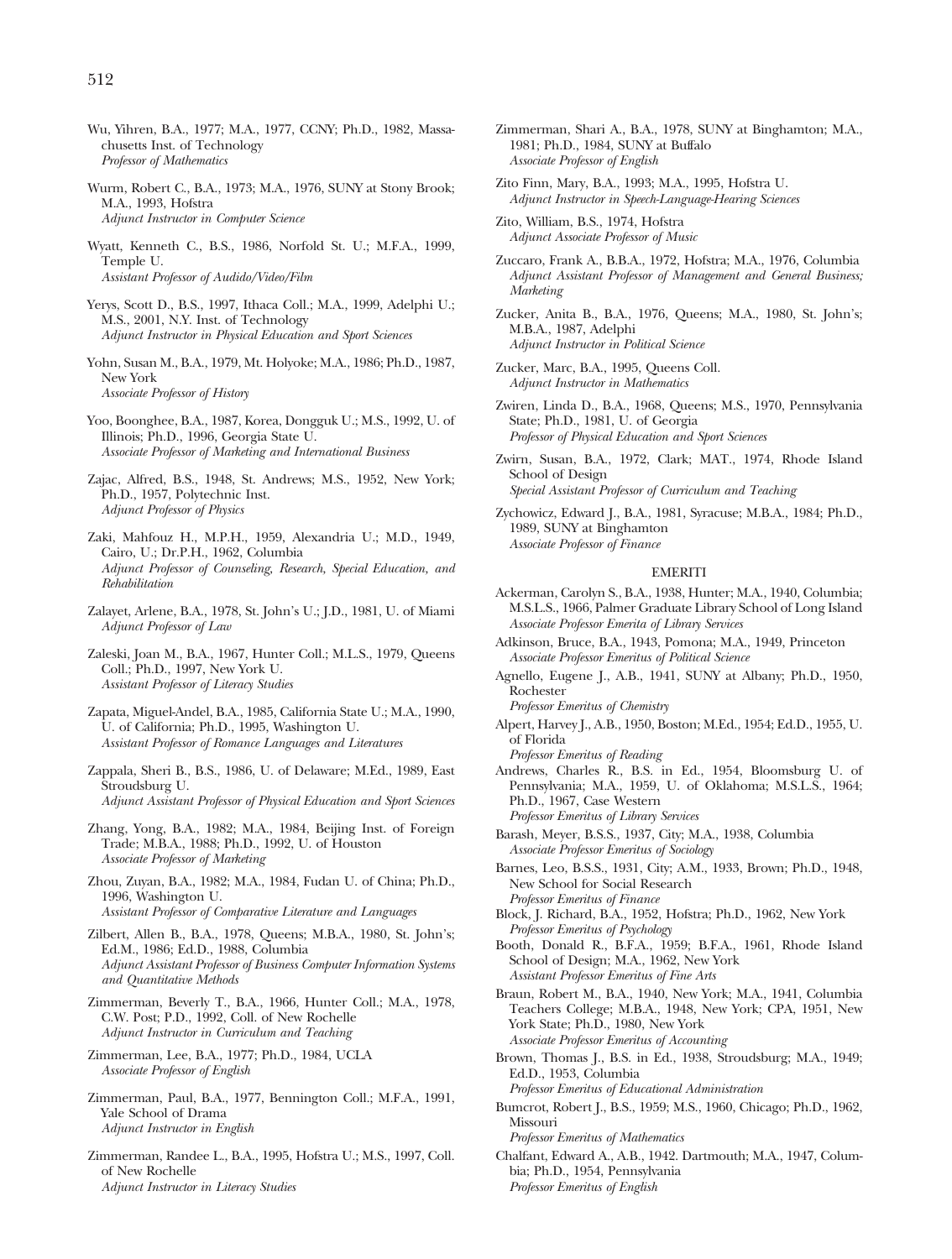- Charlesworth, Geoffrey B., B.A., 1942; M.A., 1943, Cambridge *Professor Emeritus of Mathematics* Charney, Leon, B.S., 1950, New York; M.A., 1956, San Diego State; Ph.D., 1959, Syracuse *Professor Emeritus of Counseling, Research, Special Education, and Rehabilitation* Churchill, Frederick J., B.A., 1939, Clark; M.A., 1947, Middlebury; Ph.D., 1952, New York *Professor Emeritus of German* Cohn, Alfred, A.B., 1958, Harvard; Ph.D., 1964, New York *Professor Emeritus of Psychology; Teaching Fellow in New College* Crews, Lois McSloy, B.S., 1929; M.S., 1932, Northwestern *Associate Professor Emerita of Drama and Speech* Davis, Jerry B., B.A., 1954, Brooklyn; M.A., 1955; Ed.D., 1961, Columbia *Professor Emeritus of Curriculum and Teaching* Davison, Robert A., 1939, Ohio Wesleyan; M.A., 1940, Columbia; Ph.D., 1956, New York *Professor Emeritus of History* Deutsch, Herbert A., B.S., in Ed., 1956, Hofstra; B.Mus., 1960; M.Mus., 1961, Manhattan School of Music *Professor Emeritus of Music* Dittemore, Edgar E., B.Mus. Ed., 1959; B.Mus., 1960; M.Mus. Ed., 1963, Kansas; Ph.D., 1968, Iowa *Professor Emeritus of Music* Dolin, Richard, B.E.E., 1947; M.E.E., 1950, New York; P.E., 1960, New York State *Professor Emeritus of Engineering* Dunbar, Georgia S., B.A., 1941, Barnard; M.A., 1945; Ph.D., 1953, Columbia *Professor Emerita of English* Dunbaugh, Edwin L., B.A., 1950, Franklin and Marshall; M.A., 1951; Ph.D., 1960, Pennsylvania *Professor Emeritus of History* Dykstra, David L., B.E., 1936, River Falls; M.A., 1941, Minnesota; Ph.D., 1951, Wisconsin *Professor Emeritus of History* Easton, Allan, B.S., 1957, Hofstra; Ph.D., 1964, Columbia *Professor Emeritus of Management* Enzer, Hyman A., A.B., 1938, Union; M.A., 1955; Ph.D., 1963, New York *Professor Emeritus of Sociology* Felsten, Eveline, B.A., 1949, Hunter; M.A., 1950, Columbia *Associate Professor Emerita of French* Fernandez, Sinesio J., B.A., 1942; Ph.D., 1947, Havana; Ph.D., 1975, New York *Associate Professor Emeritus of Spanish* Formanek, Ruth, B.S., 1951; M.S., 1958, City; Ph.D., 1962, Vienna *Professor Emerita of Curriculum and Teaching* Fuchs, Jeanne, B.A., 1971; M.A., 1974, Queens; Ph.D., 1977, CUNY *Professor Emeritus of Comparative Literature and Languages* Gewirtz, Arthur D., A.B., 1948, New York; A.M., 1949; Ph.D., 1975, Columbia *Associate Professor Emeritus of English* Giannone, Luigi, Dipl., 1959, Universita di Perugia, Italy; B.S., 1963, Columbia; M.A., 1967; Ph.D., 1979, New York *Associate Professor Emeritus of Italian* Gilbert, Charles, B.S., 1949, New York; M.A., 1950, Pennsylvania State; Ph.D., 1953, New York *Professor Emeritus of Finance* Gold, Ruth, B.A., 1953; M.A., 1955, Brooklyn; Ed.D., 1973, Columbia *Professor Emerita of Counseling, Research, Special Education, and Rehabilitation*
- Goldberger, Avriel H., B.A., 1949, Pennsylvania; M.A., 1951; Ph.D., 1960, Bryn Mawr *Professor Emerita of French* Goldstein, Stanley P., B.S., 1949, Oklahoma; M.S., 1956, New York; Ph.D., 1969, Polytechnic Inst. of Brooklyn *Professor Emeritus of Engineering* Götz, Ignacio L., B.Ph. and L.Ph., 1956, Papal Athenaeum, Poona; B.Th. and L.Th., 1963, St. Mary's Coll., India; M.A., 1965, Columbia; Ph.D., 1968, New York *Professor Emeritus of Foundations of Education; Teaching Fellow in New College* Greenbaum, Howard H., B.S., 1939, Columbia; CPA, 1942, New York State; M.S., 1945; Ph.D., 1952, Columbia *Distinguished Professor Emeritus of Management and General Business* Grossman, Bruce D., A.B., 1958, Yale; M.A., 1961; Ph.D., 1964, Duke *Professor Emeritus of Elementary and Early Childhood Education; Teaching Fellow in New College* Harper, Paul F., B.A., 1960, Pittsburgh; Ph.D., 1969, Cornell *Professor Emeritus of Political Science* Holmes, Richard R., B.A., 1942, Oberlin; Ph.D., 1950, Minnesota *Professor Emeritus of Chemistry* Hunerberg, Catherine F., B.A., 1948, Hofstra; M.A., 1950, Queens; Ed.D., 1957, Columbia *Professor Emerita of Education* Iezzi, Frank, B.A., 1948, Queens; M.A., 1949; Ph.D., 1954, Wisconsin *Professor Emeritus of Communication* Jackson, George D., A.B., 1951, Harvard; M.A., 1953; Ph.D., 1961, Columbia *Professor Emeritus of History* Jeanneney, John R., B.A., 1957, Dartmouth; M.A., 1960; Ph.D., 1969, Columbia *Associate Professor Emeritus of History* Jeffrey, Mildred M., B.A., 1935, Hunter; M.A., 1962, Adelphi *Associate Professor Emerita of English* Jennings, Vincent, A.B., 1961; M.A., 1964, Fordham; M.L.S., 1966, Pratt *Associate Professor Emeritus of Library Services* Johnson, Robert W., B.A., 1958; M.A., 1959, Hofstra; Ph.D., 1973, Cornell *Associate Professor Emeritus of Biology* Kaplan, Eugene H., B.S., 1954, Brooklyn; M.A., 1956, Hofstra; Ph.D., 1963, New York *Professor Emeritus of Biology* Keane, Robert N., A.B., 1955, Dartmouth; M.A., 1957; Ph.D., 1965, Columbia *Professor Emeritus of English* Keener, Frederick M., B.A., 1959, St. John's; M.A., 1960; Ph.D.,
	- 1965, Columbia *Professor Emeritus of English*
	- Kertzner, Stanley, A.B., 1949, Cornell; Sc.M., 1952, Brown *Professor Emeritus of Mathematics*
	- Knee, David I., B.S., 1956; City; Ph.D., 1962, Massachusetts Inst. of Technology *Professor Emeritus of Mathematics*
	- Langer, Shirley P., B.A., 1943, Hunter; M.A., 1952, Columbia *Associate Professor Emerita of Psychology; Teaching Fellow in New College*
	- Levantrosser, William F., A.B., 1950; M.A., 1951, Michigan; M.A., 1964; Ph.D., 1965, Rutgers *Professor Emeritus of Polical Science*
	- Ligon, Mary Gilbert, B.A., 1942; M.S., 1943, Wellesley; Ed.D., 1956, Columbia *Professor Emerita of Counselor Education*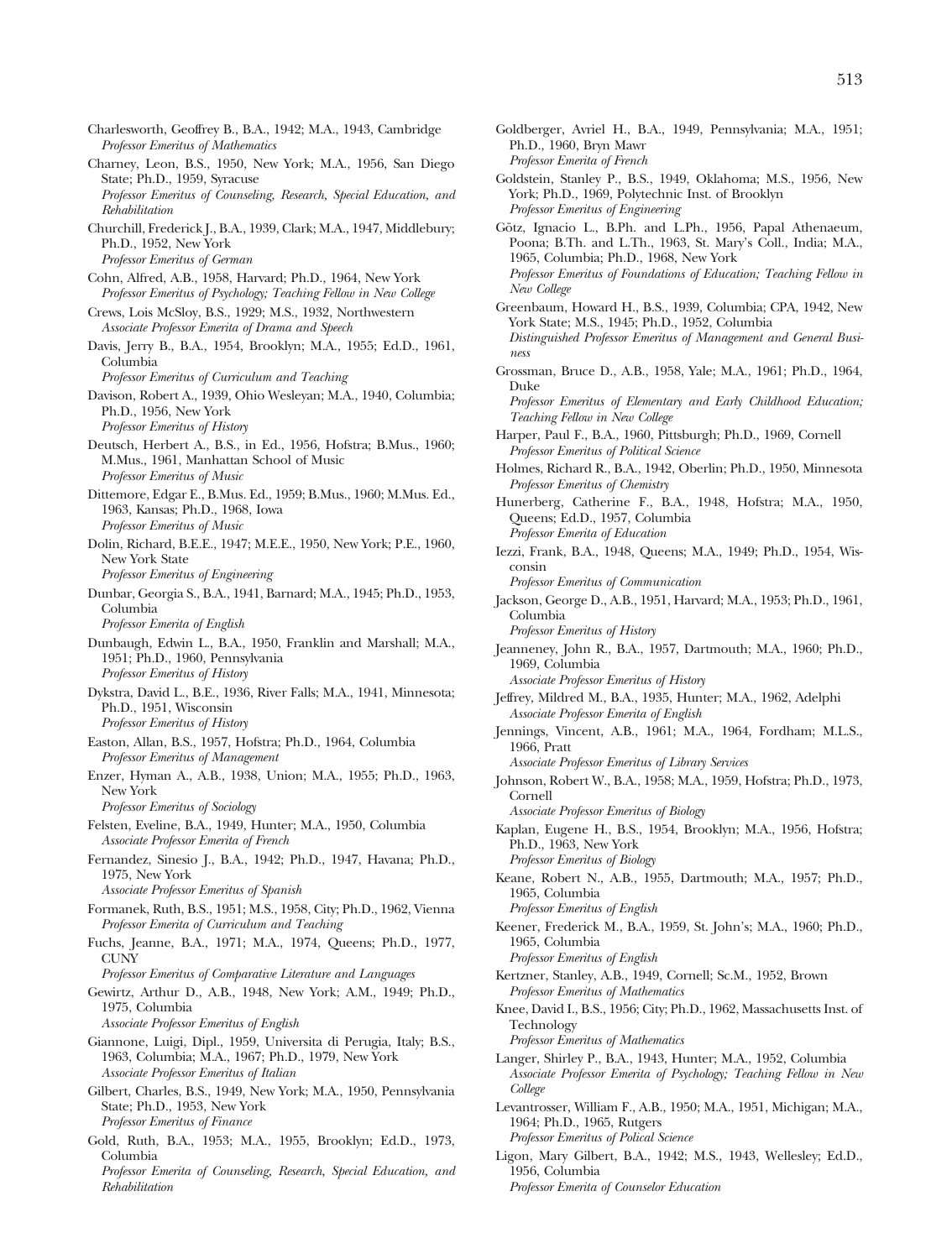- Marcus, John T., B.A., 1946; M.A., 1947, U. of Cincinnati; Ph.D., 1954, Cornell *Professor Emeritus of History* Mason, Richard F., B.S., 1950, Boston; M.S., 1952; Ph.D., 1963, Wisconsin *Professor Emeritus of Drama and Dance* McBrien, William A., B.A., 1952; M.A., 1954; Ph.D., 1959, St. John's *Professor Emeritus of English* McCourt, Robert P., A.B., 1950, Michigan; M.S., 1952; Ph.D., 1954, Ohio State *Professor Emeritus of Biology* McDaniel, Sara W., A.B., 1933; M.Ed., 1949, Mercer; M.A., 1955; Ed.D., 1957, Columbia *Professor Emerita of Counselor Education* McKeough, William J., A.B., 1957, Fordham; M.S., 1963, Adelphi; Ph.D., 1968, New York *Professor Emeritus of Secondary Education* McKnight-Taylor, Mary, B.S., 1967, Coppin state; M.Ed., 1969; Ed.D., 1974, Virginia *Professor Emerita of Counseling, Research, Special Education, and Rehabilitation* Meier, Marie, A.B., 1940, Hunter; M.A., 1941, Columbia; Ph.D., 1947, Maryland *Professor Emerita of Psychology* Mendelsohn, Fred V., B.S., 1946; M.A., 1950, New York; Ph.D., 1971, St. John's *Professor Emeritus of Music and Education* Moore, John C., A.B., 1955, Rockhurst; Ph.D., 1960, Johns Hopkins *Professor Emeritus of History* Morgenstern, Anne, B.A., 1928, Hunter; M.S., 1942, City; Ph.D., 1963, New York *Professor Emerita of Elementary Education* Nathan, Rhoda B., B.A., 1946, Brooklyn; M.A., 1947, Columbia; Ph.D., 1973, CUNY *Professor Emerita of English* Panzeca, Philip J., B.S., 1957; M.A., 1964, Hofstra; M.S., 1970, Polytechnic Inst. *Professor Emeritus of Computer Science and Engineering* Parker, Ellen A., B.A., 1955; M.A., 1964, Brooklyn; Ph.D., 1976, **CUNY** *Professor Emerita of Speech-Language-Hearing Sciences* Pavalow, Melvin, B.E.E., 1951; M.S., 1954, New York; Ph.D., 1972, Adelphi *Associate Professor Emeritus of Physics* Porinchak, David D., B.S., 1953, Indiana State; M.Ed., 1955, Pennsylvania State *Professor Emeritus of Fine Arts* Pressel, Gene B., B.S., 1950, Long Island; M.A., 1953, Alabama; Ph.D., 1971, New York *Professor Emeritus of Speech-Language-Hearing Sciences* Rauch, Sidney J., B.A., 1942, Colby; M.A., 1946; Ed.D., 1952, Columbia *Professor Emeritus of Reading* Rawlinson, John L., A.B., 1942, Oberlin; M.A., 1949; Ph.D., 1959, Harvard *Professor Emeritus of History* Raymond, Beth J., B.S., 1963, Jackson; Ph.D., 1968, New York *Associate Professor Emerita of Psychology* Raywid, Mary Anne, A.B., 1949, North Carolina; M.A., 1950; Ph.D., 1959, Illinois *Professor Emerita of Administration and Policy Studies*
- Reynolds, Elsie, B.A., 1948, Hofstra; M.A., 1949, Illinois; M.S.L.S., 1952, Columbia
	- *Associate Professor Emerita of Library Services*
- Rosen, Efrem, B.Sc., 1957, Brooklyn; M.Sc., 1961, Long Island; Ph.D., 1966, Rutgers *Professor Emeritus of Biology; Teaching Fellow in New College* Rosenbaum, Herbert D., B.S. in Ed., 1949, New York; M.A., 1951; Ph.D., 1967, Columbia *Professor Emeritus of Political Science* Rosman, Howard, B.A., 1951; M.A., 1952, SUNY at Albany; Ph.D., 1958, Columbia *Professor Emeritus of Chemistry* Roukis, George S., B.S., 1957; M.A., 1963; Ph.D., 1973, New York *Professor Emeritus of Management and General Business* Rubenstein, Sondra M., B.A., 1972; M.A., 1974, Fairleigh Dickinson; M. Phil., 1979; Ph.D., 1983, Columbia *Professor Emeritus of Journalism and Mass Media Studies* Sandel, Lenore, B.A., 1943, Hunter; M.S., in Ed., 1963; Prof. Dipl., 1965; Ed.D., 1970, Hofstra *Professor Emerita of Reading* Savet, Gabrielle S., Licencie es Lettres, 1932, Sorbonne, Paris; Ph.D., 1957, Columbia *Professor Emerita of French* Schleich, Miriam M., A.B., 1937, Ohio Wesleyan; M.A., 1943; Ed.D., 1958, Columbia *Professor Emerita of Reading* Schmertz, Eric J., A.B., 1948, Union; J.D., 1954, New York; LL.D., 1978, Union *Distinguished Professor Emeritus of Law* Schneiweiss, Jeannette W., B.S., 1958, Brooklyn; M.A., 1961; Ph.D., 1963, New York *Associate Professor Emerita of Biology* Scott, Wilbur S., B.A., 1939, Columbia; M.A., 1942; Ph.D., 1943, Princeton *Professor Emeritus of English* Shapiro, David *Professor Emeritus of Fine Arts; Teaching Fellow in New College* Shepherd, David L., B.S., 1941, Maryland State; M.A., 1947; Ed.D., 1954, Columbia *Professor Emeritus of Reading* Siegman, Howard L., B.A., 1958, City; M.A., 1959, New York *Associate Professor Emeritus of Drama* Silverman, Bertram, B.A., 1953, Queens; M.A., 1955, Illinois; Ph.D., 1967, Columbia *Professor Emeritus of Economics* Sirefman, Josef P., B.A., 1950, City; J.D., 1953; M.B.A., 1961; Ph.D., 1973, New York *Professor Emeritus of Business Law* Sparberg, Esther B., B.S., 1943, North Carolina; M.A., 1946; Ed.D., 1958, Columbia *Professor Emerita of Chemistry* Stone, Thomas B., A.B., 1941, Milligan; M.S., 1948; Ed.D., 1956, Tennessee *Professor Emeritus of Education* Studholme, Janice M., B.A., 1946, Beaver; M.A., 1949, Temple; Ed.D., 1961, Columbia *Professor Emerita of Reading* Sugden, Virginia M., B.A., 1933, Wellesley; M.S. in Ed., 1960, Hofstra; Ph.D., 1965, New York *Professor Emerita of Management* Swift, Jeannine M., B.A., 1958, Webster; M.A., 1965, Boston Coll.; Ph.D., 1969, Massachusetts Inst. of Tech. *Associate Professor Emerita of Economics* Swift, Leonard F., B.A., 1937, Swarthmore; M.A., 1939, Harvard; Ph.D., 1958, Illinois *Professor Emeritus of Secondary Education*
- Tanyzer, Harold J., B.S., 1951, New Haven; M.A., 1955; Prof. Dipl., 1957; Ph.D., 1962, Connecticut *Professor Emeritus of Reading*